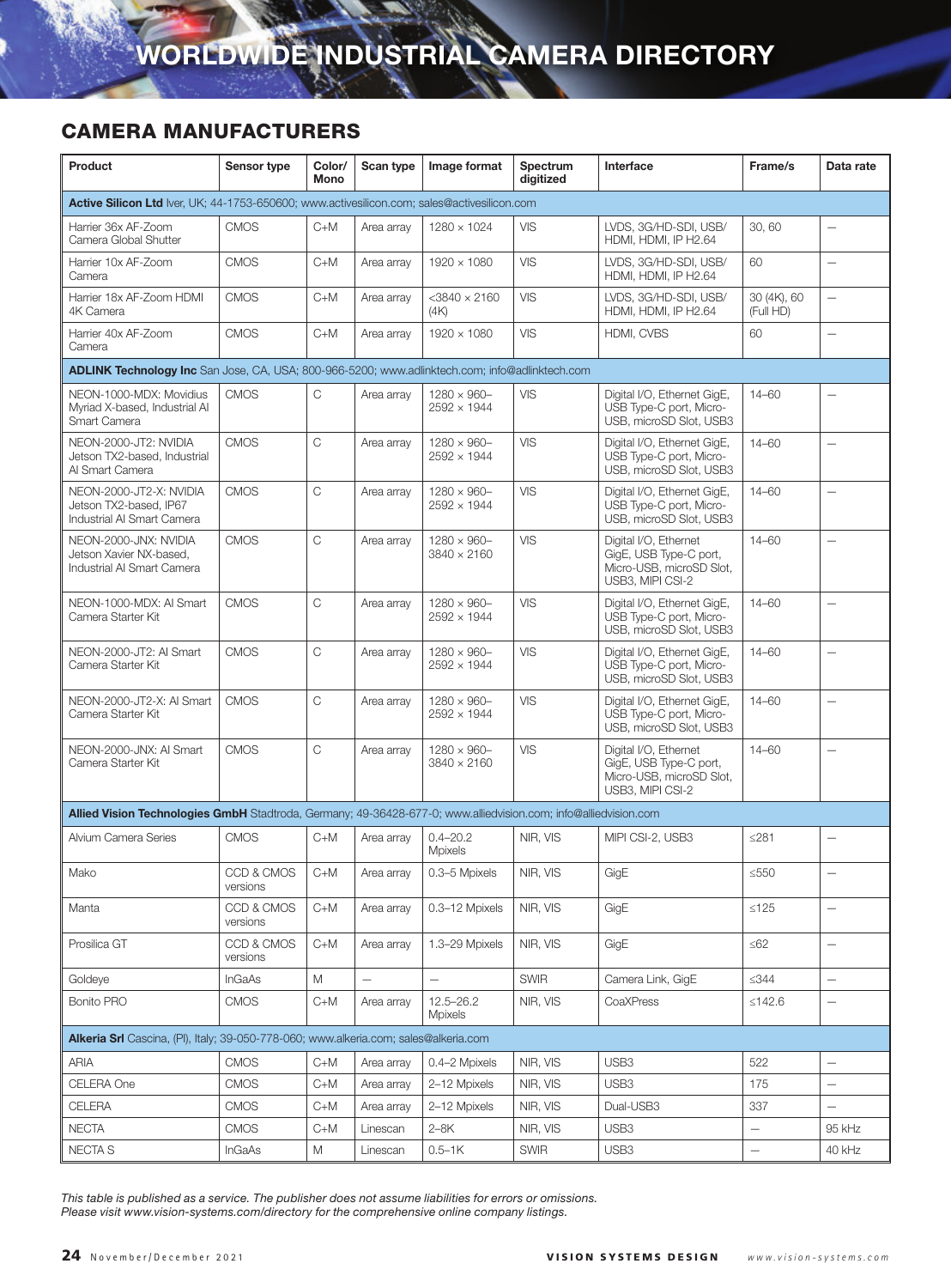| Product                                                                                                        | Sensor type                                                                           | Color/<br>Mono | Scan type  | Image format                               | Spectrum<br>digitized       | Interface               | Frame/s                                | Data rate                |  |  |  |
|----------------------------------------------------------------------------------------------------------------|---------------------------------------------------------------------------------------|----------------|------------|--------------------------------------------|-----------------------------|-------------------------|----------------------------------------|--------------------------|--|--|--|
|                                                                                                                | ARCURE Pantin, France: 33-6-30-73-47-21; www.arcure.net; anthime.ferrieu@blaxtair.com |                |            |                                            |                             |                         |                                        |                          |  |  |  |
| Omega                                                                                                          | 3D                                                                                    | $C+M$          | Area array | $1024 \times 512$                          | <b>VIS</b>                  | Ethernet, GigE          | 25, depend-<br>ing on<br>configuration | $\qquad \qquad -$        |  |  |  |
| Avaldata Corp Yongin-si, Gyeonggi-do, South Korea; 82-70-7019-1420; www.aval-global.com; sales@aval-global.com |                                                                                       |                |            |                                            |                             |                         |                                        |                          |  |  |  |
| ABA-013VIR                                                                                                     | <b>InGaAs</b>                                                                         | M              | Area array | $1280 \times 1024$                         | SWIR, VIS                   | Camera Link, GigE       | 134.73 (CL),<br>60 (GigE)              | $\overline{\phantom{0}}$ |  |  |  |
| ABA-003VIR                                                                                                     | <b>InGaAs</b>                                                                         | M              | Area array | $640 \times 512$                           | SWIR, VIS                   | Camera Link, GigE       | 258.8 (CL),<br>240 (GigE)              | $\overline{\phantom{0}}$ |  |  |  |
| ABA-003IR                                                                                                      | <b>InGaAs</b>                                                                         | M              | Area array | $640 \times 512$                           | <b>SWIR</b>                 | Camera Link. GigE       | 62                                     | $\overline{\phantom{0}}$ |  |  |  |
| ABA-001IR                                                                                                      | <b>InGaAs</b>                                                                         | M              | Area array | $320 \times 256$                           | <b>SWIR</b>                 | Camera Link, GigE       | 228                                    | $\overline{\phantom{0}}$ |  |  |  |
| ABL-010IR                                                                                                      | <b>InGaAs</b>                                                                         | M              | Linescan   | $1024 \times 1$                            | <b>SWIR</b>                 | Camera Link, GigE       | $\overline{\phantom{0}}$               | 40 kHz                   |  |  |  |
| AHS-003VIR                                                                                                     | <b>InGaAs</b>                                                                         | M              | Linescan   | $640 \times 512$                           | Hyperspectral,<br>SWIR, VIS | Camera Link, GigE       | 258 (Full<br>band), 2767<br>(8 band)   |                          |  |  |  |
| Basler AG Ahrensburg, Germany; 49-4102-463-500; www.baslerweb.com; sales.europe@baslerweb.com                  |                                                                                       |                |            |                                            |                             |                         |                                        |                          |  |  |  |
| Basler ace 2                                                                                                   | <b>CMOS</b>                                                                           | $C+M$          | Area array | $1920 \times 1200 -$<br>$3840 \times 2160$ | <b>VIS</b>                  | GigE, USB3              | $≤160$                                 |                          |  |  |  |
| Basler ace classic                                                                                             | CCD & CMOS<br>versions                                                                | $C+M$          | Area array | $658 \times 492 -$<br>$4608 \times 3288$   | NIR. VIS                    | Camera Link, GigE, USB3 | $≤340$                                 | $\overline{\phantom{0}}$ |  |  |  |
| Basler ace U                                                                                                   | <b>CMOS</b>                                                                           | $C+M$          | Area array | $640 \times 480 -$<br>$5472 \times 3648$   | <b>VIS</b>                  | GigE, USB3              | $≤751$                                 | $\qquad \qquad -$        |  |  |  |
| Basler ace L                                                                                                   | <b>CMOS</b>                                                                           | $C+M$          | Area array | $4096 \times 2160 -$<br>$4096 \times 3000$ | <b>VIS</b>                  | GigE, USB3              | $\leq 42$                              | $\qquad \qquad -$        |  |  |  |



# **Industrial AI Smart Camera Industrial AI Smart Camera for AI Vision at the Edge for AI Vision at the Edge**

#### **NEON-1000-MDX Series NEON-1000-MDX Series**

Powered by Intel Atom® E3930, Powered by Intel Atom® E3930, and Movidius™ Myriad™ X VPU and Movidius™ Myriad™ X VPU



**Simplified System** Integration



Worry-Free Reliability



Optimized for **Al Vision** 

intel.<br>partner Titanium<br>IoT Solution

intel **MOVIDIUS** 





qualified device internet of things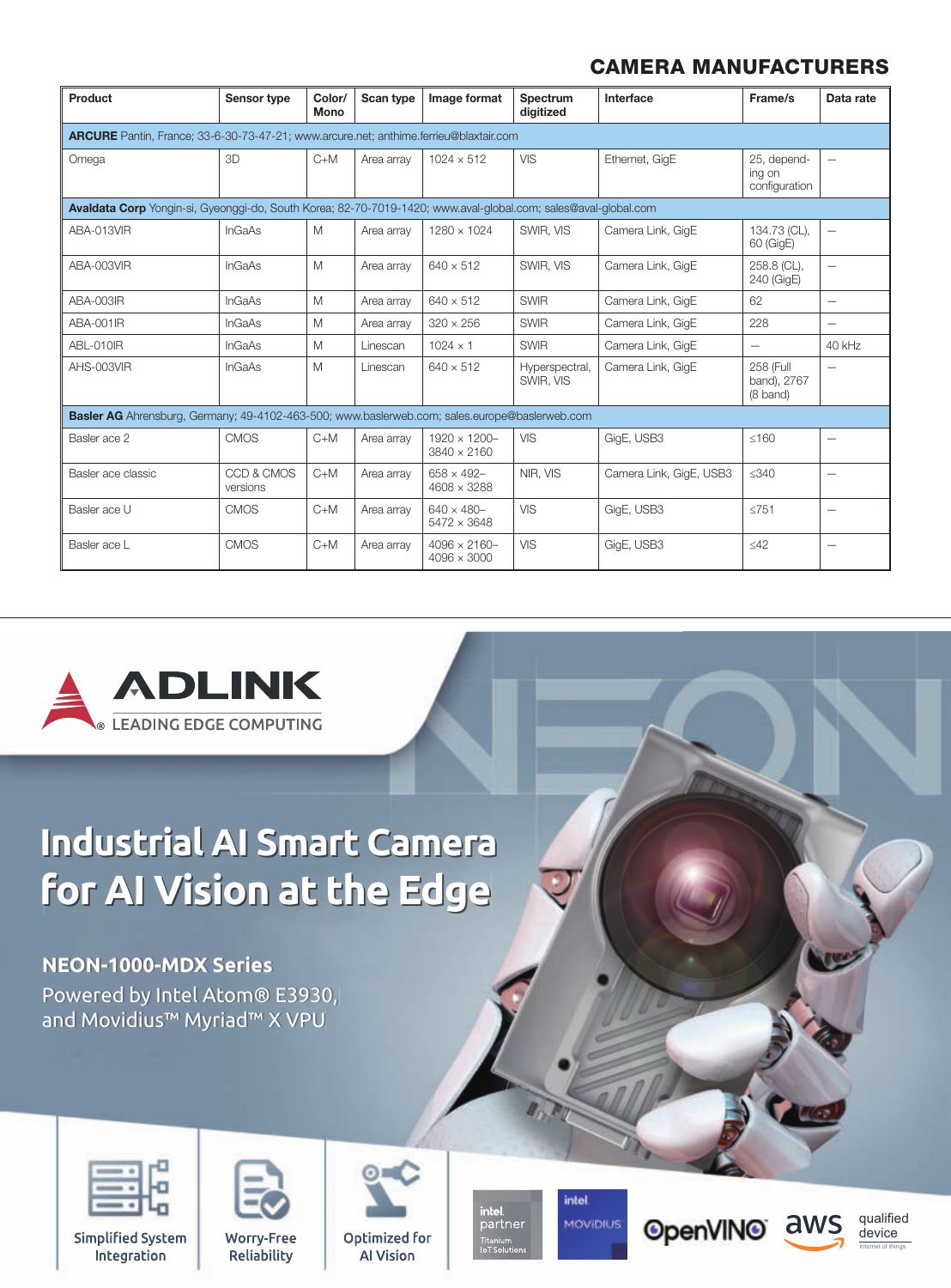| Product                                                                                                    | Sensor type            | Color/<br>Mono           | Scan type  | Image format                                                                                        | Spectrum<br>digitized             | Interface                               | Frame/s                  | Data rate                |
|------------------------------------------------------------------------------------------------------------|------------------------|--------------------------|------------|-----------------------------------------------------------------------------------------------------|-----------------------------------|-----------------------------------------|--------------------------|--------------------------|
| Basler AG Ahrensburg, Germany; 49-4102-463-500; www.baslerweb.com; sales.europe@baslerweb.com              |                        |                          |            |                                                                                                     |                                   |                                         |                          |                          |
| Basler boost                                                                                               | <b>CMOS</b>            | $C+M$                    | Area array | $4096 \times 2168 -$<br>$4096 \times 3000$                                                          | <b>VIS</b>                        | CoaXPress 2.0                           | $\leq93$                 |                          |
| Basler blaze                                                                                               | <b>CMOS</b>            | M                        | Area array | $640 \times 480$                                                                                    | <b>NIR</b>                        | GigE                                    | 30                       | $\overline{\phantom{0}}$ |
| Basler dart                                                                                                | <b>CMOS</b>            | $C+M$                    | Area array | $1280 \times 960 -$<br>$4208 \times 3120$                                                           | <b>VIS</b>                        | MIPI, LVDS, USB3                        | $14 - 60$                | Ē,                       |
| Basler pulse                                                                                               | <b>CMOS</b>            | $C+M$                    | Area array | $1280 \times 960 -$<br>$2592 \times 1944$                                                           | <b>VIS</b>                        | USB3                                    | ≤60                      |                          |
| <b>Basler</b> beat                                                                                         | <b>CMOS</b>            | $C+M$                    | Area array | $4088 \times 3070.$<br>$4096 \times 3072$                                                           | <b>VIS</b>                        | Camera Link                             | 62                       | $\overline{\phantom{0}}$ |
| MED ace                                                                                                    | <b>CMOS</b>            | $C+M$                    | Area array | $1920 \times 1200$ .<br>2448/2590 ×<br>2048, 4096 ×<br>2160/3000,<br>$5472 \times 3648$             | <b>VIS</b>                        | USB3, GigE                              | ≤164                     | Ē,                       |
| Basler pilot                                                                                               | CCD                    | $C+M$                    | Area array | $646 \times 488 -$<br>$1608 \times 1204$                                                            | <b>VIS</b>                        | GigE                                    | ≤60                      | $\overline{\phantom{0}}$ |
| Basler scout                                                                                               | CCD & CMOS<br>versions | $C+M$                    | Area array | $658 \times 492 -$<br>$1626 \times 1236$                                                            | <b>VIS</b>                        | GigE                                    | $\leq 70$                | $\overline{\phantom{0}}$ |
| Basler racer                                                                                               | <b>CMOS</b>            | M                        | Linescan   | $2048 \times 1$<br>$4096 \times 1$ ,<br>$6144 \times 1$ ,<br>$8192 \times 1$ ,<br>$12,288 \times 1$ | <b>VIS</b>                        | Camera Link, GigE                       |                          | $\leq 80$ kHz            |
| Baumer Optronic GmbH Radeberg, Germany; 49-3528-43-86-0; www.baumer.com/vision; sales@baumeroptronic.com   |                        |                          |            |                                                                                                     |                                   |                                         |                          |                          |
| CX series                                                                                                  | <b>CMOS</b>            | $C+M$                    | Area array | $\leq$ 12 Mpixels                                                                                   |                                   | GigE, USB3                              | $≤891$                   |                          |
| <b>EX</b> series                                                                                           | <b>CMOS</b>            | $C+M$                    | Area array | $\leq$ 2 Mpixels                                                                                    | $\overline{\phantom{0}}$          | GigE, USB3                              | ≤217                     |                          |
| LX series                                                                                                  | <b>CMOS</b>            | $C+M$                    | Area array | $\overline{\phantom{0}}$                                                                            |                                   | Camera Link, 10GigE,<br>Dual GigE, GigE | ≤337                     |                          |
| QX series                                                                                                  | <b>CMOS</b>            | $C+M$                    | Area array | $\overline{\phantom{0}}$                                                                            | $\overline{\phantom{0}}$          | 10GigE                                  | 335                      | $\overline{\phantom{0}}$ |
| LX VisualApplets cameras                                                                                   | <b>CMOS</b>            | Μ                        | Area array | 4-20 Mpixels                                                                                        | $\overline{\phantom{0}}$          | GigE                                    | $\leq 338$               | $\overline{\phantom{0}}$ |
| MX series                                                                                                  | <b>CMOS</b>            | $C+M$                    | Area array | VGA-4 Mpixels                                                                                       |                                   | GigE                                    | 27-373                   |                          |
| VeriSens XF vision sensors                                                                                 | <b>CMOS</b>            | M                        | Area array | $752 \times 480$                                                                                    | $\qquad \qquad -$                 | Digital I/O, Ethernet                   | >8000                    | $\overline{\phantom{0}}$ |
| VeriSens XC vision sensors                                                                                 | CCD                    | $C+M$                    | Area array | VGA-2 Mpixels                                                                                       | $\overline{\phantom{0}}$          | Digital I/O, Ethernet                   | >8000                    | $\overline{\phantom{0}}$ |
| VeriSens IP 69K vision<br>sensors                                                                          | <b>CMOS</b>            | Μ                        | Area array | $752 \times 480$                                                                                    | $\overline{\phantom{0}}$          | Digital I/O, Ethernet                   | >8000                    |                          |
| Baumer CX.I cameras                                                                                        | <b>CMOS</b>            | $C+M$                    | Area array |                                                                                                     |                                   | GigE                                    | $\overline{\phantom{0}}$ | $\overline{\phantom{0}}$ |
| Chromasens GmbH Konstanz, Baden Wurttemberg, Germany; 49-7531-876-0; www.chromasens.de; info@chromasens.de |                        |                          |            |                                                                                                     |                                   |                                         |                          |                          |
| allPIXA evo 8k CXP                                                                                         | <b>CMOS</b>            | C                        | Linescan   | $8192 \times 16$                                                                                    | NIR, VIS                          | CoaXPress                               |                          | 100 kHz                  |
| allPIXA evo 10k CXP                                                                                        | <b>CMOS</b>            | С                        | Linescan   | $10,240 \times 3$                                                                                   | <b>VIS</b>                        | CoaXPress                               | $\qquad \qquad -$        | 68.4 kHz                 |
| allPIXA evo 15k CXP                                                                                        | <b>CMOS</b>            | С                        | Linescan   | $15,360 \times 3$                                                                                   | <b>VIS</b>                        | <b>CoaXPress</b>                        | $\qquad \qquad -$        | 68.4 kHz                 |
| allPIXA evo 8k DXGE                                                                                        | <b>CMOS</b>            | C                        | Linescan   | $8192 \times 16$                                                                                    | NIR, VIS                          | Dual 10GigE                             | $\qquad \qquad -$        | 90 kHz                   |
| allPIXA evo 10k DXGE                                                                                       | <b>CMOS</b>            | C                        | Linescan   | $10,240 \times 3$                                                                                   | <b>VIS</b>                        | Dual 10GigE                             | $\qquad \qquad -$        | 68.4 kHz                 |
| allPIXA evo 15k DXGE                                                                                       | <b>CMOS</b>            | С                        | Linescan   | $15,360 \times 3$                                                                                   | VIS                               | Dual 10GigE                             | $\qquad \qquad -$        | 49 kHz                   |
| allPIXA wave-10k                                                                                           | <b>CMOS</b>            | C+M                      | Linescan   | $10,240 \times 3$                                                                                   | VIS                               | Camera Link                             | $\qquad \qquad -$        | 25.33 kHz                |
| allPIXA wave-15k                                                                                           | <b>CMOS</b>            | $C+M$                    | Linescan   | $15,360 \times 3$                                                                                   | VIS                               | Camera Link                             | $\qquad \qquad -$        | 18.38 kHz                |
| allPIXA SWIR 512                                                                                           | InGaAs                 | $\overline{\phantom{0}}$ | Linescan   | $512 \times 1$                                                                                      | IR.                               | Camera Link, Ethernet                   | $\qquad \qquad -$        | 40 kHz                   |
| allPIXA SWIR 1k                                                                                            | <b>InGaAs</b>          | $\qquad \qquad -$        | Linescan   | $1024 \times 1$                                                                                     | $\ensuremath{\mathsf{IR}}\xspace$ | Camera Link, Ethernet                   | $\qquad \qquad -$        | 40 kHz                   |
| allPIXA Pro 2k, 4k, 7k                                                                                     | <b>CCD</b>             | С                        | Linescan   | 2048/4096/<br>$7300 \times 3$                                                                       | VIS                               | Camera Link                             | $\overline{\phantom{m}}$ | $\leq$ 92.8 kHz          |
| chromaPIXA 2k, 4k, 7k                                                                                      | <b>CCD</b>             | С                        | Linescan   | 2048/4096/<br>$7300 \times 3$                                                                       | VIS                               | Camera Link                             | $\overline{\phantom{m}}$ | $\leq$ 92.8 kHz          |
| 3DPIXA wave compact<br>$12 \mu m$                                                                          | 3D                     | C                        | Linescan   | $6250 \times 3$                                                                                     | <b>VIS</b>                        | Camera Link                             | $\overline{\phantom{0}}$ | 18.4 kHz                 |
| 3DPIXA Dual 10um                                                                                           | 3D                     | С                        | Linescan   | $15,360 \times 3$                                                                                   | <b>VIS</b>                        | Camera Link                             | $\qquad \qquad -$        | 18.4 kHz                 |
| 3DPIXA Pro Dual 200um                                                                                      | 3D                     | C                        | Linescan   | $7000 \times 3$                                                                                     | <b>VIS</b>                        | Camera Link                             | $\overline{\phantom{0}}$ | 29.7 kHz                 |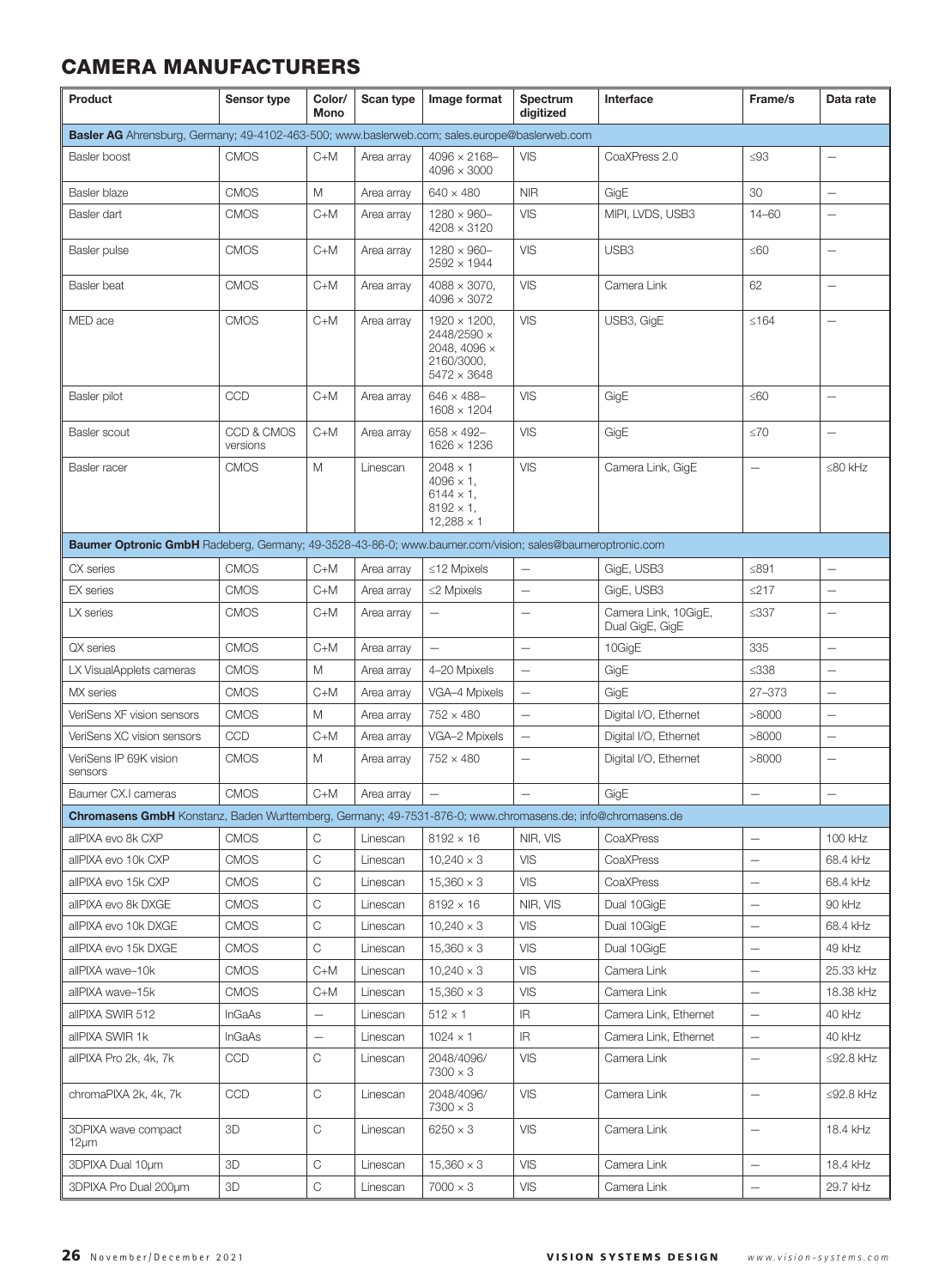| Product                                                                                                   | Sensor type              | Color/<br>Mono | Scan type  | Image format                                                              | Spectrum<br>digitized         | Interface                                                                                                | Frame/s                         | Data rate                |
|-----------------------------------------------------------------------------------------------------------|--------------------------|----------------|------------|---------------------------------------------------------------------------|-------------------------------|----------------------------------------------------------------------------------------------------------|---------------------------------|--------------------------|
| <b>CMICRO Corp</b> Takamatsu, Kagawa, Japan; 81-87-869-8310; www.cmicro.co.jp/en; support@cmicro.co.jp    |                          |                |            |                                                                           |                               |                                                                                                          |                                 |                          |
| <b>FXS800A</b>                                                                                            | <b>CMOS</b>              | M              | Linescan   | 8192                                                                      | VIS                           | CoaXPress                                                                                                | $\overline{\phantom{0}}$        | 72.4 kHz                 |
| RSB400H                                                                                                   | <b>CMOS</b>              | C              | Linescan   | $4096 \times 3$                                                           | VIS                           | Camera Link                                                                                              | ÷                               | 34 kHz                   |
| FCS16KA                                                                                                   | <b>CMOS</b>              | M              | Linescan   | 16,384                                                                    | VIS                           | Camera Link                                                                                              | $\qquad \qquad -$               | 40.6 kHz                 |
| NDB100H                                                                                                   | InGaAs                   | M              | Linescan   | $1024 \times 2$                                                           | Multispectral,<br><b>SWIR</b> | Camera Link, GigE                                                                                        | $\overbrace{\phantom{1232211}}$ | 40 kHz                   |
| <b>KFB200</b>                                                                                             | 3D                       | M              | Area array | $2048 \times 1088$                                                        | <b>VIS</b>                    | Camera Link, Ethernet                                                                                    | $\overline{\phantom{0}}$        | 3.2 kHz                  |
| Cognex Natick, MA, USA; 508-650-3000; www.cognex.com; news@cognex.com                                     |                          |                |            |                                                                           |                               |                                                                                                          |                                 |                          |
| In-Sight 7000 Vision Systems                                                                              | <b>CMOS</b>              | $C+M$          | Area array | $800 \times 600$                                                          | VIS                           | Ethernet                                                                                                 | $\qquad \qquad -$               | $\overline{\phantom{0}}$ |
| In-Sight 9912                                                                                             | $\overline{\phantom{0}}$ | $C+M$          | Area array | $4096 \times 3000$                                                        | VIS                           | Ethernet                                                                                                 | 14 (M), 8 (C)                   | $\overline{\phantom{0}}$ |
| 3D Displacement Sensors                                                                                   | 3D                       | $C+M$          |            |                                                                           | $\overline{\phantom{0}}$      | Ethernet                                                                                                 |                                 | 10 kHz                   |
| In-Sight D900                                                                                             | <b>CMOS</b>              | $C+M$          | Area array | $2448 \times 2048$<br>(5 Mpixels),<br>$1920 \times 1200$<br>(2.3 Mpixels) | VIS                           | Ethernet                                                                                                 | $16 - 51$                       |                          |
| <b>Contrast Inc</b> Albuquerque, NM, USA; 505-872-2123; www.contrastoptical.com; info@contrastoptical.com |                          |                |            |                                                                           |                               |                                                                                                          |                                 |                          |
| LUX HDR Camera                                                                                            | <b>CMOS</b>              | С              | Area array | 18 Mpixels                                                                | NIR, VIS                      | Digital I/O, Ethernet, GigE,<br>USB3, DPP                                                                | $30 - 120$                      | 255 Mp/s                 |
| ARC HDR Camera                                                                                            | <b>CMOS</b>              | C              | Area array | 18 Mpixels                                                                | NIR, VIS                      | Digital I/O, Ethernet, GigE,<br>USB3, DPP                                                                | $30 - 120$                      | 255 Mp/s                 |
| VIA Smart Camera                                                                                          | <b>CMOS</b>              | C              | Area array | 18 Mpixels                                                                | NIR, VIS                      | Digital I/O, Ethernet, GigE,<br>USB3, DPP                                                                | $30 - 120$                      | 255 Mp/s                 |
| Critical Link LLC Syracuse, NY, USA; 315-425-4045; www.criticallink.com; info@criticallink.com            |                          |                |            |                                                                           |                               |                                                                                                          |                                 |                          |
| MityCAM-CSG14K                                                                                            | <b>CMOS</b>              | $C+M$          | Area array | $3856 \times 3600$                                                        | VIS                           | Camera Link, Camera Link<br>Full, Ethernet, GigE, HDMI,<br>USB 1.0/2.0, USB3                             | 110                             |                          |
| MityCAM-B2521F / B1910F                                                                                   | <b>CMOS</b>              | $C+M$          | Area array | $2560 \times 2160$                                                        | Multispectral,<br>NIR, VIS    | Camera Link, Ethernet,<br>GigE, USB 1.0/2.0                                                              | 100                             | $\overline{\phantom{0}}$ |
| Canon CMOS Sensor<br><b>Evaluation Kits</b>                                                               | <b>CMOS</b>              | $C+M$          | Area array | $\overline{\phantom{0}}$                                                  | Multispectral,<br>NIR, VIS    | Camera Link, Camera Link<br>Full, Digital I/O, Ethernet,<br>GigE, HDMI, USB 1.0/2.0,<br>USB <sub>3</sub> | $≤120$                          | $\overline{\phantom{0}}$ |
| MityCCD-H11850 / H16011                                                                                   | <b>CCD</b>               | M              | Area array |                                                                           | <b>NIR</b>                    | Camera Link, Ethernet,<br>GigE                                                                           | $\overline{\phantom{0}}$        |                          |
| MityCAM-H13241                                                                                            | CCD                      | M              | Area array | $2048 \times 506$                                                         | UV                            | Camera Link. CoaXPress.<br>Ethernet, GigE, USB<br>1.0/2.0. USB3                                          | $\overline{\phantom{0}}$        | 10 MHz                   |
| <b>Cubert GmbH</b> Ulm, Germany; 49-731-708156-00; https://cubert-gmbh.com; contact@cubert-gmbh.de        |                          |                |            |                                                                           |                               |                                                                                                          |                                 |                          |
| FireflEYE S185<br>Hyperspectral Camera                                                                    | <b>CCD</b>               | $C+M$          | Area arrav | $50 \times 50$<br>(Spectral),<br>$1000 \times 1000$<br>(Panchromatic)     | Hyperspectral                 | GigE                                                                                                     | 15                              |                          |
| <b>ULTRIS Hyperspectral</b><br>Camera                                                                     | <b>CMOS</b>              | C              | Area array | $410 \times 410$                                                          | Hyperspectral                 | GigE                                                                                                     | 8                               | $\qquad \qquad -$        |
| <b>ULTRIS Plus Hyperspectral</b><br>Camera                                                                | <b>CMOS</b>              | $C+M$          | Area array | $410 \times 410$<br>(Spectral),<br>1880 × 1880<br>(Panchromatic)          | Hyperspectral                 | GigE                                                                                                     | 8                               | $\overline{\phantom{0}}$ |
| D3 Engineering LLC Rochester, NY, USA; 595-429-1550; www.d3engineering.com; sales@d3engineering.com       |                          |                |            |                                                                           |                               |                                                                                                          |                                 |                          |
| DesignCore D3RCM-<br>IMX390-953 Rugged<br>Camera Module                                                   | <b>CMOS</b>              | C              | Area array | $1920 \times 1200$                                                        | <b>VIS</b>                    | FPD-Link III                                                                                             | 60                              | $\overline{\phantom{0}}$ |
| DesignCore D3CM-IMX490<br>Camera Module                                                                   | <b>CMOS</b>              | $\mathsf C$    | Area array | $2880 \times 1860$                                                        | <b>VIS</b>                    | FPD-Link III, GMSL2                                                                                      | 40                              | $\overline{\phantom{0}}$ |
| DesignCore D3CM-<br>AR0234CS Camera Module                                                                | <b>CMOS</b>              | C              | Area array | $1920 \times 1200$                                                        | <b>VIS</b>                    | FPD-Link III, GMSL2                                                                                      | 120                             | $\qquad \qquad -$        |
| DesignCore D3CM-<br>AR0821CS Camera Module                                                                | <b>CMOS</b>              | $\mathsf C$    | Area array | $3848 \times 2169$                                                        | <b>VIS</b>                    | FPD-Link III, GMSL2                                                                                      | 40                              | $\overline{\phantom{0}}$ |
| DesignCore D3TCM-9036<br>Time of Flight Camera Module                                                     | <b>TofF</b>              | M              | Area array | $640 \times 480$                                                          | <b>NIR</b>                    | GMSL2, MIPI CSI-2                                                                                        | 30                              | $\overline{\phantom{0}}$ |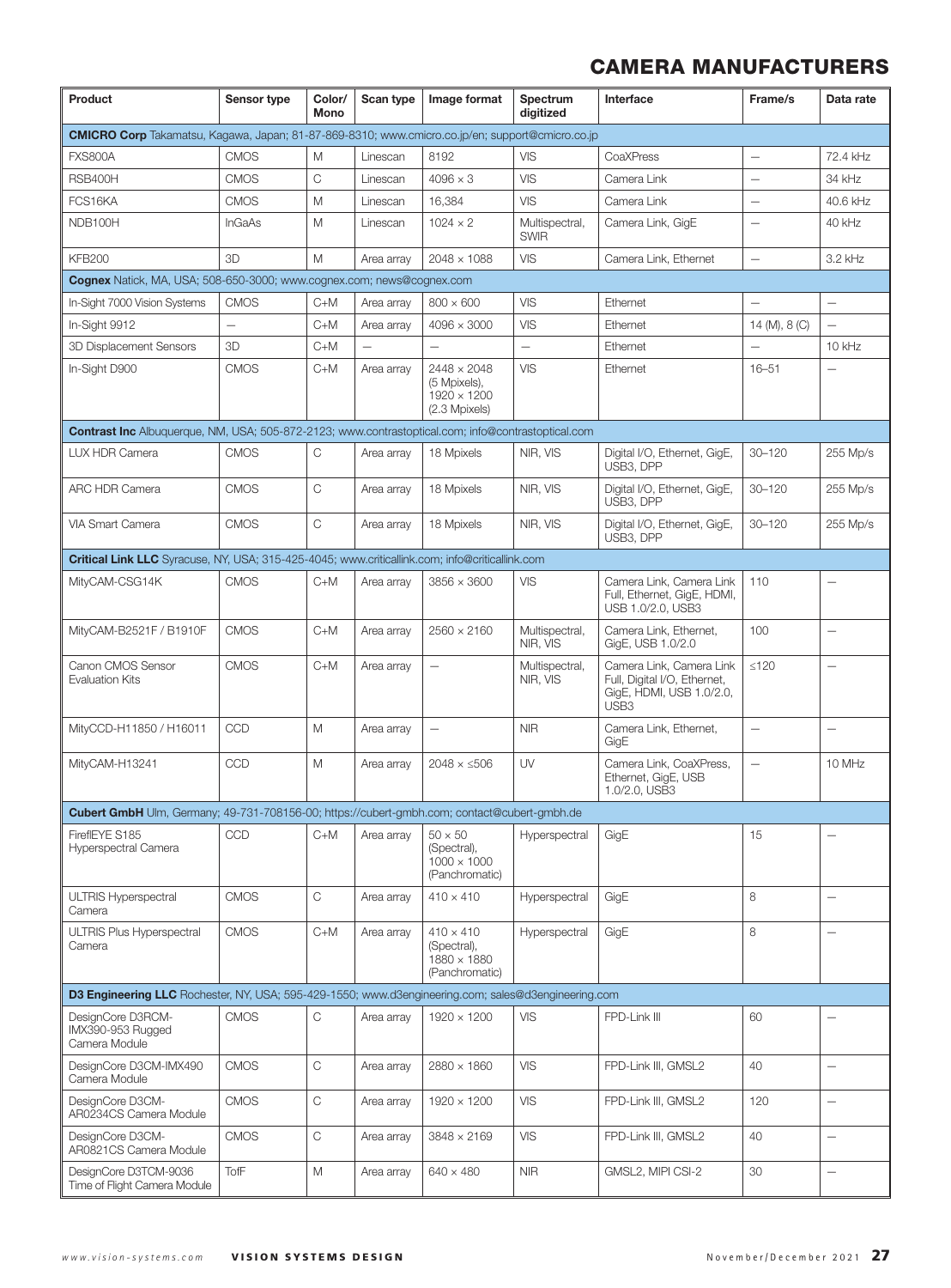| Product                                                                                                                       | Sensor type | Color/<br>Mono | Scan type                | Image format             | Spectrum<br>diaitized    | Interface                                                                                     | Frame/s                  | Data rate                |  |
|-------------------------------------------------------------------------------------------------------------------------------|-------------|----------------|--------------------------|--------------------------|--------------------------|-----------------------------------------------------------------------------------------------|--------------------------|--------------------------|--|
| Datalogic USA Inc Eugene, OR, USA; 800-227-2633; www.datalogic.com; marketing.na@datalogic.com                                |             |                |                          |                          |                          |                                                                                               |                          |                          |  |
| Matrix 220                                                                                                                    | <b>CMOS</b> | Μ              | Area array               | WVGA-1.2<br>Mpixels      | VIS                      | Digital I/O, Ethernet,<br><b>RS-232</b>                                                       | 45                       |                          |  |
| P Series                                                                                                                      | <b>CMOS</b> | $C+M$          | $\overline{\phantom{0}}$ | $\overline{\phantom{0}}$ |                          | Ethernet, RS-232                                                                              | 60-120                   | $\overline{\phantom{0}}$ |  |
| e-con Systems San Jose, CA, USA; 408-766-7503; www.e-consystems.com; dharmalingam.k@e-consystems.com                          |             |                |                          |                          |                          |                                                                                               |                          |                          |  |
| STURDeCAM25-IP67<br>rated GMSL2 Global Shutter<br>Camera                                                                      | <b>CMOS</b> | C              |                          |                          | VIS                      | GMSL2                                                                                         | 120                      |                          |  |
| See3CAM_CU81-8MP HDR<br>USB camera                                                                                            | <b>CMOS</b> | C              |                          | Ē,                       | <b>VIS</b>               | USB 3.0/2.0                                                                                   | 60                       | $\overline{\phantom{0}}$ |  |
| See3CAM 160-16MP<br>Autofocus USB camera                                                                                      | <b>CMOS</b> | С              |                          |                          | <b>VIS</b>               | USB 3.0/2.0                                                                                   | 30                       |                          |  |
| e-CAM83_CUMI415_MOD-<br>8MP Ultra-lowlight camera                                                                             | <b>CMOS</b> | C              | $\overline{\phantom{0}}$ | Ē,                       | <b>VIS</b>               | MIPI CSI-2/2.0                                                                                | 90                       |                          |  |
| e-CAM217_CUMI0234_<br>MOD-Full HD Global Shutter<br>camera                                                                    | <b>CMOS</b> | С              |                          |                          | <b>VIS</b>               | MIPI CSI-2                                                                                    | 120                      |                          |  |
| Emergent Vision Technologies Inc Maple Ridge, BC, Canada; 866-780-6082; www.emergentvisiontec.com; info@emergentvisiontec.com |             |                |                          |                          |                          |                                                                                               |                          |                          |  |
| HR/HT-2000                                                                                                                    | <b>CMOS</b> | $C+M$          | Area array               | $\overline{\phantom{0}}$ | <b>NIR</b>               | 10GigE                                                                                        | 338                      | $\overline{\phantom{0}}$ |  |
| HR/HT-4000                                                                                                                    | <b>CMOS</b> | $C+M$          | Area array               | $\overline{\phantom{0}}$ | <b>NIR</b>               | 10GigE                                                                                        | 179                      | $\overline{\phantom{0}}$ |  |
| HR/HT-5000                                                                                                                    | <b>CMOS</b> | $C+M$          | Area array               | $\overline{\phantom{0}}$ |                          | 10GigE                                                                                        | 163                      | $\overline{\phantom{0}}$ |  |
| HR/HT-20000                                                                                                                   | <b>CMOS</b> | $C+M$          | Area array               | $\overline{\phantom{0}}$ |                          | 10GigE                                                                                        | 32                       | $\overline{\phantom{0}}$ |  |
| HR/HT-50000                                                                                                                   | <b>CMOS</b> | $C+M$          | Area array               | $\qquad \qquad -$        | $\overline{\phantom{0}}$ | 10GigE                                                                                        | 23                       | $\overline{\phantom{0}}$ |  |
| <b>HR/HT-12000S</b>                                                                                                           | <b>CMOS</b> | $C+M$          | Area array               | $\overline{\phantom{0}}$ | <b>NIR</b>               | 10GigE                                                                                        | 80                       | $\overline{\phantom{0}}$ |  |
| <b>HR/HT-8000S</b>                                                                                                            | <b>CMOS</b> | C+M            | Area array               | $\overline{\phantom{0}}$ | $\overline{\phantom{0}}$ | 10GigE                                                                                        | 110                      | $\overline{\phantom{0}}$ |  |
| PACE Series LR-8K                                                                                                             | <b>CMOS</b> | $C+M$          | Linescan                 | $8192 \times 1$          |                          | 10GigE                                                                                        | $\overline{\phantom{0}}$ | 45-137<br>kHz            |  |
| Accel Series LB-8K                                                                                                            | <b>CMOS</b> | $C+M$          | Linescan                 | $\qquad \qquad -$        | $\overline{\phantom{0}}$ | 25GigE                                                                                        | $\overline{\phantom{0}}$ | 66-200<br>kHz            |  |
| Bolt Series HB-30000 Sony<br><b>IMX342</b>                                                                                    | <b>CMOS</b> | $C+M$          | Area array               |                          |                          | 25GigE                                                                                        | 35.4                     |                          |  |
| HZ-21000-G                                                                                                                    | <b>CMOS</b> | C+M            | Area array               | $5120 \times 4096$       | $\overline{\phantom{0}}$ | 100GigE                                                                                       | 400-600                  | $\overline{\phantom{0}}$ |  |
| HB-25000-SB                                                                                                                   | <b>CMOS</b> | C+M            | Area array               | $5320 \times 4600$       | $\qquad \qquad -$        | 25GigE                                                                                        | 98                       | $\overline{\phantom{0}}$ |  |
| HZ-100-G                                                                                                                      | <b>CMOS</b> | $C+M$          | Area array               | 11,276 × 9200            | $\overline{\phantom{0}}$ | 100GigE                                                                                       | $\overline{\phantom{0}}$ | 103.7 MP                 |  |
| EPIX Inc Buffalo Grove, IL, USA; 847-465-1818; www.epixinc.com; epix@epixinc.com                                              |             |                |                          |                          |                          |                                                                                               |                          |                          |  |
| SILICON VIDEO 25                                                                                                              | <b>CMOS</b> | C+M            | Area array               | $5120 \times 5120$       | <b>VIS</b>               | Camera Link, Camera Link<br>Extended-Full                                                     | 212                      | 1000 MHz                 |  |
| SILICON VIDEO 20                                                                                                              | <b>CMOS</b> | $C+M$          | Area array               | $5120 \times 3684$       | <b>VIS</b>               | Camera Link, Camera Link<br>Extended-Full                                                     | $30 - 240$               | $\overline{\phantom{0}}$ |  |
| SILICON VIDEO 1820CL                                                                                                          | <b>CMOS</b> | С              | Area array               | $4608 \times 3288$       | <b>VIS</b>               | Camera Link, Camera Link<br>Extended-Full, Camera<br>Link Extended, Camera<br>Link Full, LVDS | 24                       | 4360<br><b>Mbps</b>      |  |
| SILICON VIDEO 10C6 &<br>10M6                                                                                                  | <b>CMOS</b> | C              | Area array               | $3840 \times 2764$       | <b>VIS</b>               | <b>LVDS</b>                                                                                   | $\overline{7}$           | 1000 MHz                 |  |
| SILICON VIDEO 5C10/5M10                                                                                                       | <b>CMOS</b> | C+M            | Area array               | $2592 \times 1944$       | VIS                      | <b>LVDS</b>                                                                                   | 10                       | 700 MHz                  |  |
| SILICON VIDEO 1C45, 1M45                                                                                                      | <b>CMOS</b> | $C+M$          | Area array               | $1280 \times 960$        | VIS                      | <b>LVDS</b>                                                                                   | 45-1200                  | 1000 MHz                 |  |
| SVWGAC or SVWGAM                                                                                                              | <b>CMOS</b> | C+M            | Area array               | $752 \times 480$         | VIS                      | <b>LVDS</b>                                                                                   | 60-1338                  | 1000 MHz                 |  |
| SILICON VIDEO 035                                                                                                             | <b>CMOS</b> | С              | Area array               | $640 \times 480$         | VIS                      | Analog, NTSC, NTSC/<br>PAL/RS-170, PAL                                                        | 30                       | 768 kHz                  |  |
| SILICON VIDEO 9M001                                                                                                           | <b>CMOS</b> | M              | Area array               | $1280 \times 1024$       | <b>VIS</b>               | <b>LVDS</b>                                                                                   | 43                       | 600 kHz                  |  |
| eYs3D Microelectronics Co Taipei, Taiwan; 886-2-8751-3803; www.eys3d.com; sales@eys3d.com                                     |             |                |                          |                          |                          |                                                                                               |                          |                          |  |
| Lifesense Depth Camera<br>G100                                                                                                | <b>CMOS</b> | С              | Area array               | $1280 \times 720$        | ΙR                       | USB <sub>3</sub>                                                                              | 60                       | $\overline{\phantom{0}}$ |  |
| Lifesense Depth Camera<br>G53                                                                                                 | CMOS        | С              | Area array               | $640 \times 400$         | IR                       | USB 1.0/2.0                                                                                   | 30                       | $\overline{\phantom{0}}$ |  |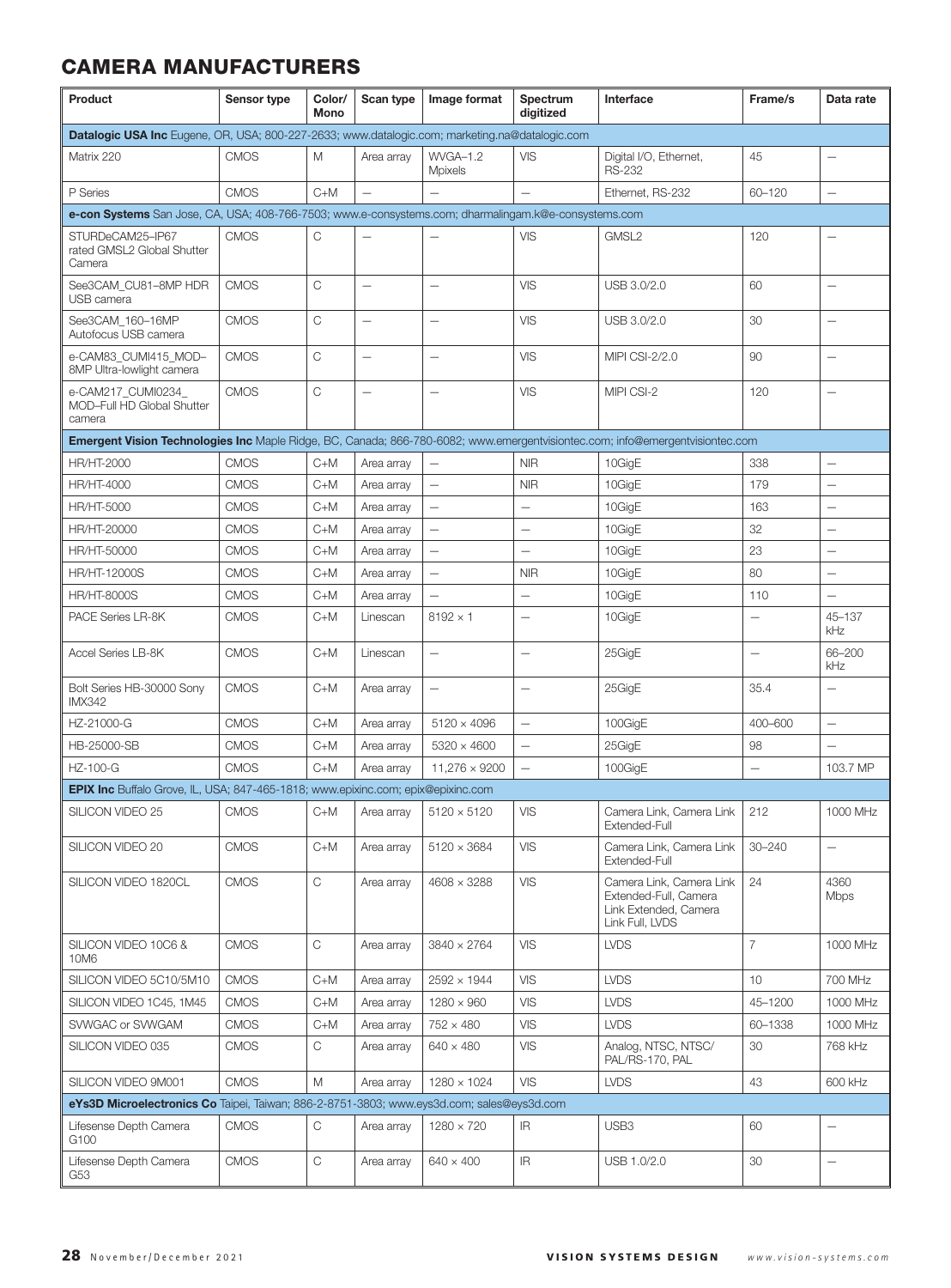| Product                                                                                                             | Sensor type   | Color/<br>Mono | Scan type  | Image format                               | Spectrum<br>digitized         | Interface                                       | Frame/s                  | Data rate                |
|---------------------------------------------------------------------------------------------------------------------|---------------|----------------|------------|--------------------------------------------|-------------------------------|-------------------------------------------------|--------------------------|--------------------------|
| Fastec Imaging Corp San Diego, CA, USA; 858-592-2342; www.fastecimaging.com; sales@fastecimaging.com                |               |                |            |                                            |                               |                                                 |                          |                          |
| TS5 High-speed Camera                                                                                               | <b>CMOS</b>   | $C+M$          | Area array | $2560 \times 2048$                         | VIS                           | Digital I/O, Ethernet, GigE,<br>USB 1.0/2.0     | 253                      | 1325 MHz                 |
| Fastec IL5                                                                                                          | <b>CMOS</b>   | $C+M$          | Area array | $2560 \times 2048$                         | VIS                           | Digital I/O, Ethernet, GigE,<br>USB 1.0/2.0     | 253                      | 1325 MHz                 |
| HiSpec 1 High-speed Digital<br>Video Camera                                                                         | <b>CMOS</b>   | $C+M$          | Area array | $1280 \times 1024$                         | <b>VIS</b>                    | Ethernet, GigE                                  | 506                      | 650 MHz                  |
| Hamamatsu Corp Bridgewater, NJ, USA; 908-231-0960; www.hamamatsu.com; photonics@hamamatsu.com                       |               |                |            |                                            |                               |                                                 |                          |                          |
| InGaAs Line Scan Camera<br>(C15333-10E)                                                                             | <b>InGaAs</b> | M              | Linescan   | $1024 \times 1$                            | <b>NIR</b>                    | GigE                                            |                          | 40 kHz                   |
| InGaAs Camera<br>(C14041-10U)                                                                                       | <b>InGaAs</b> | M              | Area array | $320 \times 256$                           | <b>NIR</b>                    | USB 1.0/2.0                                     | 216                      | $\overline{\phantom{0}}$ |
| X-Ray TDI cameras<br>C12300 series                                                                                  | CCD           | M              | TDI        |                                            | X-ray                         | Camera Link                                     | $\qquad \qquad -$        | $0.2 - 30$<br>kHz        |
| <b>ORCA-Fusion BT</b><br>(C15440-20UP)                                                                              | <b>CMOS</b>   | M              | Area array | $2304 \times 2304$                         | VIS                           | CoaXPress 2.0, Digital I/O,<br>USB <sub>3</sub> | 89/31                    |                          |
| <b>ORCA-Fusion</b><br>(C14440-20UP)                                                                                 | <b>CMOS</b>   | M              | Area array | $\overline{\phantom{0}}$                   | <b>VIS</b>                    | CoaXPress, Digital I/O,<br>USB3                 | 89/31                    | $\overline{\phantom{0}}$ |
| Headwall Photonics Inc Bolton, MA, USA; 978-353-4100; www.headwallphotonics.com; marketing@headwallphotonics.com    |               |                |            |                                            |                               |                                                 |                          |                          |
| Hyperspec MV.X imaging<br>system                                                                                    | <b>CMOS</b>   | $C+M$          | Linescan   |                                            | Hyperspectral,<br><b>NIR</b>  | Ethernet                                        | $\overline{\phantom{0}}$ | $\overline{\phantom{0}}$ |
| HinaLea Imaging Emeryville, CA, USA; 808-878-8247; www.hinaleaimaging.com; info@hinaleaimaging.com                  |               |                |            |                                            |                               |                                                 |                          |                          |
| 4200m                                                                                                               | <b>CMOS</b>   | $C+M$          | Area array |                                            | Hyperspectral,<br><b>NIR</b>  | GigE, USB3                                      |                          |                          |
| 4250                                                                                                                | <b>CMOS</b>   | C              | Area array | $\overline{\phantom{0}}$                   | Hyperspectral,<br><b>NIR</b>  | GigE, USB3                                      | $\overline{\phantom{0}}$ | $\overline{\phantom{0}}$ |
| 4400                                                                                                                | <b>CMOS</b>   | C              | Area array | $\overline{\phantom{0}}$                   | Hyperspectral,<br><b>SWIR</b> | GigE, USB3                                      |                          | $\overline{\phantom{0}}$ |
| Hitachi Kokusai Electric America Ltd Southwick, MA, USA; 330-334-4115 www.hitachikokusai.us/industrialvisionsystems |               |                |            |                                            |                               |                                                 |                          |                          |
| KP-FM1200WCL                                                                                                        | <b>CMOS</b>   | $C+M$          | Area array | $4096 \times 3000$                         | <b>VIS</b>                    | Camera Link                                     | 67                       | 60 Hz                    |
| KP-F230SCL                                                                                                          | <b>CMOS</b>   | $C+M$          | Area array | $1628 \times 1263$                         | <b>VIS</b>                    | GigE, USB3, Camera Link                         | 30                       | 60 Hz                    |
| HV-F130SCL                                                                                                          | 3CCD          | C              | Area array | $1680 \times 960$                          | <b>VIS</b>                    | Camera Link, GigE, RGB                          | 30                       | 60 Hz                    |
| <b>HV-UHD301-S1</b>                                                                                                 | <b>CMOS</b>   | C              | Area array | $3840 \times 2160$                         | VIS                           | 4K, HD-SDI                                      | 30                       | 50, 60 Hz                |
| KP-HD20A                                                                                                            | <b>CMOS</b>   | C              | Area array | 1920 × 1080                                | <b>VIS</b>                    | Analog, HD-SDI                                  | 30,60                    | 50, 60 Hz                |
| HySpex by NEO Oslo, Norway; 47-40-00-18-58; www.hyspex.com; hyspexsales@neo.no                                      |               |                |            |                                            |                               |                                                 |                          |                          |
| Baldur S-384N                                                                                                       | <b>MCT</b>    | Μ              | Linescan   |                                            | Hyperspectral,<br><b>SWIR</b> | Camera Link, LVDS,<br>5V/12V/24V TTL            | 650                      | $\overline{\phantom{0}}$ |
| Baldur S-640iN                                                                                                      | <b>InGaAs</b> | M              | Linescan   |                                            | Hyperspectral,<br>NIR, SWIR   | GigE, LVDS, 5V/12V/24V<br>TTL                   | 500                      |                          |
| Baldur V-1024N                                                                                                      | <b>CMOS</b>   | М              | Linescan   | $\overline{\phantom{0}}$                   | Hyperspectral,<br>NIR, VIS    | Camera Link                                     | 1000                     | $\overline{\phantom{0}}$ |
| IDS Imaging Development Systems GmbH Obersulm, Germany; 49-7134-96196-0; www.ids-imaging.com; info@ids-imaging.com  |               |                |            |                                            |                               |                                                 |                          |                          |
| IDS NXT rio & rome                                                                                                  | <b>CMOS</b>   | $C+M$          | Area array | $1440 \times 1088 -$<br>$3088 \times 2076$ | <b>VIS</b>                    | Digital I/O, GigE, RS-232                       | $\qquad \qquad -$        | $\overline{\phantom{0}}$ |
| Ensenso X camera family                                                                                             | <b>CMOS</b>   | М              | Area array | $1456 \times 1088$ .<br>2448 × 2048        | <b>VIS</b>                    | Digital I/O, GigE                               | $\overline{\phantom{0}}$ | $\overline{\phantom{0}}$ |
| Ensenso N camera family                                                                                             | <b>CMOS</b>   | М              | Area array | $1280 \times 1024$                         | NIR, VIS                      | Digital I/O, GigE                               | $\overline{\phantom{0}}$ | $\overline{\phantom{0}}$ |
| GigE uEye CP<br>camera family                                                                                       | <b>CMOS</b>   | $C+M$          | Area array | $800 \times 600 -$<br>4912 × 3684          | NIR, VIS                      | Digital I/O, GigE                               | ≤396                     | $\overline{\phantom{0}}$ |
| USB 3 uEye CP camera<br>family                                                                                      | <b>CMOS</b>   | C+M            | Area array | $800 \times 600 -$<br>$5536 \times 3692$   | NIR, VIS                      | Digital I/O, USB3                               | $≤251$                   | $\overline{\phantom{0}}$ |
| GigE uEye FA camera family                                                                                          | <b>CMOS</b>   | $C+M$          | Area array | $800 \times 600 -$<br>$5536 \times 3692$   | <b>VIS</b>                    | Digital I/O, GigE                               | $\leq$ 205               | $\overline{\phantom{0}}$ |
| USB 3 uEye LE camera<br>family                                                                                      | <b>CMOS</b>   | $C+M$          | Area array | $808 \times 608 -$<br>4912 × 3684          | NIR, VIS                      | Digital I/O, USB3                               | $\leq$ 230               | $\overline{\phantom{0}}$ |
| GigE uEye SE camera family                                                                                          | <b>CMOS</b>   | $C+M$          | Area array | $800 \times 600 -$<br>$5536 \times 3692$   | NIR, VIS                      | Digital I/O, GigE                               | $\leq$ 205               | $\overline{\phantom{0}}$ |
| USB 3 uEye SE<br>camera family                                                                                      | <b>CMOS</b>   | $C+M$          | Area array | $800 \times 600 -$<br>$5536 \times 3692$   | <b>VIS</b>                    | Digital I/O, USB3                               | $≤251$                   | $\overline{\phantom{0}}$ |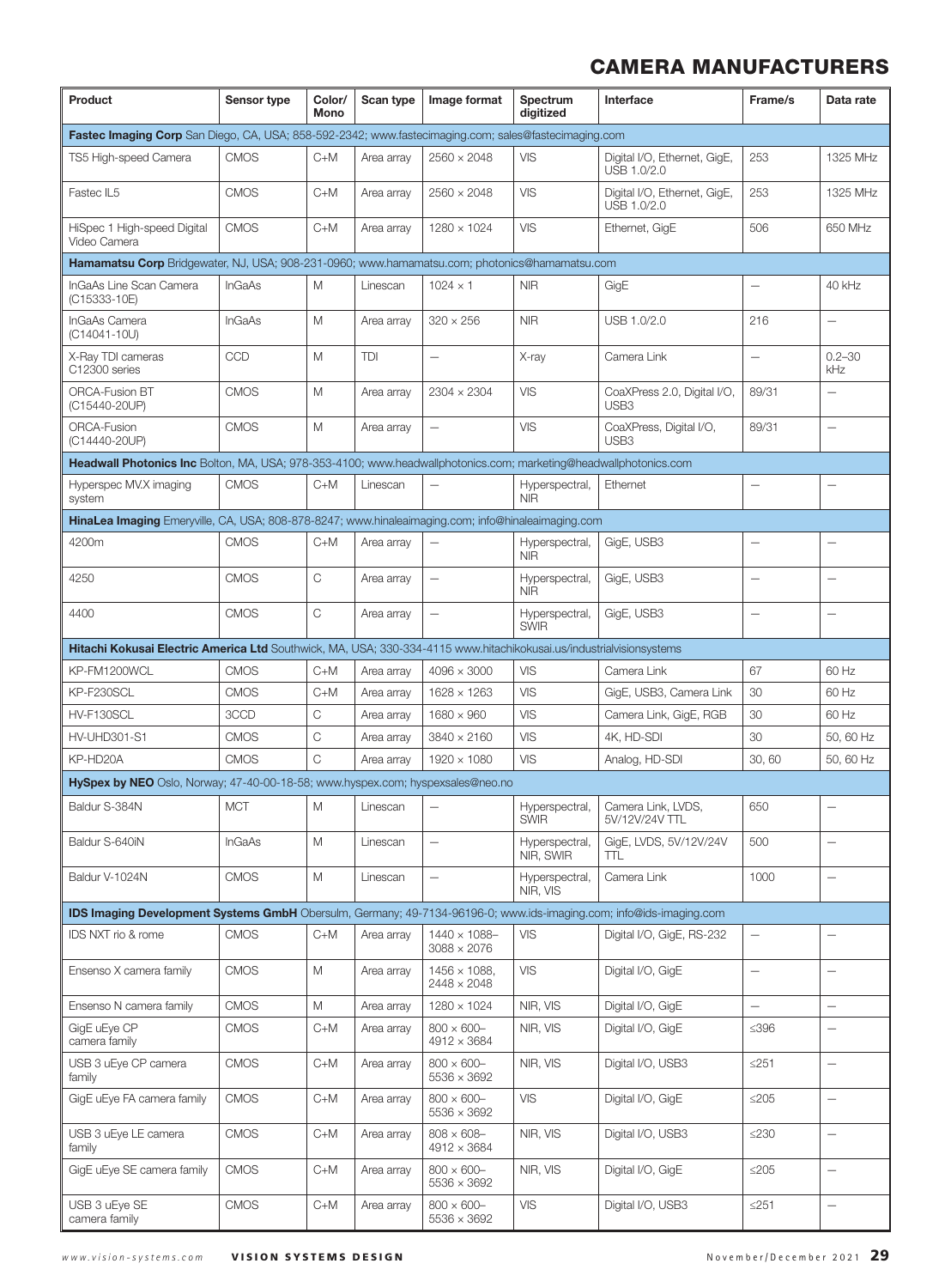| Product                                                                                                               | Sensor type | Color/<br>Mono           | Scan type  | Image format                                                                           | Spectrum<br>digitized | Interface                                                          | Frame/s                  | Data rate                |
|-----------------------------------------------------------------------------------------------------------------------|-------------|--------------------------|------------|----------------------------------------------------------------------------------------|-----------------------|--------------------------------------------------------------------|--------------------------|--------------------------|
| IDS Imaging Development Systems GmbH Obersulm, Germany; 49-7134-96196-0; www.ids-imaging.com; info@ids-imaging.com    |             |                          |            |                                                                                        |                       |                                                                    |                          |                          |
| GigE uEye LE camera family                                                                                            | <b>CMOS</b> | $C+M$                    | Area array | $808 \times 608 -$<br>$4912 \times 3684$                                               | NIR, VIS              | Digital I/O, GigE                                                  | $\leq 50$                |                          |
| USB 3 uEye ML camera<br>family                                                                                        | <b>CMOS</b> | $C+M$                    | Area array | $1280 \times 1024 -$<br>$2560 \times 1920$                                             | NIR. VIS              | Digital I/O, USB3                                                  | $\leq 60$                | $\overline{\phantom{0}}$ |
| USB 2 uEye SE camera<br>family                                                                                        | <b>CMOS</b> | $C+M$                    | Area array | $1280 \times 1024 -$<br>$2560 \times 1920$                                             | NIR, VIS              | Digital I/O, USB 1.0/2.0                                           | $\leq$ 26                | $\overline{\phantom{0}}$ |
| USB 2 uEye LE camera<br>family                                                                                        | <b>CMOS</b> | $C+M$                    | Area array | $1280 \times 1024 -$<br>$2560 \times 1920$                                             | NIR, VIS              | Digital I/O, USB 1.0/2.0                                           | $\leq$ 26                | <u>.</u>                 |
| USB 3 uEye XLE camera<br>family                                                                                       | <b>CMOS</b> | $C+M$                    | Area array | $1920 \times 1200$ ,<br>2592 × 1944                                                    | NIR, VIS              | Digital I/O, USB3                                                  | $\leq 73$                | $\overline{\phantom{0}}$ |
| Ensenso XR camera family                                                                                              | <b>CMOS</b> | M                        | Area array | $1456 \times 1088$ ,<br>$2448 \times 2048$                                             | VIS                   | Digital I/O, GigE                                                  | $\qquad \qquad -$        | <u>.</u>                 |
| Ensenso S camera family                                                                                               | <b>CMOS</b> | M                        | Area array | $1456 \times 1088$                                                                     | <b>NIR</b>            | Digital I/O, GigE                                                  | $\overline{\phantom{0}}$ | $\overline{\phantom{0}}$ |
| <b>IMPERX</b> Boca Raton, FL, USA; 561-989-0006; www.imperx.com; sales@imperx.com                                     |             |                          |            |                                                                                        |                       |                                                                    |                          |                          |
| 65 MP C9440 CMOS<br>Cheetah camera                                                                                    | <b>CMOS</b> | $C+M$                    | Area array | $\overline{\phantom{0}}$                                                               | <b>NIR</b>            | CoaXPress                                                          | 34.7                     |                          |
| 31MP C6440 CMOS<br>Cheetah camera                                                                                     | <b>CMOS</b> | $C+M$                    | Area array | $\overline{\phantom{0}}$                                                               | <b>NIR</b>            | CoaXPress, 10GigE                                                  | 35.4                     | $\overline{\phantom{0}}$ |
| 20MP C4440 CMOS<br>Cheetah camera                                                                                     | <b>CMOS</b> | $C+M$                    | Area array | $\overline{\phantom{0}}$                                                               | <b>NIR</b>            | CoaXPress, 10GigE                                                  | 43                       |                          |
| 17 MP C5440 CMOS<br>Cheetah camera                                                                                    | <b>CMOS</b> | $C+M$                    | Area array | $\overline{\phantom{0}}$                                                               | <b>NIR</b>            | CoaXPress, 10GigE                                                  | 61.3                     | $\overline{\phantom{0}}$ |
| 31MP C6410 CMOS<br>Cheetah camera (optional<br>Thermal Electric Cooler)                                               | <b>CMOS</b> | $C+M$                    | Area array |                                                                                        | <b>NIR</b>            | Camera Link, PoE                                                   | 3.7                      |                          |
| 20MP C4410 CMOS<br>Cheetah camera (optional<br>Thermal Electric Cooler)                                               | <b>CMOS</b> | $C+M$                    | Area array | $\qquad \qquad -$                                                                      | <b>NIR</b>            | Camera Link, PoE                                                   | 6                        | $\overline{\phantom{0}}$ |
| 17MP C5410 CMOS<br>Cheetah camera (optional<br>Thermal Electric Cooler)                                               | <b>CMOS</b> | $C+M$                    | Area array | $\qquad \qquad -$                                                                      | <b>NIR</b>            | Camera Link, PoE                                                   | $\overline{7}$           | <u>.</u>                 |
| 2MP SDI C1911 CMOS<br>Cheetah camera                                                                                  | <b>CMOS</b> | $C+M$                    | Area array | $\qquad \qquad -$                                                                      | <b>NIR</b>            | 3G-SDI                                                             | 60                       | $\overline{\phantom{0}}$ |
| InfraTec GmbH Infrarotsensorik und Messtechnik Dresden, Germany; 49-351-871-8630; www.infratec.de; thermo@infratec.de |             |                          |            |                                                                                        |                       |                                                                    |                          |                          |
| Cooled high-end infrared<br>camera ImageIR 9300                                                                       | <b>FPA</b>  |                          | Area array | $1280 \times 1024$                                                                     | <b>MWIR</b>           | Camera Link. Digital I/O.<br>10 GigE, GigE, HDMI,<br><b>RS-232</b> | $\overline{\phantom{0}}$ | 106-3200<br>Hz           |
| Infrared camera ImageIR<br>8300 hp series                                                                             | <b>FPA</b>  | $\overline{\phantom{0}}$ | Area array | $640 \times 512$ .<br>$1280 \times 1024$                                               | <b>MWIR</b>           | Camera Link, 10 GigE,<br>GigE, HDMI                                | $\overline{\phantom{0}}$ | 355-5000<br>Hz           |
| VarioCAM HD uncooled<br>infrared camera                                                                               | <b>FPA</b>  | $\overline{\phantom{0}}$ | Area array | $640 \times 480$ ,<br>$1024 \times 768$ ,<br>$1280 \times 960$ ,<br>$2048 \times 1536$ | IR, LWIR              | Analog, Digital I/O, DVI,<br>GigE, RS-232, S-Video,<br>USB 1.0/2.0 | $\overline{\phantom{0}}$ | 30-240 Hz                |
| VarioCAM HD head<br>stationary infrared camera                                                                        | <b>FPA</b>  | $\overline{\phantom{0}}$ | Area array | $640 \times 480$ ,<br>$1024 \times 768$ ,<br>$1280 \times 960$ ,<br>$2048 \times 1536$ | IR, LWIR, VIS         | Analog, Digital I/O, DVI,<br>GigE, RS-232, S-Video,<br>USB 1.0/2.0 | $\overline{\phantom{0}}$ | 30-240 Hz                |
| Infrared camera series<br>VarioCAM HDx head                                                                           | <b>FPA</b>  | $\overline{\phantom{0}}$ | Area array | $640 \times 480$                                                                       | IR, LWIR              | Analog, DVI, GigE,<br><b>RS-232</b>                                | $\qquad \qquad -$        | 50, 60 Hz                |
| High-end cameras ImageIR<br>8300/9300 Z                                                                               | <b>InSb</b> | $\overline{\phantom{0}}$ | Area array | $640 \times 512$ ,<br>$1280 \times 1024$                                               | <b>MWIR</b>           | GigE, RS-232, USB<br>1.0/2.0                                       | $\overline{\phantom{0}}$ | $\leq 100$ Hz            |
| Cooled long-wave infrared<br>camera series ImageIR                                                                    | <b>FPA</b>  | $\overline{\phantom{0}}$ | Area array | $640 \times 512$                                                                       | <b>LWIR</b>           | 10 GigE, GigE, RS-232,<br>USB 1.0/2.0                              | $\overline{\phantom{0}}$ | 105,000<br>Hz            |
| Full HD infrared camera<br>ImageIR 10300                                                                              | InSb        | $\overline{\phantom{0}}$ | Area array | $1920 \times 1536$                                                                     | <b>LWIR</b>           | 10 GigE, GigE, HDMI                                                | $\overline{\phantom{0}}$ | 113-400<br>Hz            |
| ImageIR 9400 hp                                                                                                       | InSb        | $\overline{\phantom{0}}$ | Area array | $2560 \times 2048$                                                                     | <b>LWIR</b>           | Camera Link, 10 GigE,<br>GigE, HDMI                                | $\qquad \qquad -$        | 622 Hz                   |
| Instrument Systems GmbH Munich, Germany; 49-8945-4943-0; www.instrumentsystems.com; sales@instrumentsystems.com       |             |                          |            |                                                                                        |                       |                                                                    |                          |                          |
| LumiCam 2400B Imaging<br>Colorimeter                                                                                  | <b>CMOS</b> | $C+M$                    | Area array | 2428 × 2028                                                                            | VIS                   | GigE                                                               |                          | <u>.</u>                 |
| LumiCam 1300 Imaging<br>Colorimeter                                                                                   | <b>CCD</b>  | $C+M$                    | Area array | $1370 \times 1020$                                                                     | VIS                   | GigE                                                               |                          | $\overline{\phantom{0}}$ |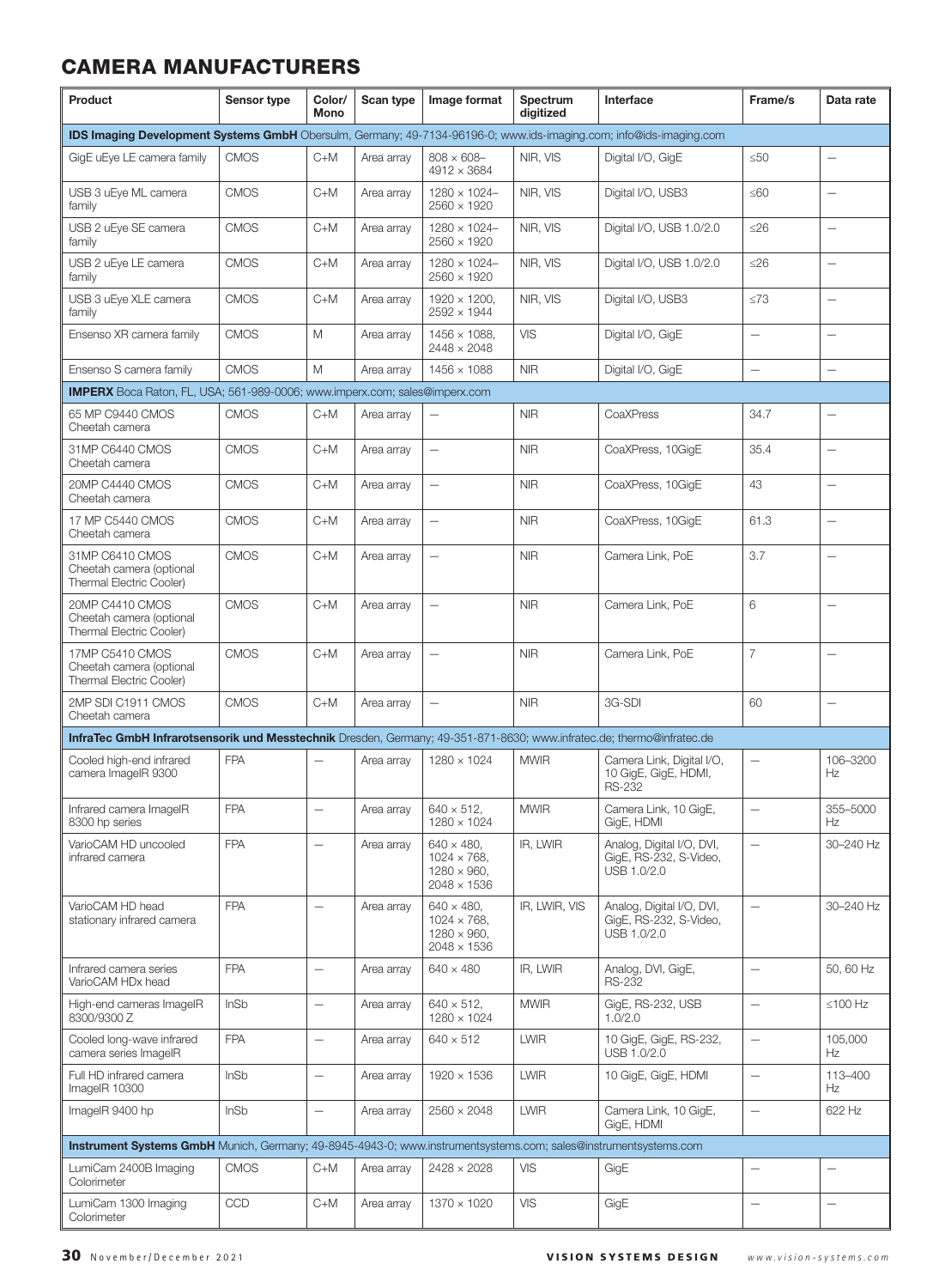| Product                                                                                                         | Sensor type | Color/<br>Mono | Scan type                | Image format              | Spectrum<br>digitized      | Interface                                                                               | Frame/s                  | Data rate                |  |
|-----------------------------------------------------------------------------------------------------------------|-------------|----------------|--------------------------|---------------------------|----------------------------|-----------------------------------------------------------------------------------------|--------------------------|--------------------------|--|
| Instrument Systems GmbH Munich, Germany; 49-8945-4943-0; www.instrumentsystems.com; sales@instrumentsystems.com |             |                |                          |                           |                            |                                                                                         |                          |                          |  |
| LumiTop X150 High-<br>resolution Imaging<br>Colorimeter                                                         | <b>CMOS</b> | С              | Area array               | $14,192 \times$<br>10,640 | VIS                        | CoaXPress                                                                               |                          |                          |  |
| LumiTop 4000 Imaging<br>Colorimeter                                                                             | <b>CMOS</b> | C              | Area array               | $4096 \times 3000$        | <b>VIS</b>                 | GigE                                                                                    |                          | $\overline{\phantom{0}}$ |  |
| LumiTop 2700 Imaging<br>Colorimeter                                                                             | CCD         | C              | Area array               | $2750 \times 2200$        | <b>VIS</b>                 | GigE                                                                                    |                          | $\overline{\phantom{0}}$ |  |
| <b>IO Industries Inc</b> London, ON, Canada; 519-663-9570; www.ioindustries.com; sales@ioindustries.com         |             |                |                          |                           |                            |                                                                                         |                          |                          |  |
| Victorem 4KSDI-Mini                                                                                             | <b>CMOS</b> | $C+M$          | Area array               | $4096 \times 2160$        | <b>VIS</b>                 | HD-SDI                                                                                  | 60                       | —                        |  |
| Victorem 120B68-CV                                                                                              | <b>CMOS</b> | $C+M$          | Area array               | $4096 \times 3008$        | <b>VIS</b>                 | CoaXPress                                                                               | 68                       | L.                       |  |
| Redwood 654G71-CX                                                                                               | <b>CMOS</b> | $C+M$          | Area array               | $9344 \times 7000$        | <b>VIS</b>                 | CoaXPress                                                                               | 71                       |                          |  |
| Volucam 120B68-V                                                                                                | <b>CMOS</b> | $C+M$          | Area array               | $4096 \times 3008$        | <b>VIS</b>                 | 10GigE, HD-SDI                                                                          | 68                       | $\overline{\phantom{0}}$ |  |
| 8KSDI                                                                                                           | <b>CMOS</b> | $C+M$          | Area array               | $8192 \times 4320$        | <b>VIS</b>                 | HD-SDI                                                                                  | 60                       | $\overline{\phantom{0}}$ |  |
| iX Cameras Ltd Woburn, MA, USA; 339-645-0778; www.ix-cameras.com; info@ix-cameras.com                           |             |                |                          |                           |                            |                                                                                         |                          |                          |  |
| i-SPEED 510                                                                                                     | <b>CMOS</b> | C+M            | Area array               | $1920 \times 1080$        | NIR, UV, VIS               | Ethernet, GigE, HDMI,<br>HD-SDI, Proprietary, USB3                                      | $100 -$<br>1,000,000     | 10 GPx/s                 |  |
| i-SPEED 513                                                                                                     | <b>CMOS</b> | $C+M$          | Area array               | 1920 × 1080               | NIR, UV, VIS               | Ethernet, GigE, HDMI,<br>HD-SDI, Proprietary, USB3                                      | $100 -$<br>1.000.000     | 13 GPx/s                 |  |
| i-SPEED 717                                                                                                     | <b>CMOS</b> | $C+M$          | Area array               | $2072 \times 1536$        | NIR, UV, VIS               | Proprietary                                                                             | 2.45 million             | $\overline{\phantom{0}}$ |  |
| i-SPEED 721                                                                                                     | <b>CMOS</b> | $C+M$          | Area array               | $2072 \times 1536$        | NIR, UV, VIS               | Proprietary                                                                             | 2.45 million             | $\overline{\phantom{0}}$ |  |
| i-SPEED 727                                                                                                     | <b>CMOS</b> | $C+M$          | Area array               | $2072 \times 1536$        | NIR, UV, VIS               | Proprietary                                                                             | 2.45 million             | $\overline{\phantom{0}}$ |  |
| JADAK, a Novanta Co North Syracuse, NY, USA; 315-701-0678; www.jadaktech.com; info@jadaktech.com                |             |                |                          |                           |                            |                                                                                         |                          |                          |  |
| Allegro LW-AL-CMV2000                                                                                           | <b>CMOS</b> | $C+M$          | Area array               | $2048 \times 1024$        | NIR, VIS                   | GigE, USB3                                                                              | 300                      |                          |  |
| Allegro LW-AL-CMV4000                                                                                           | <b>CMOS</b> | $C+M$          | Area array               | $2048 \times 2048$        | NIR, VIS                   | GigE, USB3                                                                              | 150                      | ÷                        |  |
| Allegro LW-AL-CMV12000                                                                                          | <b>CMOS</b> | $C+M$          | Area array               | $4096 \times 3072$        | NIR, VIS                   | GigE, USB3                                                                              | 50                       | $\overline{\phantom{0}}$ |  |
| Allegro LW-AL-IMX172                                                                                            | <b>CMOS</b> | $C+M$          | Area array               | $4000 \times 3000$        | <b>VIS</b>                 | GigE, USB3                                                                              | 35                       |                          |  |
| Allegro LW-AL-IMX178                                                                                            | <b>CMOS</b> | $C+M$          | Area array               | $3094 \times 2080$        | <b>VIS</b>                 | GigE, USB3                                                                              | 60                       |                          |  |
| JAI San Jose, CA, USA; 408-383-0300; www.jai.com; camerasales.americas@jai.com                                  |             |                |                          |                           |                            |                                                                                         |                          |                          |  |
| Sweep+ SW-8000Q                                                                                                 | <b>CMOS</b> | $C+M$          | Linescan                 | $8192 \times 1$           | Multispectral,<br>NIR, VIS | GigE, 5GigE, 10GigE,<br><b>Fiber Optic</b>                                              |                          | 36 kHz                   |  |
| GOX-8901                                                                                                        | <b>CMOS</b> | $C+M$          | Area array               | $4096 \times 2160$        | <b>VIS</b>                 | GigE, USB3                                                                              | $13 - 32$                | $\qquad \qquad -$        |  |
| Fusion FS-3200D                                                                                                 | <b>CMOS</b> | $C+M$          | Area array               |                           | Multispectral,<br>NIR, VIS | GigE, 5GigE, 10GigE                                                                     | 123                      |                          |  |
| Apex AP-3200T                                                                                                   | CMOS        | C              | Area array               | $2064 \times 1544$        | <b>VIS</b>                 | Camera Link, Camera Link<br>Extended, Camera Link<br>Full, GigE, 5GigE, 10GigE,<br>USB3 | 106                      | $\overline{\phantom{0}}$ |  |
| Spark SP-45000                                                                                                  | <b>CMOS</b> | $C+M$          | Area arrav               | $8192 \times 5460$        | <b>VIS</b>                 | CoaXPress 2.0                                                                           | 51                       | $\qquad \qquad -$        |  |
| KAYA Instruments Nesher, Israel; 972-72-272-3500; www.kayainstruments.com; info@kayainstruments.com             |             |                |                          |                           |                            |                                                                                         |                          |                          |  |
| JetCam 19                                                                                                       | <b>CMOS</b> | $C+M$          |                          | 2.1 Mpixels               |                            | Camera Link HS.<br>CoaXPress, Fiberoptic,<br>10GigE, Proprietary                        | 1920-2400                |                          |  |
| Iron 3265 CoaXPress 12G<br>Camera                                                                               | <b>CMOS</b> | $C+M$          | $\qquad \qquad -$        | 65 Mpixels                | $\qquad \qquad -$          | CoaXPress 12G                                                                           | 71                       | $\overline{\phantom{0}}$ |  |
| Iron 253 CoaXPress 12G<br>Camera                                                                                | <b>CMOS</b> | $C+M$          | $\qquad \qquad -$        | 12 Mpixels                | $\overline{\phantom{0}}$   | CoaXPress 12G                                                                           | 68                       | $\overline{\phantom{0}}$ |  |
| Iron 252 CoaXPress 12G<br>Camera                                                                                | <b>CMOS</b> | $C+M$          | $\overline{\phantom{0}}$ | 3 Mpixels                 | $\overline{\phantom{m}}$   | CoaXPress 12G                                                                           | 216.2                    | $\overline{\phantom{0}}$ |  |
| Iron2020BSI CoaXPress 12G<br>Camera                                                                             | <b>CMOS</b> | M              | 4 Mpixels                | $\overline{\phantom{0}}$  | CoaXPress<br>12G           | 70                                                                                      | $\overline{\phantom{0}}$ |                          |  |
| KEYENCE Corp of America Itasca, IL, USA; 888-539-3623; www.keyence.com/usa; marketing@keyence.com               |             |                |                          |                           |                            |                                                                                         |                          |                          |  |
| CA-H500X (5 Megapixel<br>High Speed Area Camera)                                                                | <b>CMOS</b> | $C+M$          | Area array               | $2432 \times 2040$        | <b>VIS</b>                 | Proprietary                                                                             | 36                       |                          |  |
| CA-HL08MX (8K Resolution<br>High Speed Line Scan Camera)                                                        | <b>CMOS</b> | M              | Linescan                 | $1 \times 8192$           | <b>VIS</b>                 | Proprietary                                                                             | $\qquad \qquad -$        | 97.7 kHz                 |  |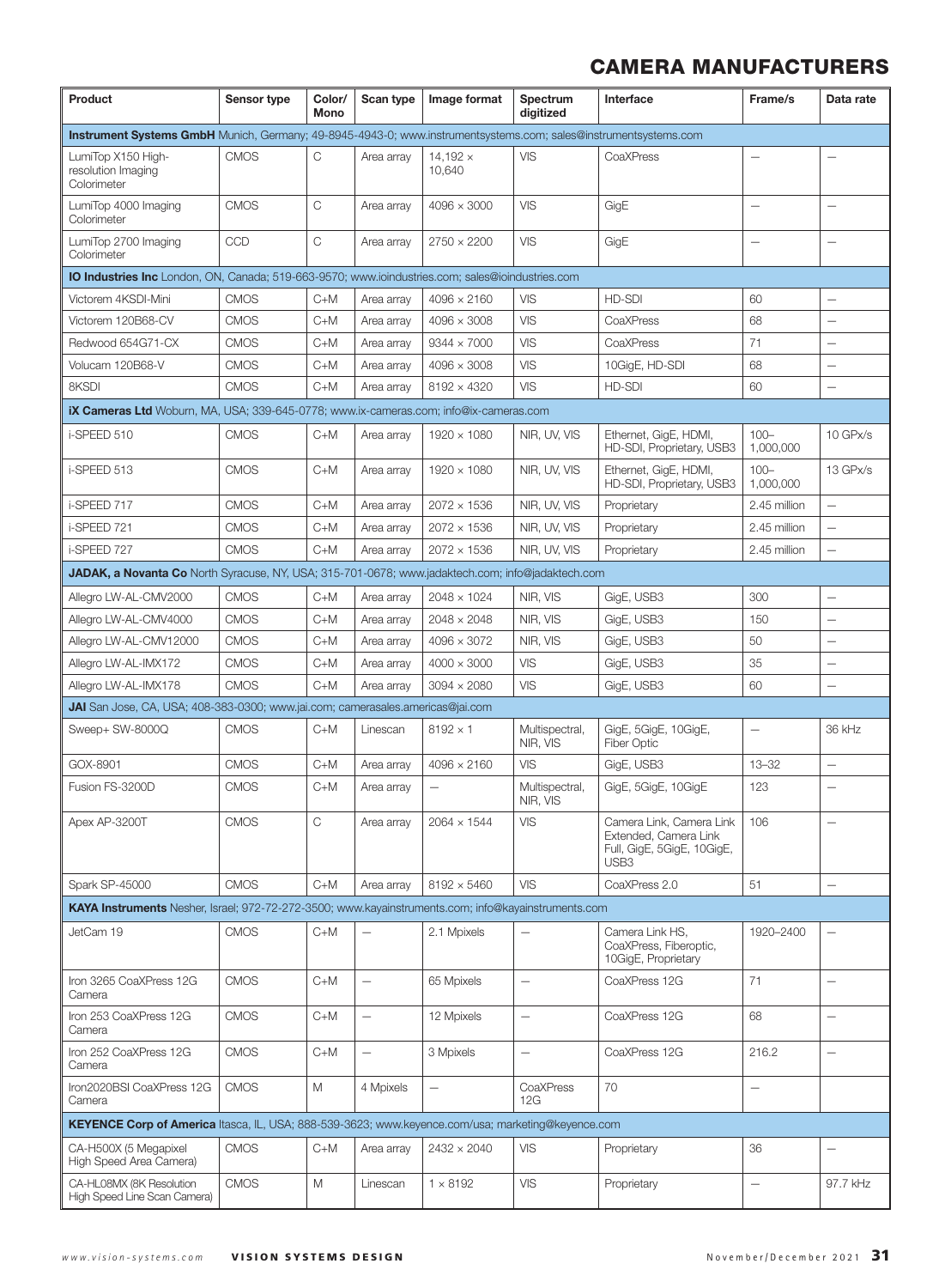| Product                                                                                                            | Sensor type | Color/<br>Mono                 | Scan type  | Image format                               | Spectrum<br>digitized    | Interface                              | Frame/s                  | Data rate                |
|--------------------------------------------------------------------------------------------------------------------|-------------|--------------------------------|------------|--------------------------------------------|--------------------------|----------------------------------------|--------------------------|--------------------------|
| KEYENCE Corp of America Itasca, IL, USA; 888-539-3623; www.keyence.com/usa; marketing@keyence.com                  |             |                                |            |                                            |                          |                                        |                          |                          |
| XT-060 (Inline 3D Camera,<br>60mm FOV)                                                                             | <b>CMOS</b> | $C+M$                          |            | $3072 \times 3072$                         | VIS                      | Proprietary                            |                          |                          |
| CA-HF2100 (21 Megapixel<br>Super High Speed Area<br>Camera)                                                        | <b>CMOS</b> | $C+M$                          | Area arrav | $5104 \times 4092$                         | VIS                      | Proprietary                            | 49.5                     | $\overline{\phantom{0}}$ |
| CA-HF6400 (64 Megapixel<br>High Speed Area Camera)                                                                 | <b>CMOS</b> | $C+M$                          | Area array | $8192 \times 7808$                         | VIS                      | Proprietary                            | 17.4                     | $\overline{\phantom{0}}$ |
| LUCID Vision Labs Inc Richmond, BC, Canada; www.thinklucid.com; sales@thinklucid.com                               |             |                                |            |                                            |                          |                                        |                          |                          |
| Helios2 ToF 3D Camera                                                                                              | TofF        | M                              | Area array | $640 \times 480$                           | 3D                       | GigE, PoE+                             | 30                       | $\overline{\phantom{0}}$ |
| Helios2+ ToF 3D Camera<br>High Speed/HDR Mode                                                                      | TofF        | M                              | Area array | $640 \times 480$                           | 3D                       | GigE, PoE+                             | 110                      | Ē,                       |
| Atlas 5GBASE-T Camera 2.8<br>MP to 31.4 MP                                                                         | <b>CMOS</b> | $C+M$                          | Area array | ≤6464 $\times$ 4852                        | VIS, NIR                 | 5GigE, PoE                             | $≤173$                   |                          |
| Atlas 5GBASE-T IP67<br>Camera 2.8 MP to 24.5 MP                                                                    | <b>CMOS</b> | $C+M$                          | Area array | $\leq$ 5320 $\times$ 4600                  | VIS, NIR                 | 5GigE, PoE                             | ≤173                     | $\overline{\phantom{0}}$ |
| Phoenix Camera 0.4 MP to<br>20 MP                                                                                  | <b>CMOS</b> | $C+M$                          | Area array | $\leq$ 5472 $\times$ 3648                  | VIS, NIR                 | GigE PoE                               | $≤286$                   | $\overline{\phantom{0}}$ |
| Triton Camera 0.4 MP to<br>24.5 MP                                                                                 | <b>CMOS</b> | $C+M$                          | Area array | ≤5300 $\times$ 4600                        | VIS, NIR                 | GigE PoE                               | $≤286$                   | $\overline{\phantom{0}}$ |
| Triton Polarization Camera                                                                                         | <b>CMOS</b> | $C+M$                          | Area array | $2448 \times 2048$                         | $\overline{\phantom{0}}$ | GigE, PoE                              | 22                       | $\overline{\phantom{0}}$ |
| Phoenix Polarization Camera                                                                                        | <b>CMOS</b> | $C+M$                          | Area array | $2448 \times 2048$                         |                          | GigE, PoE                              | 22                       | $\overline{\phantom{0}}$ |
| Atlas SWIR IP67 Camera                                                                                             | <b>CMOS</b> | M                              | Area array | $1280 \times 1024$                         | <b>SWIR</b>              | GigE, PoE+                             | 240                      | L.                       |
| Atlas 10GBASE-T Camera<br>5.0 MP to 24.5 MP                                                                        | <b>CMOS</b> | $C+M$                          | Area array | $\leq 5320 \times 4600$                    | VIS, NIR                 | GigE, 10GigE, PoE+                     | $\leq$ 205               | Ē,                       |
| Triton Line Scan Camera                                                                                            | <b>CMOS</b> | M                              | Linescan   | $2048 \times 1$                            | VIS, NIR                 | GigE, PoE                              | $\overline{\phantom{0}}$ | 60 kHz                   |
| Triton Edge-All-in-One Edge<br>Computing Camera                                                                    | <b>CMOS</b> | $C+M$                          | Area array | $1440 \times 1080$                         | VIS, NIR                 | GigE, PoE                              |                          |                          |
| MATRIX VISION GmbH-Oppenweiler Oppenweiler, Germany; 49-7191-9432-0; www.matrix-vision.com; sales@matrix-vision.de |             |                                |            |                                            |                          |                                        |                          |                          |
| rc_visard                                                                                                          | 3D          | $C+M$                          | Area array | $1280 \times 960$                          | <b>VIS</b>               | Digital I/O, GigE                      | bis 25                   | -                        |
| mvBlueNAOS2                                                                                                        | <b>CMOS</b> | $C+M$                          | Area array | 1456 × 1088-<br>$5328 \times 4608$         | <b>VIS</b>               | Digital I/O, PCI Express               | 24.1-226.5               | $\overline{\phantom{0}}$ |
| mvBlueFOX3 2                                                                                                       | <b>CMOS</b> | $C+M$                          | Area array | $728 \times 544 -$<br>$5328 \times 4608$   | VIS                      | Digital I/O, RS-232, USB3              | 15.4-436.9               | $\overline{\phantom{0}}$ |
| mvBlueCOUGAR-XT                                                                                                    | <b>CMOS</b> | $C+M$                          | Area array | $5328 \times 3040 -$<br>$5328 \times 4608$ | VIS                      | Digital I/O, 10 GigE,<br><b>RS-232</b> | 50.5-76.5                |                          |
| mvBlueCOUGAR-XD                                                                                                    | <b>CMOS</b> | $C+M$                          | Area array | $1456 \times 1088 -$<br>$6480 \times 4856$ | VIS                      | Digital I/O, GigE                      | 7.5-149.9                | $\overline{\phantom{0}}$ |
| mvBlueCOUGAR-X                                                                                                     | CMOS        | $\mathrm{C}\text{+}\mathrm{M}$ | Area array | $728 \times 544 -$<br>5544 × 3692          | VIS                      | Digital I/O, GigE, RS-232              | $5.8 - 299.8$            |                          |
| Matrox Imaging Dorval, QC, Canada; 800-804-6243; www.matrox.com/imaging; imaging.info@matrox.com                   |             |                                |            |                                            |                          |                                        |                          |                          |
| Iris GTR 300                                                                                                       | <b>CMOS</b> | M                              | Area arrav | $640 \times 480$                           | <b>VIS</b>               | Ethernet, GigE                         | 293                      | —                        |
| Iris GTR 300 C                                                                                                     | CMOS        | C                              | Area array | $640 \times 480$                           | VIS                      | Ethernet, GigE                         | 147                      |                          |
| Iris GTR 1300                                                                                                      | CMOS        | M                              | Area array | $1280 \times 1024$                         | VIS                      | Ethernet, GigE                         | 85                       | —                        |
| Iris GTR 1300 C                                                                                                    | <b>CMOS</b> | C                              | Area array | $1280 \times 1024$                         | VIS                      | Ethernet, GigE                         | 35                       | -                        |
| Iris GTR 2000                                                                                                      | <b>CMOS</b> | M                              | Area array | 1920 × 1200                                | VIS                      | Ethernet, GigE                         | 45                       | —                        |
| Iris GTR 2000 C                                                                                                    | <b>CMOS</b> | C                              | Area array | $1920 \times 1200$                         | <b>VIS</b>               | Ethernet, GigE                         | 20                       | $\overline{\phantom{0}}$ |
| Iris GTR 5000                                                                                                      | <b>CMOS</b> | M                              | Area array | $2592 \times 2048$                         | <b>VIS</b>               | Ethernet, GigE                         | 21                       | -                        |
| Iris GTR 5000 C                                                                                                    | CMOS        | C                              | Area array | $2592 \times 2048$                         | <b>VIS</b>               | Ethernet, GigE                         | 8.5                      | -                        |
| Iris GTX 2000                                                                                                      | CMOS        | M                              | Area array | $1920 \times 1200$                         | <b>VIS</b>               | Ethernet, GigE                         | 70                       |                          |
| Iris GTX 2000 C                                                                                                    | <b>CMOS</b> | С                              | Area array | 1920 × 1200                                | VIS                      | Ethernet, GigE                         | 17                       | $\overline{\phantom{0}}$ |
| Iris GTX 5000                                                                                                      | <b>CMOS</b> | M                              | Area array | 2592 × 2048                                | VIS                      | Ethernet, GigE                         | 41.7                     | $\overline{\phantom{0}}$ |
| Iris GTX 5000 C                                                                                                    | <b>CMOS</b> | С                              | Area array | $2592 \times 2048$                         | VIS                      | Ethernet, GigE                         | 10                       | $\overline{\phantom{0}}$ |
| Iris GTX 8000                                                                                                      | <b>CMOS</b> | Μ                              | Area array | $4096 \times 2160$                         | <b>VIS</b>               | Ethernet, GigE                         | 39.6                     | —                        |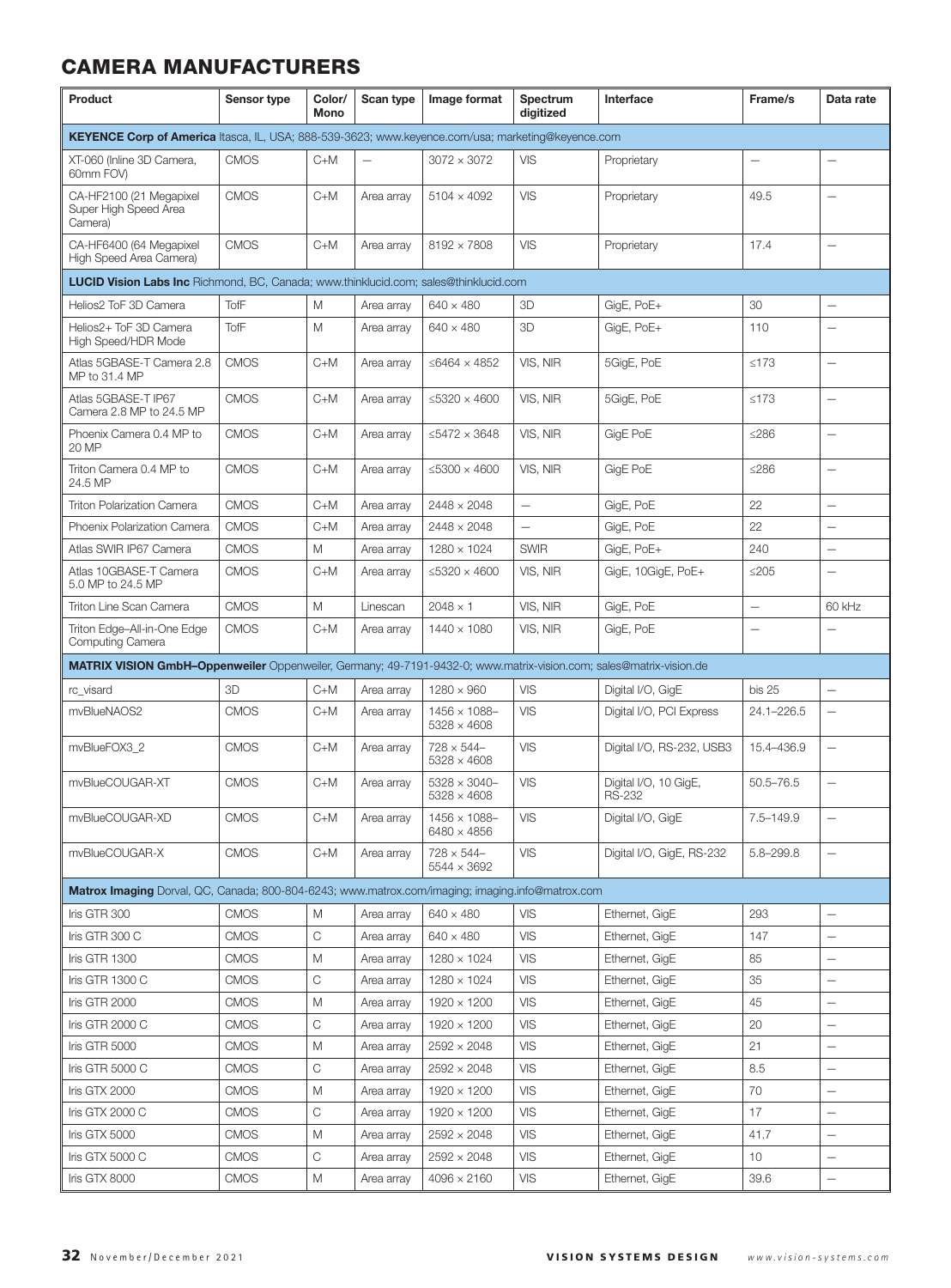| Product                                                                                                                            | Sensor type | Color/<br>Mono | Scan type  | Image format                                                  | Spectrum<br>digitized            | Interface                                                                 | Frame/s           | Data rate                |  |
|------------------------------------------------------------------------------------------------------------------------------------|-------------|----------------|------------|---------------------------------------------------------------|----------------------------------|---------------------------------------------------------------------------|-------------------|--------------------------|--|
| Matrox Imaging Dorval, QC, Canada; 800-804-6243; www.matrox.com/imaging; imaging.info@matrox.com                                   |             |                |            |                                                               |                                  |                                                                           |                   |                          |  |
| Iris GTX 8000 C                                                                                                                    | <b>CMOS</b> | С              | Area array | $4096 \times 2160$                                            | <b>VIS</b>                       | Ethernet, GigE                                                            | 10                | $\overline{\phantom{0}}$ |  |
| Iris GTX 12000                                                                                                                     | <b>CMOS</b> | M              | Area array | $4096 \times 3072$                                            | VIS                              | Ethernet, GigE                                                            | 28                | $\overline{\phantom{0}}$ |  |
| Iris GTX 12000 C                                                                                                                   | <b>CMOS</b> | C              | Area array | $4096 \times 3072$                                            | <b>VIS</b>                       | Ethernet, GigE                                                            | $\overline{7}$    | $\overline{\phantom{0}}$ |  |
| Iris GTX 16000                                                                                                                     | <b>CMOS</b> | M              | Area array | $4000 \times 4000$                                            | <b>VIS</b>                       | Ethernet, GigE                                                            | 21.6              | $\overline{\phantom{0}}$ |  |
| Iris GTX 16000 C                                                                                                                   | <b>CMOS</b> | C              | Area array | $4000 \times 4000$                                            | <b>VIS</b>                       | Ethernet, GigE                                                            | 5                 | Ē,                       |  |
| Mega Speed Corp Minnedosa, MB, Canada; 204-867-3767; www.megaspeedusa.com; sales@megaspeedusa.com                                  |             |                |            |                                                               |                                  |                                                                           |                   |                          |  |
| Mega Speed MS110K                                                                                                                  | <b>CMOS</b> | $C+M$          | Area array | 1920 × 1080-<br>$64 \times 16$                                | <b>VIS</b>                       | GigE                                                                      | 35-225,000        | $\overline{\phantom{0}}$ |  |
| Mega Speed X4 PRO                                                                                                                  | <b>CMOS</b> | $C+M$          | Area array | $\qquad \qquad -$                                             | <b>VIS</b>                       | GigE                                                                      | ≥40,000           | $\overline{\phantom{0}}$ |  |
| Mega Speed MS35K PRO<br>Cart                                                                                                       | <b>CMOS</b> | $C+M$          | Area array | $\overline{\phantom{0}}$                                      | <b>VIS</b>                       | GigE                                                                      |                   | $\overline{\phantom{0}}$ |  |
| Mega Speed X9 PRO                                                                                                                  | <b>CMOS</b> | $C+M$          | Area array | $\overline{\phantom{0}}$                                      | <b>VIS</b>                       | GigE                                                                      | ≥100,000          | $\overline{\phantom{0}}$ |  |
| Mega Speed 35K PRO LED                                                                                                             | <b>CMOS</b> | $C+M$          | Area array | $1280 \times 1024$                                            | <b>VIS</b>                       | GigE                                                                      | ≥2000             | $\overline{\phantom{0}}$ |  |
| Mega Speed X8 PRO                                                                                                                  | <b>CMOS</b> | $C+M$          | Area array | $1280 \times 800$                                             | <b>VIS</b>                       | GigE                                                                      | 4000              |                          |  |
| Mightex Systems Toronto, ON, Canada; 416-840-4991; www.mightex.com; sales@mightex.com                                              |             |                |            |                                                               |                                  |                                                                           |                   |                          |  |
| SME-C050-U                                                                                                                         | <b>CMOS</b> | С              | Area array | $2592 \times 1944$                                            | NIR. VIS                         | USB 1.0/2.0, USB3                                                         | 14, 350<br>(ROI)  | 5 Gbps                   |  |
| <b>BCE-C050-U</b>                                                                                                                  | <b>CMOS</b> | C              | Area array | $2592 \times 1944$                                            | NIR, VIS                         | USB 1.0/2.0                                                               | $6 - 100$         | $\equiv$                 |  |
| <b>BCE-C030-U</b>                                                                                                                  | <b>CMOS</b> | $\mathsf C$    | Area array | $2048 \times 1536$                                            | NIR, VIS                         | USB 1.0/2.0                                                               | $8 - 140$         | Ē,                       |  |
| BCE-B013-U                                                                                                                         | <b>CMOS</b> | M              | Area array | $1280 \times 1024$                                            | NIR, VIS                         | USB 1.0/2.0                                                               | 25                | $\overline{\phantom{0}}$ |  |
| BCE-CG04-U                                                                                                                         | <b>CMOS</b> | C              | Area array | $752 \times 480$                                              | NIR, VIS                         | USB 1.0/2.0                                                               | 60                | $\overline{\phantom{0}}$ |  |
| Mikrotron GmbH Unterschleissheim, Germany; 49-8972-6342-00; www.mikrotron.de; info@mikrotron.de                                    |             |                |            |                                                               |                                  |                                                                           |                   |                          |  |
| EoSens 1.1CXP2                                                                                                                     | <b>CMOS</b> | C+M            | Area array | $1280 \times 864$                                             | <b>VIS</b>                       | CoaXPress 2.0                                                             | 3660              | 3.78 GB/s                |  |
| EoSens 2.0CXP2                                                                                                                     | <b>CMOS</b> | $C+M$          | Area array | $1920 \times 1080$                                            | <b>VIS</b>                       | CoaXPress 2.0                                                             | 2247              | 4.34 GB/s                |  |
| EoSens 21CXP2                                                                                                                      | <b>CMOS</b> | $C+M$          | Area array | $5120 \times 4096$                                            | <b>VIS</b>                       | CoaXPress 2.0                                                             | 230               | 4.49 GB/s                |  |
| EoSens Creation 2.0CXP2                                                                                                            | <b>CMOS</b> | $C+M$          | Area array | $1690 \times 1710$                                            | <b>VIS</b>                       | CoaXPress 2.0                                                             | 2247              | 4.34 GB/s                |  |
| EoSens CL                                                                                                                          | <b>CMOS</b> | $C+M$          | Area array | $1280 \times 1024$                                            | <b>VIS</b>                       | Camera Link Full                                                          | 506               | 632.5<br>MB/s            |  |
| Mitsubishi Electric Cypress, CA, USA; 513-748-3338; www.mitsubishielectric.com/bu/contact_image/index.html; lou.fetch@meus.mea.com |             |                |            |                                                               |                                  |                                                                           |                   |                          |  |
| <b>KD-AX Series</b>                                                                                                                | <b>CMOS</b> | C              | Linescan   | $7296 \times 3$ ,<br>$14,592 \times 3,$<br>$21,888 \times 3$  |                                  | Camera Link                                                               |                   | 11-22 kHz                |  |
| <b>KD-MX Series</b>                                                                                                                | <b>CMOS</b> | M              | Linescan   | $7296 \times 3$ .<br>$14,592 \times 3$<br>$21,888 \times 3$   | $\overbrace{\phantom{12322111}}$ | Camera Link                                                               | $\qquad \qquad -$ | 11-22 kHz                |  |
| <b>KD-CX Series</b>                                                                                                                | <b>CMOS</b> | $C+M$          | Linescan   | $8640 \times 3$ ,<br>$13,824 \times 3$ ,<br>$19,008 \times 3$ | $\overline{\phantom{0}}$         | CoaXPress                                                                 | $\qquad \qquad -$ | 50 kHz                   |  |
| <b>KD-DXL Series</b>                                                                                                               | <b>CMOS</b> | $C+M$          | Linescan   | $25,056 \times 3,$<br>$29,376 \times 3,$<br>$39,744 \times 3$ | $\qquad \qquad -$                | Camera Link. Camera<br>Link Full                                          | $\qquad \qquad -$ | 20-53 kHz                |  |
| <b>KD-CXL Series</b>                                                                                                               | <b>CMOS</b> | $C+M$          | Linescan   | $25,056 \times 3,$<br>$29,376 \times 3,$<br>$39,744 \times 3$ | $\overline{\phantom{0}}$         | CoaXPress                                                                 | $\qquad \qquad -$ | 37-45 kHz                |  |
| <b>KD-SX Series</b>                                                                                                                | <b>CMOS</b> | M              | Linescan   | $2736 \times 1$                                               | $\overline{\phantom{m}}$         | GigE                                                                      | $\qquad \qquad -$ | 6 kHz                    |  |
| <b>NET USA Inc</b> Highland, IN, USA; 219-934-9042; www.net-usa-inc.com; info@net-usa-inc.com                                      |             |                |            |                                                               |                                  |                                                                           |                   |                          |  |
| Corsight                                                                                                                           | <b>CMOS</b> | $C+M$          | Area array | $\overline{\phantom{0}}$                                      | <b>VIS</b>                       | Gigabit Ethernet, USB2.0.<br>DisplayPort, Wifi,<br>Bluetooth, GSM, RS-232 | 14-216            | -                        |  |
| GigEPRO                                                                                                                            | <b>CMOS</b> | $C+M$          | Area array | $\qquad \qquad -$                                             | NIR, VIS                         | Gigabit Ethernet                                                          | $7 - 64$          | $\overline{\phantom{0}}$ |  |
| 3iCube                                                                                                                             | <b>CMOS</b> | $C+M$          | Area array | —                                                             | NIR, VIS                         | USB3, UVC                                                                 | $7.5 - 86$        | -                        |  |
| <b>HDselect</b>                                                                                                                    | <b>CMOS</b> | C              | Area array | $\overline{\phantom{0}}$                                      | <b>VIS</b>                       | USB3, HDMI                                                                | 60                | $\overline{\phantom{0}}$ |  |
| <b>IOflex</b>                                                                                                                      | <b>CMOS</b> | C              | Area array | $\overline{\phantom{0}}$                                      | <b>VIS</b>                       | <b>USB 2.0, UVC</b>                                                       | 30                | $\overline{\phantom{0}}$ |  |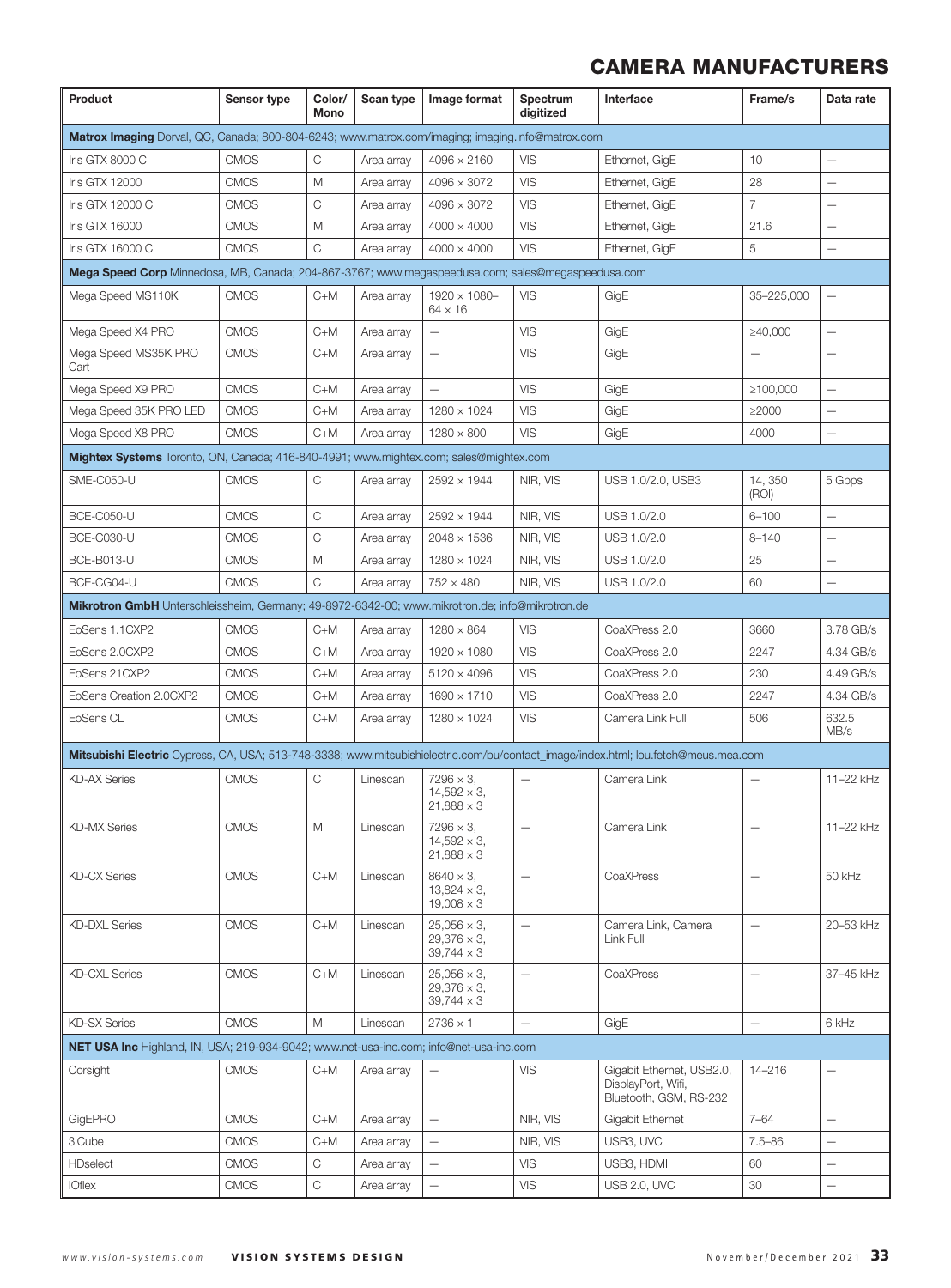| Product                                                                                                         | Sensor type            | Color/<br>Mono | Scan type                | Image format                                                                                                                                                                                                                          | Spectrum<br>digitized | Interface                                                             | Frame/s                  | Data rate                |
|-----------------------------------------------------------------------------------------------------------------|------------------------|----------------|--------------------------|---------------------------------------------------------------------------------------------------------------------------------------------------------------------------------------------------------------------------------------|-----------------------|-----------------------------------------------------------------------|--------------------------|--------------------------|
| Omron Automation America Hoffman Estates, IL, USA; 224-575-6514; automation.omron.com/en/us; amy.wang@omron.com |                        |                |                          |                                                                                                                                                                                                                                       |                       |                                                                       |                          |                          |
| M Series CoaXPress<br>Cameras                                                                                   | <b>CMOS</b>            | C+M            | Area array               | 2-12 Mpixels                                                                                                                                                                                                                          | VIS                   | CoaXPress                                                             | $\leq$ 239               |                          |
| FS Series GigE Vision<br>Cameras                                                                                | <b>CMOS</b>            | $C+M$          | Linescan                 | 2K, 4K, 8K                                                                                                                                                                                                                            | VIS                   | GigE Vision 2.1                                                       | $\overline{\phantom{0}}$ | $\leq 51$ kHz            |
| M Series USB3 Vision<br>Cameras                                                                                 | <b>CMOS</b>            | $C+M$          | Area array               | 0.4-20 Mpixels                                                                                                                                                                                                                        | VIS                   | USB <sub>3</sub>                                                      | $\leq 527$               | $\overline{\phantom{0}}$ |
| M Series GigE Vision<br>Cameras                                                                                 | <b>CMOS</b>            | $C+M$          | Area array               | 0.4-20 Mpixels                                                                                                                                                                                                                        | VIS                   | GigE Vision 2.1                                                       | ≤282                     | $\overline{\phantom{0}}$ |
| Omron FJ GigE Vision<br>System                                                                                  | <b>CMOS</b>            | $C+M$          | Area array               | $720 \times 540$ ,<br>$1624 \times 1240.$<br>$2448 \times 2048$                                                                                                                                                                       | <b>VIS</b>            | Digital I/O, GigE                                                     | ≤282                     | $\overline{\phantom{0}}$ |
| Omron FH Vision System                                                                                          | CCD & CMOS<br>versions | $C+M$          | Area array               | $640 \times 480.$<br>$720 \times 540$ ,<br>$1600 \times 1200$ ,<br>$2040 \times 1088$ ,<br>$2040 \times 2048$ ,<br>$2448 \times 2048$ ,<br>$2592 \times 1944$ ,<br>$4084 \times 3072$ ,<br>$4092 \times 3000$ ,<br>$5544 \times 3692$ | VIS                   | Camera Link, Digital I/O,<br>Ethernet, GigE, RS-232,<br>EtherCAT      | $\leq 524$               | $\overline{\phantom{0}}$ |
| Omron FHV7 Smart Camera                                                                                         | <b>CMOS</b>            | $C+M$          | Area array               | $720 \times 540$ ,<br>$1440 \times 1080$ ,<br>$2048 \times 1536$ .<br>$2448 \times 2048$ ,<br>$3072 \times 2048$ ,<br>$4000 \times 3000$                                                                                              | VIS                   | Digital I/O, Ethernet, GigE,<br>RS-232, EtherCAT                      | ≤430                     |                          |
| Omron HAWK MV4000<br>Smart Camera Series                                                                        | <b>CMOS</b>            | $C+M$          | Area array               | $640 \times 480$ ,<br>$1280 \times 1024$ ,<br>$1920 \times 1200$ ,<br>2592 × 2048                                                                                                                                                     | VIS                   | Digital I/O, Ethernet, GigE,<br><b>RS-232</b>                         | ≤240                     | $\overline{\phantom{0}}$ |
| Omron MicroHAWK Fxxx<br>Smart Camera Series                                                                     | <b>CMOS</b>            | $C+M$          | Area array               | $752 \times 480$ ,<br>$1280 \times 960$ ,<br>2592 × 1944                                                                                                                                                                              | <b>VIS</b>            | Digital I/O, Ethernet, RS-<br>232, USB 1.0/2.0                        | $\leq 52$                | $\overline{\phantom{0}}$ |
| Opto Engineering Mantova, (MN), Italy; 39-0376-699-111; www.opto-e.com; press@opto-e.com                        |                        |                |                          |                                                                                                                                                                                                                                       |                       |                                                                       |                          |                          |
| COE HR AS Series                                                                                                | CCD & CMOS<br>versions | $C+M$          | Area array               | $\overline{\phantom{0}}$                                                                                                                                                                                                              | VIS                   | Camera Link, Camera Link<br>Full, USB3                                | $4.2 - 27.3$             |                          |
| <b>COE-G Series</b>                                                                                             | <b>CMOS</b>            | $C+M$          | Area array               | $\overline{\phantom{0}}$                                                                                                                                                                                                              | VIS                   | GigE                                                                  | $7 - 313$                | $\overline{\phantom{0}}$ |
| <b>COE-U Series</b>                                                                                             | <b>CMOS</b>            | $C+M$          | Area array               | $\qquad \qquad -$                                                                                                                                                                                                                     | <b>VIS</b>            | USB <sub>3</sub>                                                      | 23-210                   | $\equiv$                 |
| COE HR AS-X Series                                                                                              | <b>CMOS</b>            | $C+M$          | Area array               | $\overline{\phantom{0}}$                                                                                                                                                                                                              | VIS                   | GigE, Dual GigE, USB3,<br>Camera Link                                 | $5.9 - 40$               | $\overline{\phantom{0}}$ |
| Phase One Copenhagen, Denmark; 45-36-46-0111; https://geospatial.phaseone.com                                   |                        |                |                          |                                                                                                                                                                                                                                       |                       |                                                                       |                          |                          |
| iXM-MV100                                                                                                       | <b>CMOS</b>            | C+M            | $\overline{\phantom{m}}$ | 100MP 11,<br>664 × 8750                                                                                                                                                                                                               |                       | 10 GigE, USB3                                                         | 3.3                      | -                        |
| iXM-MV150F                                                                                                      | <b>CMOS</b>            | $C+M$          | Area array               | 150MP 14,<br>$204 \times 10652$                                                                                                                                                                                                       | $\qquad \qquad -$     | 10 GigE, USB3                                                         | 2.5                      | $\qquad \qquad -$        |
| Photoneo sro Bratislava, Slovakia; 421-948-766-479; www.photoneo.com; sales@photoneo.com                        |                        |                |                          |                                                                                                                                                                                                                                       |                       |                                                                       |                          |                          |
| PhoXi 3D Scanner                                                                                                | <b>CMOS</b>            | М              | Area array               | $2064 \times 1544$                                                                                                                                                                                                                    | <b>VIS</b>            | GigE                                                                  | $3 - 4$                  |                          |
| MotionCam-3D                                                                                                    | <b>CMOS</b>            | M              | Area array               | $1120 \times 800$                                                                                                                                                                                                                     | <b>VIS</b>            | GigE                                                                  | 20                       | $\overline{\phantom{0}}$ |
| Photonfocus AG Lachen, Switzerland; 41-55-451-00-00; www.photonfocus.com; sales@photonfocus.com                 |                        |                |                          |                                                                                                                                                                                                                                       |                       |                                                                       |                          |                          |
| MV4-D1280U-H01-GT<br>photonSPECTRAL                                                                             | <b>CMOS</b>            | M              | Area array               | $1280 \times 1024$                                                                                                                                                                                                                    | NIR, UV, VIS          | Digital I/O, 10 GigE, 10<br>GigE Vision, RS-422/LVDS                  | 18                       | $\qquad \qquad -$        |
| MV3-D320I-T01-40-G2<br>photonSPECTRAL                                                                           | <b>InGaAs</b>          | M              | Area array               | $320 \times 256$                                                                                                                                                                                                                      | <b>SWIR</b>           | Camera Link, Digital<br>I/O, GigE, GigE Vision,<br><b>RS-422/LVDS</b> | 344                      | $\qquad \qquad -$        |
| MV4-D1280-L01-3D07-GT<br>photon3D                                                                               | <b>CMOS</b>            | M              | Area array               | $1280 \times 1024$                                                                                                                                                                                                                    | <b>VIS</b>            | Digital I/O, 10 GigE, 10<br>GigE Vision, RS-422/LVDS                  | 65,600                   | 65 kHz                   |
| MV4-D9344-G01-GT<br>photonHiRES                                                                                 | <b>CMOS</b>            | $C+M$          | Area array               | $9344 \times 7000$                                                                                                                                                                                                                    | <b>VIS</b>            | Digital I/O, 10 GigE, 10<br>GigE Vision, RS-422/LVDS                  | 18                       | $\overline{\phantom{0}}$ |
| MV4-D1600-S01-GT<br>photonHiSPEED                                                                               | <b>CMOS</b>            | М              | Area array               | $1600 \times 1100$                                                                                                                                                                                                                    | <b>VIS</b>            | Digital I/O, 10 GigE, 10<br>GigE Vision, RS-422/LVDS                  | 260                      | $\overline{\phantom{0}}$ |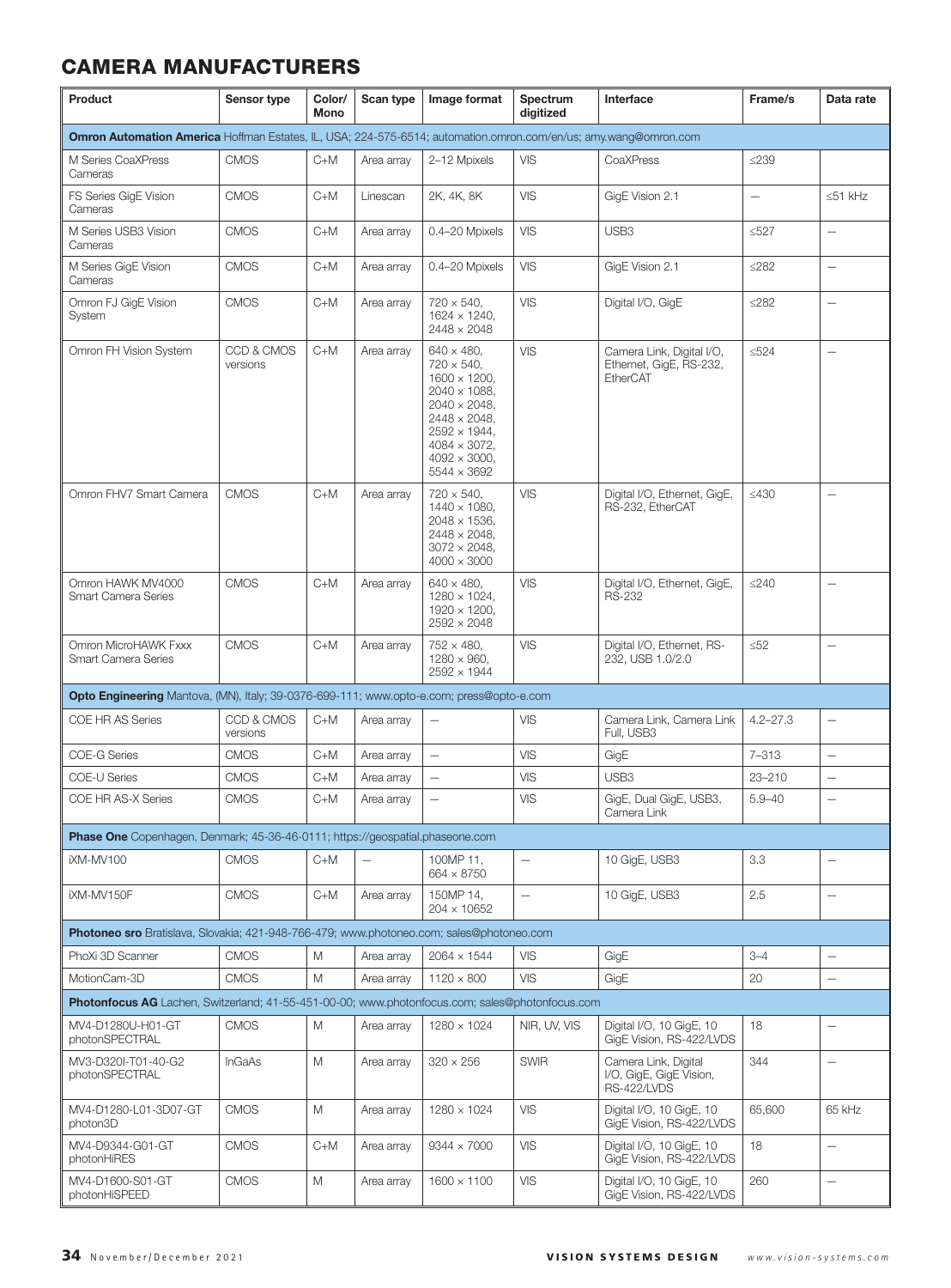| Product                                                                                                                                 | Sensor type                          | Color/<br>Mono | Scan type         | Image format                                                      | Spectrum<br>digitized                        | Interface             | Frame/s                  | Data rate                |
|-----------------------------------------------------------------------------------------------------------------------------------------|--------------------------------------|----------------|-------------------|-------------------------------------------------------------------|----------------------------------------------|-----------------------|--------------------------|--------------------------|
| Pixelink Ottawa, ON, Canada; 613-247-1211; www.pixelink.com; amy.block@navitar.com                                                      |                                      |                |                   |                                                                   |                                              |                       |                          |                          |
| PL-D753 (3 MP HDR)                                                                                                                      | <b>CMOS</b>                          | $C+M$          | Area array        | $1936 \times 1464$                                                | NIR, VIS                                     | USB <sub>3</sub>      | 141                      | $\equiv$                 |
| PL-D755 (5 MP)                                                                                                                          | <b>CMOS</b>                          | $C+M$          | Area array        | $2448 \times 2048$                                                | VIS                                          | USB <sub>3</sub>      | 80                       |                          |
| PL-X9512 (12 MP)                                                                                                                        | <b>CMOS</b>                          | $C+M$          | Area array        | $4096 \times 3000$                                                | <b>VIS</b>                                   | 10GigE                | 65                       |                          |
| PL-X957 (7 MP)                                                                                                                          | <b>CMOS</b>                          | $C+M$          | Area array        | $3216 \times 2200$                                                | VIS                                          | 10GigE                | 154                      | $\equiv$                 |
| PL-X9520 (20 MP)                                                                                                                        | <b>CMOS</b>                          | $C+M$          | Area array        | $4512 \times 4512$                                                | VIS                                          | 10GigE                | 52                       |                          |
| PL-X9524 (24 MP)                                                                                                                        | <b>CMOS</b>                          | $C+M$          | Area array        | $5328 \times 4608$                                                | VIS                                          | 10GigE                | 44                       | $\overline{\phantom{0}}$ |
| Princeton Infrared Technologies Inc (PIRT) Monmouth Junction, NJ, USA; 609-917-3380; www.princetonirtech.com; sales@princetonirtech.com |                                      |                |                   |                                                                   |                                              |                       |                          |                          |
| 1280SciCam Scientific<br>Camera                                                                                                         | <b>InGaAs</b><br>Photodiode<br>array | M              | Area array        | $1280 \times 1024$                                                | IR,<br>Multispectral,<br>SWIR, NIR,<br>VIS   | Camera Link           | 95                       | $\overline{\phantom{0}}$ |
| LineCam 12                                                                                                                              | <b>InGaAs</b>                        | M              | Linescan          | $1024 \times 1$                                                   | IR.<br>Multispectral,<br>SWIR, NIR,<br>VIS   | Camera Link, USB3     | $\overline{\phantom{0}}$ | $<$ 20k-48k<br>lines/s   |
| <b>MVCam</b>                                                                                                                            | <b>InGaAs</b>                        | M              | Area array        | $1280 \times 1024$                                                | IR,<br>Multispectral,<br>SWIR, NIR,<br>VIS   | Camera Link           | 100                      | $\overline{\phantom{0}}$ |
| 1280BPCam                                                                                                                               | 2SL                                  | M              | Area array        | $1280 \times 1024$                                                | IR,<br>Multispectral,<br>E-SWIR, NIR,<br>VIS | Camera Link           | 100                      | $\equiv$                 |
| Radiant Vision Systems Redmond, WA, USA; 425-844-0152; www.radiantvisionsystems.com; info@radiantvs.com                                 |                                      |                |                   |                                                                   |                                              |                       |                          |                          |
| ProMetric I61 Imaging<br>Colorimeter                                                                                                    | <b>CMOS</b>                          | $C+M$          | Area array        | $\overline{\phantom{m}}$                                          | NIR, VIS                                     | GigE, 10 GigE         | $\overline{\phantom{0}}$ |                          |
| ProMetric I29 Imaging<br>Colorimeter                                                                                                    | CCD                                  | $C+M$          | Area array        | $6576 \times 4384$                                                | NIR, VIS                                     | Ethernet, USB 1.0/2.0 | $\overline{\phantom{0}}$ | $\overline{\phantom{0}}$ |
| ProMetric I8 Imaging<br>Colorimeter                                                                                                     | CCD                                  | $C+M$          | Area array        | $3296 \times 2472$                                                | NIR, VIS                                     | Ethernet, USB 1.0/2.0 | $\overline{\phantom{0}}$ | $\overline{\phantom{0}}$ |
| ProMetric Y45 Imaging<br>Photometer                                                                                                     | <b>CMOS</b>                          | M              | Area array        | $8192 \times 5460$                                                | NIR, VIS                                     | GigE                  | Ē,                       | $\overline{\phantom{0}}$ |
| ProMetric Y16 Imaging<br>Photometer                                                                                                     | <b>CCD</b>                           | M              | Area array        | $4896 \times 3264$                                                | NIR, VIS                                     | Ethernet, USB 1.0/2.0 | Ē,                       | $\overline{\phantom{0}}$ |
| Raptor Photonics Ltd Larne, Co Antrim, UK; 44-282-827-0141; www.raptorphotonics.com; sales@raptorphotonics.com                          |                                      |                |                   |                                                                   |                                              |                       |                          |                          |
| Falcon III                                                                                                                              | <b>EMCCD</b>                         | M              | Area array        | $1000 \times 1000$                                                | UV, X-ray, VIS                               | Camera Link           | 32                       | 30 Hz                    |
| <b>Ninox 1280</b>                                                                                                                       | <b>InGaAs</b>                        | M              | Area array        | $1280 \times 1024$                                                | Hyperspectral,<br>NIR, SWIR,<br>VIS          | Camera Link           | 60                       | 10-60 Hz                 |
| Eagle                                                                                                                                   | <b>CCD</b>                           | M              | Area array        | $2048 \times 2048$ ,<br>$1024 \times 1024$ ,<br>$2048 \times 512$ | NIR, UV, VIS,<br>X-ray                       | Camera Link           | $\overline{\phantom{0}}$ | 7 Hz                     |
| Owl 320 HS                                                                                                                              | <b>InGaAs</b>                        | M              | Area array        | $320 \times 256$                                                  | Hyperspectral,<br>SWIR, VIS                  | Camera Link           | $\overline{\phantom{0}}$ | 349 Hz                   |
| Ninox Ultra 640 SWIR                                                                                                                    | <b>InGaAs</b>                        | M              | Area array        | $640 \times 512$                                                  | NIR, SWIR,<br><b>VIS</b>                     | Camera Link           | $\overline{\phantom{0}}$ | 300 Hz                   |
| Schaefter+Kirchhoff GmbH Hamburg, Germany; 49-40-853997-0; www.sukhamburg.com; info@sukhamburg.de                                       |                                      |                |                   |                                                                   |                                              |                       |                          |                          |
| SK2048U3HW                                                                                                                              | <b>CMOS</b>                          | M              | Linescan          | $\qquad \qquad -$                                                 |                                              | USB <sub>3</sub>      | —                        | 4.56 kHz                 |
| <b>SK7456U3TO</b>                                                                                                                       | CCD                                  | M              | Linescan          | $\overline{\phantom{0}}$                                          | $\qquad \qquad -$                            | USB <sub>3</sub>      | $\qquad \qquad -$        | 5.2 kHz                  |
| SK22368U3TOC-LA                                                                                                                         | CCD                                  | C              | Linescan          | $\overline{\phantom{0}}$                                          | $\equiv$                                     | USB <sub>3</sub>      | $\overline{\phantom{0}}$ | 5.13 kHz                 |
| SK6288U3KOC                                                                                                                             | CCD                                  | C              | Linescan          | $\qquad \qquad -$                                                 | $\overline{\phantom{0}}$                     | USB <sub>3</sub>      | $\overline{\phantom{0}}$ | 9.28 kHz                 |
| SK1024U3PD                                                                                                                              | CCD                                  | M              | Linescan          | $\overline{\phantom{0}}$                                          | $\overline{\phantom{0}}$                     | USB3                  | $\overline{\phantom{0}}$ | 52.6 kHz                 |
| SK2048U3PD                                                                                                                              | <b>CCD</b>                           | M              | Linescan          | $\overline{\phantom{0}}$                                          | $\overline{\phantom{0}}$                     | USB3                  | $\overline{\phantom{0}}$ | 27.78 kHz                |
| SK4096U3FD-L                                                                                                                            | CCD                                  | M              | Linescan          | $\qquad \qquad -$                                                 | $\qquad \qquad -$                            | USB <sub>3</sub>      | $\overline{\phantom{0}}$ | 27.78 kHz                |
| SK5150U3JR                                                                                                                              | CCD                                  | M              | $\qquad \qquad -$ | $\qquad \qquad -$                                                 | $\qquad \qquad -$                            | USB <sub>3</sub>      | $\overline{\phantom{0}}$ | 7.56 kHz                 |
| SK8160U3KO-LB                                                                                                                           | <b>CCD</b>                           | M              | Linescan          | $\qquad \qquad -$                                                 | $\overline{\phantom{0}}$                     | USB3                  | $\overline{\phantom{0}}$ | 11.9 kHz                 |
| SK12240U3KOC-LB                                                                                                                         | CCD                                  | $\mathsf C$    | Linescan          |                                                                   | —                                            | USB <sub>3</sub>      | -                        | 7.2 kHz                  |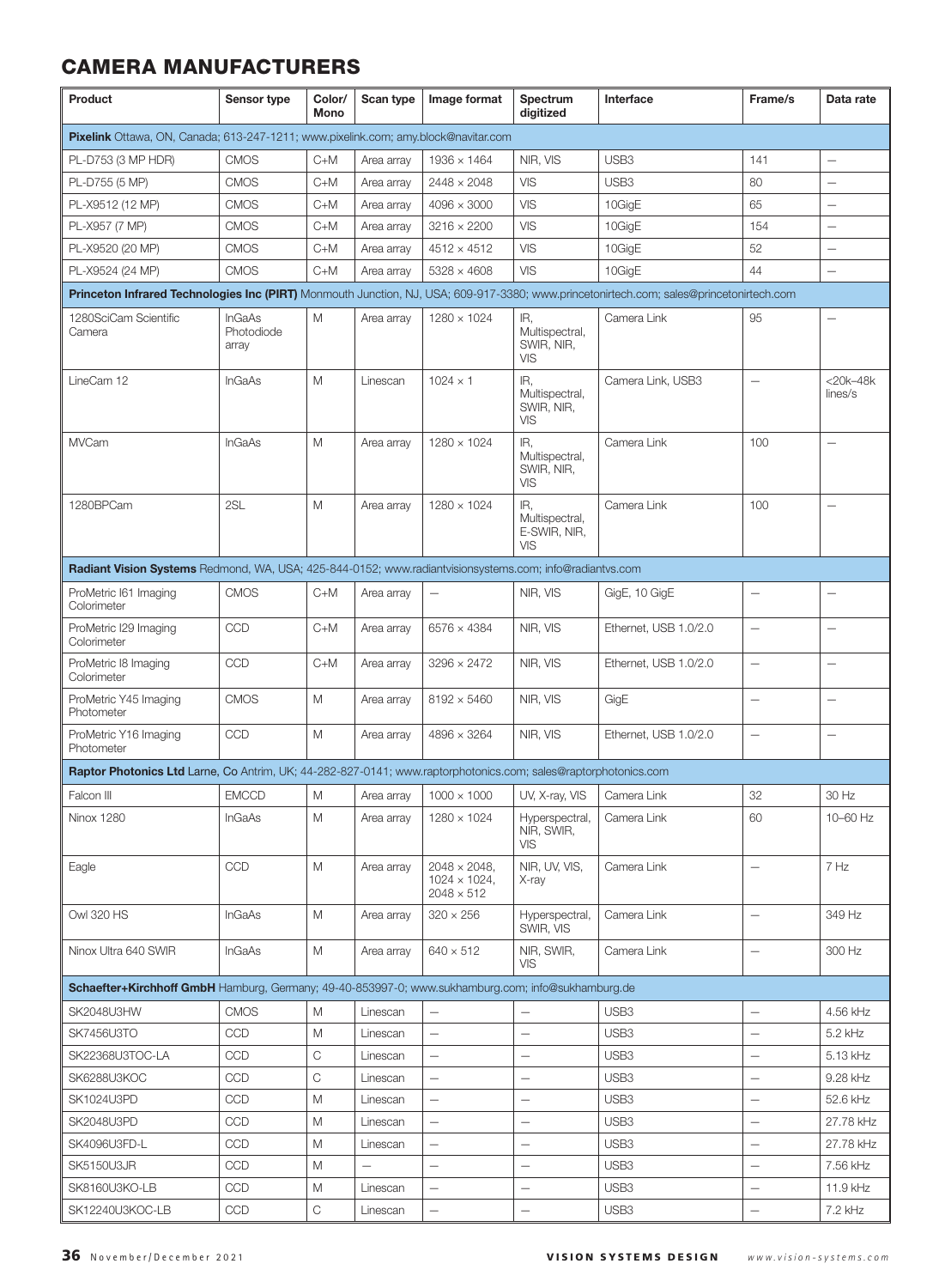| Product                                                                                                                                              | Sensor type   | Color/<br>Mono    | Scan type  | Image format                                                     | Spectrum<br>digitized         | Interface                                                                               | Frame/s                            | Data rate                |
|------------------------------------------------------------------------------------------------------------------------------------------------------|---------------|-------------------|------------|------------------------------------------------------------------|-------------------------------|-----------------------------------------------------------------------------------------|------------------------------------|--------------------------|
| SensoPart GmbH Gottenheim, BW, Germany; 49-7665-9476-9757; www.sensopart.com; d.kult@sensopart.de                                                    |               |                   |            |                                                                  |                               |                                                                                         |                                    |                          |
| <b>VISOR Solar</b>                                                                                                                                   | <b>CMOS</b>   | $C+M$             | Area array | $2560 \times 1963$ ,<br>$1440 \times 1080$ ,<br>$800 \times 600$ | IR, UV, VIS                   | Digital I/O, Ethernet,<br>Profinet CC-B, EtherNet/IP                                    | $≤100$                             |                          |
| <b>VISOR Allround</b>                                                                                                                                | <b>CMOS</b>   | $C+M$             | Area array | $2560 \times 1963$ ,<br>$1440 \times 1080$ ,<br>$800 \times 600$ | IR, UV, VIS                   | Digital I/O, Ethernet,<br>Profinet CC-B, EtherNet/IP                                    | $≤100$                             | $\overline{\phantom{0}}$ |
| VISOR Code Reader                                                                                                                                    | <b>CMOS</b>   | $C+M$             | Area array | $2560 \times 1963$ ,<br>$1440 \times 1080$ ,<br>$800 \times 600$ | IR, UV, VIS                   | Digital I/O, Ethernet,<br>Profinet CC-B. EtherNet/IP                                    | $≤100$                             |                          |
| <b>VISOR Robotic</b>                                                                                                                                 | <b>CMOS</b>   | $C+M$             | Area array | $2560 \times 1963$ ,<br>$1440 \times 1080$ ,<br>$800 \times 600$ | IR, UV, VIS                   | Digital I/O, Ethernet,<br>Profinet CC-B. EtherNet/IP                                    | $≤100$                             |                          |
| <b>VISOR Object</b>                                                                                                                                  | <b>CMOS</b>   | $C+M$             | Area array | $2560 \times 1963$ ,<br>$1440 \times 1080$ ,<br>$800 \times 600$ | IR, UV, VIS                   | Digital I/O, Ethernet,<br>Profinet CC-B, EtherNet/IP                                    | $≤100$                             |                          |
| <b>SICK Inc</b> Bloomington, MN, USA; 952-941-6780; www.sickusa.com; info@sick.com                                                                   |               |                   |            |                                                                  |                               |                                                                                         |                                    |                          |
| Ranger3                                                                                                                                              | 3D            | M                 | Streaming  | $2560 \times 832$                                                | $\overline{\phantom{0}}$      | Ethernet, GigE, GenlCam                                                                 |                                    | 46 kHz                   |
| InspectorP611 Quality<br>Inspection                                                                                                                  | <b>CMOS</b>   | M                 | Area array | $1280 \times 960$                                                |                               | Digital I/O, Ethernet                                                                   | $40 - 70$                          |                          |
| Ruler3020                                                                                                                                            | 3D            | M                 | Linescan   | $2560 \times 832$                                                | -                             | Ethernet, GigE, GenlCam                                                                 | $\overline{\phantom{0}}$           | 46 kHz                   |
| TriSpectorP Belt Pick                                                                                                                                | 3D            | Μ                 | Linescan   | $\overline{\phantom{0}}$                                         | $\overline{\phantom{0}}$      | Ethernet                                                                                | $\overline{\phantom{0}}$           | 5 kHz                    |
| TriSpector1000                                                                                                                                       | 3D            | M                 | Linescan   | $\overline{\phantom{0}}$                                         | $\overline{\phantom{0}}$      | Digital I/O, Ethernet,<br>GenICam                                                       | $\overline{\phantom{0}}$           | 5 kHz                    |
| Sony Europe, Image Sensing Solutions Weybridge, Surrey, United Kingdom; 44-1932-817-494; www.image-sensing-solutions.eu; matthew.swinney@eu.sony.com |               |                   |            |                                                                  |                               |                                                                                         |                                    |                          |
| XCG-CP510                                                                                                                                            | <b>CMOS</b>   | M                 | Area array | $2448 \times 2048$                                               | <b>VIS</b>                    | GigE                                                                                    | 23                                 |                          |
| XCU-CG160                                                                                                                                            | <b>CMOS</b>   | $C+M$             | Area array | $1456 \times 1088$                                               | <b>VIS</b>                    | USB <sub>3</sub>                                                                        | 100                                | $\overline{\phantom{0}}$ |
| XCL-CG510                                                                                                                                            | <b>CMOS</b>   | $C+M$             | Area array | $2448 \times 2048$                                               | <b>VIS</b>                    | Camera Link, Camera Link<br>Extended-Full, Camera<br>Link Extended, Camera<br>Link Full | 35                                 |                          |
| XCG-CG160                                                                                                                                            | <b>CMOS</b>   | $C+M$             | Area array | 1456 × 1088                                                      | <b>VIS</b>                    | GigE                                                                                    | 70                                 | $\overline{\phantom{0}}$ |
| <b>FCB-ER8550</b>                                                                                                                                    | <b>CMOS</b>   | C                 | Area array |                                                                  | <b>VIS</b>                    | $\overline{\phantom{0}}$                                                                | $\leq 60$                          | $\overline{\phantom{0}}$ |
| Sony Visual Imaging Products San Jose, CA, USA; 408-352-4445; www.visualimagingsolutions.com; vis@sony.com                                           |               |                   |            |                                                                  |                               |                                                                                         |                                    |                          |
| FCB-EV9500L                                                                                                                                          | <b>CMOS</b>   | C                 | Area array | 1920 × 1080                                                      | <b>VIS</b>                    | <b>LVDS</b>                                                                             | $\leq 60$                          | —                        |
| FCB-EV9500M                                                                                                                                          | <b>CMOS</b>   | C                 | Area array | 1920 × 1080                                                      | <b>VIS</b>                    | <b>MIPI</b>                                                                             | $≤60$                              |                          |
| FCB-EW9500H                                                                                                                                          | <b>CMOS</b>   | C                 | Area array | $2688 \times 1512$                                               | <b>VIS</b>                    | <b>HDMI</b>                                                                             | $≤60$                              |                          |
| XCG-CG240C                                                                                                                                           | <b>CMOS</b>   | C                 | Area arrav | $1936 \times 1216$                                               | <b>VIS</b>                    | GigE                                                                                    | 41                                 | —                        |
| XCG-CP510                                                                                                                                            | <b>CMOS</b>   | C                 | Area array | $2464 \times 2056$                                               | VIS                           | GigE                                                                                    | 23                                 | $\qquad \qquad -$        |
| <b>SPECIM Spectral Imaging Ltd</b> Oulu, Finland; 358-10-4244-400; www.specim.fi; info@specim.fi                                                     |               |                   |            |                                                                  |                               |                                                                                         |                                    |                          |
| Specim FX10                                                                                                                                          | <b>CMOS</b>   | M                 | Linescan   |                                                                  | Hyperspectral,<br>NIR, VIS    | Camera Link, GigE                                                                       | 330 (full),<br>9900 (1 band)       | $\overline{\phantom{0}}$ |
| Specim FX17                                                                                                                                          | <b>InGaAs</b> | Μ                 | Linescan   | $\overline{\phantom{0}}$                                         | Hyperspectral,<br><b>NIR</b>  | Camera Link, GigE                                                                       | 670 (full),<br>15,000<br>(4 bands) | $\overline{\phantom{0}}$ |
| Specim FX50                                                                                                                                          | InSb          | $\qquad \qquad -$ | Linescan   | $\qquad \qquad -$                                                | Hyperspectral,<br><b>MWIR</b> | GigE                                                                                    | 380                                | $\qquad \qquad -$        |
| SVS-Vistek GmbH Gilching, Germany; 49-8105-3987-60; www.svs-vistek.com; info@svs-vistek.com                                                          |               |                   |            |                                                                  |                               |                                                                                         |                                    |                          |
| <b>EXO</b> series                                                                                                                                    | <b>CMOS</b>   | $C+M$             | Area array | ≤6464 $\times$ 4852                                              | Multispectral,<br><b>SWIR</b> | Camera Link, GigE, USB3                                                                 | >160                               | $\qquad \qquad -$        |
| <b>FXO</b> series                                                                                                                                    | <b>CMOS</b>   | $C+M$             | Area array | ≤5320 $\times$ 4600                                              | Multispectral                 | CoaXPress, 10 GigE                                                                      | >124                               | $\qquad \qquad -$        |
| <b>HR</b> series                                                                                                                                     | <b>CMOS</b>   | $C+M$             | Area array |                                                                  | Multispectral                 | Camera Link, CoaXPress,<br>10 GigE                                                      | >81                                | $\overline{\phantom{0}}$ |
| <b>SHR</b> series                                                                                                                                    | <b>CMOS</b>   | C+M               | Area array | ≤14,192<br>× 10,640                                              | Multispectral                 | CoaXPress, 10 GigE                                                                      | >17                                | $\overline{\phantom{m}}$ |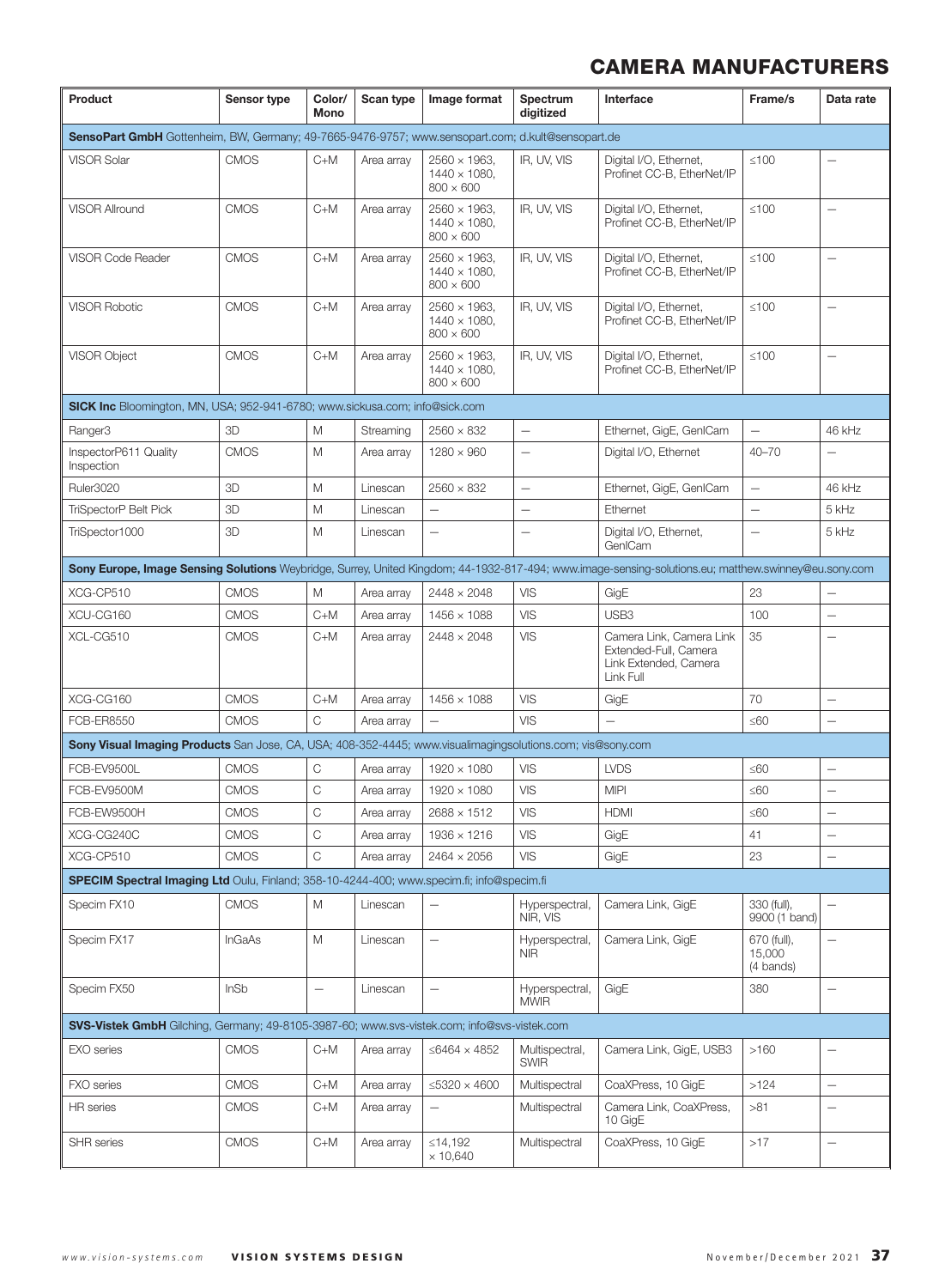| Product                                                                                                       | Sensor type    | Color/<br>Mono | Scan type  | Image format                                                                                                                                                                                                                                                                                                                                                                                                                                                 | Spectrum<br>digitized                             | Interface                        | Frame/s                                                                                | Data rate                |
|---------------------------------------------------------------------------------------------------------------|----------------|----------------|------------|--------------------------------------------------------------------------------------------------------------------------------------------------------------------------------------------------------------------------------------------------------------------------------------------------------------------------------------------------------------------------------------------------------------------------------------------------------------|---------------------------------------------------|----------------------------------|----------------------------------------------------------------------------------------|--------------------------|
| SWIR Vision Systems Inc Durham, NC, USA; 919-248-0032; www.swirvisionsystems.com; sales@swirvisionsystems.com |                |                |            |                                                                                                                                                                                                                                                                                                                                                                                                                                                              |                                                   |                                  |                                                                                        |                          |
| Acuros CQD 1280 eSWIR<br>Camera                                                                               | <b>InGaAs</b>  | M              | Area array | $1280 \times 1024$                                                                                                                                                                                                                                                                                                                                                                                                                                           | IR.<br>Multispectral,<br>NIR, SWIR,<br><b>VIS</b> | GigE, USB3                       | 90                                                                                     | $\overline{\phantom{0}}$ |
| Acuros CQD 1920 eSWIR<br>Camera                                                                               | <b>InGaAs</b>  | M              | Area array | 1920 × 1080                                                                                                                                                                                                                                                                                                                                                                                                                                                  | IR,<br>Multispectral,<br>NIR, SWIR,<br><b>VIS</b> | GigE, USB3                       | 60                                                                                     | $\qquad \qquad -$        |
| Acuros CQD 640 SWIR<br>Camera                                                                                 | <b>InGaAs</b>  | Μ              | Area array | $640 \times 512$                                                                                                                                                                                                                                                                                                                                                                                                                                             | IR,<br>Multispectral,<br>NIR, SWIR,<br><b>VIS</b> | GigE, USB3                       | 280                                                                                    | $\overline{\phantom{0}}$ |
| Acuros CQD 1280 SWIR<br>Camera                                                                                | <b>InGaAs</b>  | M              | Area array | $1280 \times 1024$                                                                                                                                                                                                                                                                                                                                                                                                                                           | IR,<br>Multispectral,<br>NIR, SWIR,<br><b>VIS</b> | GigE, USB3                       | 90                                                                                     | $\overline{\phantom{0}}$ |
| Acuros CQD 1920 SWIR<br>Camera                                                                                | <b>InGaAs</b>  | Μ              | Area array | 1920 × 1080                                                                                                                                                                                                                                                                                                                                                                                                                                                  | IR,<br>Multispectral,<br>NIR, SWIR,<br><b>VIS</b> | GigE, USB3                       | 60                                                                                     | $\overline{\phantom{0}}$ |
| Syncron Co Ltd Seoul, South Korea; 82-2-869-5461; www.syncron.co.kr; syncron@syncron.co.kr                    |                |                |            |                                                                                                                                                                                                                                                                                                                                                                                                                                                              |                                                   |                                  |                                                                                        |                          |
| VP-288MX-M10 (288M<br>Resolution Sensor)                                                                      | <b>CMOS</b>    | $C+M$          | Area array | $24,000 \times$<br>12,000                                                                                                                                                                                                                                                                                                                                                                                                                                    |                                                   | CoaXPress, CoaXPress<br>2.0      | 15@8 bit.<br>10@12 bit                                                                 | $\overline{\phantom{0}}$ |
| Teledyne DALSA Waterloo, ON, Canada; 519-886-6000; www.teledynedalsa.com; tdi_sales.americas@teledyne.com     |                |                |            |                                                                                                                                                                                                                                                                                                                                                                                                                                                              |                                                   |                                  |                                                                                        |                          |
| Calibir DXM640 Series                                                                                         | Microbolometer | M              | Area array | $640 \times 480$                                                                                                                                                                                                                                                                                                                                                                                                                                             | <b>LWIR</b>                                       | GigE                             | 30                                                                                     | Ē,                       |
| Calibir GX Series                                                                                             | Microbolometer | M              | Area array | $640 \times 480$                                                                                                                                                                                                                                                                                                                                                                                                                                             | <b>LWIR</b>                                       | GigE                             | 30,60                                                                                  |                          |
| MicroCalibir                                                                                                  | Microbolometer | M              | Area array | $640 \times 480$                                                                                                                                                                                                                                                                                                                                                                                                                                             | <b>LWIR</b>                                       | USB <sub>2</sub>                 | 60                                                                                     | $\overline{\phantom{0}}$ |
| Falcon 2M304M15                                                                                               | CCD            | Μ              | Area array | $1600 \times 1200$ ,<br>$1920 \times 1080$ ,<br>$2048 \times 2048$                                                                                                                                                                                                                                                                                                                                                                                           | <b>VIS</b>                                        | Camera Link                      | 34, 16                                                                                 | $\overline{\phantom{0}}$ |
| Falcon 4M30/4M60                                                                                              | <b>CMOS</b>    | $C+M$          | Area array | $2352 \times 1728$                                                                                                                                                                                                                                                                                                                                                                                                                                           | <b>VIS</b>                                        | Camera Link                      | 31,62                                                                                  | $\overline{\phantom{0}}$ |
| Falcon4-CLHS                                                                                                  | <b>CMOS</b>    | M              | Area array | $10,720 \times 8064,$<br>$4480 \times 2496$                                                                                                                                                                                                                                                                                                                                                                                                                  | <b>VIS</b>                                        | Camera Link HS                   | 16, 330,<br>609                                                                        | $\overline{\phantom{0}}$ |
| Genie Nano-CL Series                                                                                          | <b>CMOS</b>    | $C+M$          | Area array | $2448 \times 2048$ ,<br>$2464 \times 2056$ ,<br>$4112 \times 2176$ ,<br>$4112 \times 3008$ ,<br>$4096 \times 4096$ ,<br>$5112 \times 5112$                                                                                                                                                                                                                                                                                                                   | NIR, VIS                                          | Camera Link, Camera<br>Link Full | 35,141, 88,<br>64, 45, 30                                                              | $\equiv$                 |
| Genie Nano-CXP                                                                                                | <b>CMOS</b>    | $C+M$          | Area arrav | $4096 \times 4096$ ,<br>$5120 \times 5120$ .<br>$6144 \times 6144$ ,<br>$8192 \times 8192$                                                                                                                                                                                                                                                                                                                                                                   | NIR, VIS                                          | CoaXPress                        | 80, 120,<br>43, 30                                                                     | $\overline{\phantom{0}}$ |
| Genie Nano Polarization<br>Camera                                                                             | <b>CMOS</b>    | Μ              | Area array | $2448 \times 2048$                                                                                                                                                                                                                                                                                                                                                                                                                                           | <b>VIS</b>                                        | GigE                             | 57                                                                                     | $\overline{\phantom{0}}$ |
| Genie Nano-1GigE Series                                                                                       | <b>CMOS</b>    | $C+M$          | Area array | $672 \times 512$ ,<br>$728 \times 544$ ,<br>$816 \times 624$ ,<br>$1280 \times 1024$ ,<br>$1456 \times 1088$ .<br>$1608 \times 1104$ ,<br>$1632 \times 1248$ ,<br>$1936 \times 1216$ ,<br>$1984 \times 1264$ ,<br>$1936 \times 1216$ .<br>$2064 \times 1544$ ,<br>$2464 \times 2056$ .<br>$2448 \times 2048$ ,<br>$2592 \times 2048$ ,<br>$4112 \times 3008$ ,<br>$4112 \times 2176$ ,<br>$4912 \times 3684$ ,<br>$4096 \times 4096$ ,<br>$5120 \times 5120$ | NIR, VIS                                          | GigE                             | 862, 312,<br>160, 213,<br>150, 85,<br>116, 143,<br>93, 57, 51,<br>41, 56, 31,<br>13.20 | $\overline{\phantom{0}}$ |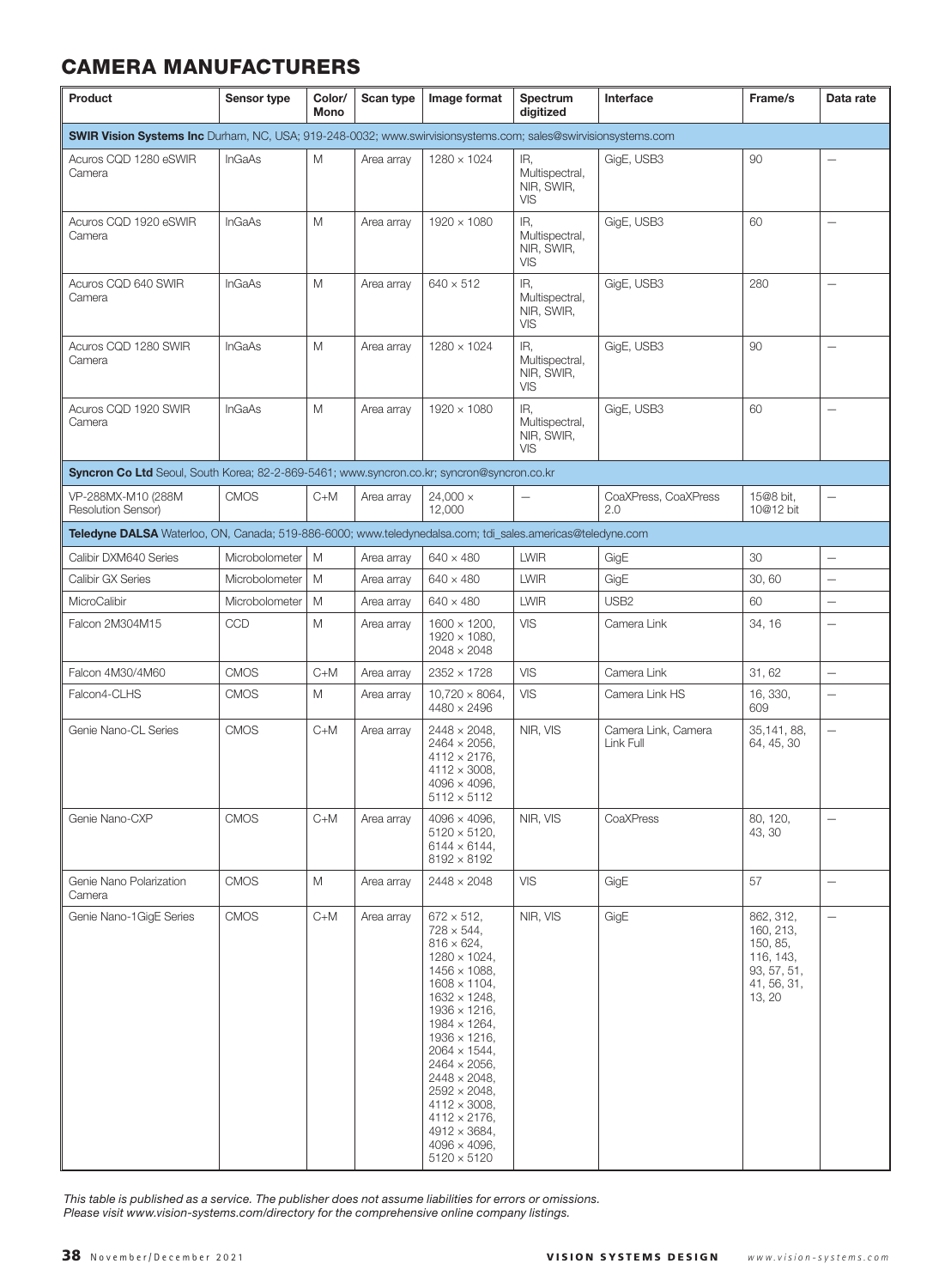| Product                                                                                                                  | Sensor type | Color/<br>Mono | Scan type  | Image format                                                                                                                                                       | Spectrum<br>digitized | Interface                               | Frame/s                          | Data rate                                  |
|--------------------------------------------------------------------------------------------------------------------------|-------------|----------------|------------|--------------------------------------------------------------------------------------------------------------------------------------------------------------------|-----------------------|-----------------------------------------|----------------------------------|--------------------------------------------|
| Teledyne DALSA Waterloo, ON, Canada; 519-886-6000; www.teledynedalsa.com; tdi_sales.americas@teledyne.com                |             |                |            |                                                                                                                                                                    |                       |                                         |                                  |                                            |
| Genie Nano-5GigE Series                                                                                                  | <b>CMOS</b> | C+M            | Area array | $2064 \times 1544$ ,<br>$2464 \times 2056$ ,<br>$4112 \times 3008$ ,<br>$4112 \times 2176$ ,<br>$4500 \times 4500$ ,<br>$5420 \times 5420$ ,<br>$8192 \times 5420$ | <b>VIS</b>            | 5GigE                                   | 190, 141,<br>88, 64, 30,<br>19   | $\overline{\phantom{0}}$                   |
| Linea Series                                                                                                             | <b>CMOS</b> | M              | Linescan   | $2048 \times 1$ ,<br>$4096 \times 1$ ,<br>$8192 \times 1$ ,<br>$8192 \times 2$ ,<br>$16,384 \times 1$                                                              | VIS                   | Camera Link, Camera Link<br>HS, GigE    | $\overline{\phantom{m}}$         | 80, 45 kHz                                 |
| Linea Color Series                                                                                                       | <b>CMOS</b> | $\mathsf{C}$   | Linescan   | $2048 \times 2$ ,<br>$4096 \times 2$ ,<br>$8192 \times 2$                                                                                                          | VIS                   | Camera Link, GigE                       | $\overbrace{\phantom{12322111}}$ | 48 kHz                                     |
| Linea HS                                                                                                                 | <b>CMOS</b> | M              | <b>TDI</b> | $4096 \times 192$ ,<br>$8192 \times 192$ ,<br>$13,312 \times 128$ ,<br>$16.384 \times 128$ .<br>$16,384 \times 192,$<br>$32.768 \times 64$                         | NIR, VIS              | Camera Link HS                          | $\overline{\phantom{m}}$         | 300 kHz                                    |
| Linea HS Multifield                                                                                                      | <b>CMOS</b> | $\mathsf C$    | TDI        | $16,384 \times 256$                                                                                                                                                | NIR, VIS              | Camera Link HS                          | $\overline{\phantom{m}}$         | 100 kHz<br>$\times 3$                      |
| Linea ML                                                                                                                 | <b>CMOS</b> | M              | Linescan   | $8192 \times 4$ ,<br>$16,384 \times 4$                                                                                                                             | NIR. VIS              | Camera Link HS                          | $\overline{\phantom{0}}$         | 300 kHz                                    |
| Linea ML Color                                                                                                           | <b>CMOS</b> | C              | Linescan   | $8192 \times 3$ ,<br>$16.384 \times 3$                                                                                                                             | <b>VIS</b>            | Camera Link HS                          | $\overline{\phantom{0}}$         | 100 kHz<br>$\times 3$                      |
| Linea ML Multispectral                                                                                                   | <b>CMOS</b> | $\mathsf C$    | Linescan   | $8192 \times 4$                                                                                                                                                    | NIR, VIS              | Camera Link HS                          | $\overline{\phantom{0}}$         | 75 kHz $\times$ 4                          |
| Linea SWIR                                                                                                               | inGaAs      | M              | Linescan   | $1024 \times 1,512$<br>$\times$ 1                                                                                                                                  | <b>SWIR</b>           | GigE                                    |                                  | 40 kHz                                     |
| Linea Lite                                                                                                               | <b>CMOS</b> | $C+M$          | Linescan   | $2048 \times 2$ ,<br>$4096 \times 2$                                                                                                                               | VIS                   | Camera Link, GigE                       | 50, 25 kHz                       |                                            |
| Piranha XL Color                                                                                                         | <b>CMOS</b> | $\mathsf C$    | TDI        | $16,352 \times 12$                                                                                                                                                 | VIS                   | Camera Link HS                          | $\qquad \qquad -$                | 70 kHz                                     |
| Piranha XL XDR                                                                                                           | <b>CMOS</b> | M              | TDI        | $16,352 \times 12$                                                                                                                                                 | VIS                   | Camera Link HS                          | $\overbrace{\phantom{12322111}}$ | 125 kHz                                    |
| Piranha4 Series                                                                                                          | <b>CMOS</b> | M              | Linescan   | $2048 \times 2$ ,<br>$4096 \times 2$ ,<br>$8192 \times 2$                                                                                                          | VIS                   | Camera Link                             | $\overbrace{\phantom{12322111}}$ | 200/100,<br>100/70<br>kHz                  |
| Piranha4 Color Series                                                                                                    | <b>CMOS</b> | C              | Linescan   | $2048 \times 3$ ,<br>$4096 \times 3$ ,<br>$8192 \times 3$                                                                                                          | <b>VIS</b>            | Camera Link, Camera<br>Link Full        | $\overbrace{\phantom{1232211}}$  | 70 kHz $\times$<br>3, 50 kHz<br>$\times 3$ |
| Piranha4 Multispectral                                                                                                   | <b>CMOS</b> | C              | Linescan   | $2048 \times 4$                                                                                                                                                    | NIR, VIS              | Camera Link, Camera<br>Link Full        | $\qquad \qquad -$                | $70$ kHz $\times$ 4                        |
| Teledyne Digital Imaging US Inc Billerica, MA, USA; 978-670-2002; www.teledynedalsa.com; tdi_sales.americas@teledyne.com |             |                |            |                                                                                                                                                                    |                       |                                         |                                  |                                            |
| <b>BOA Series</b>                                                                                                        | <b>CCD</b>  | $C+M$          | Area array | $640 \times 480$ ,<br>$1024 \times 768$ ,<br>$1280 \times 960$ ,<br>$1600 \times 1200$                                                                             | <b>VIS</b>            | Digital I/O, Ethernet,<br><b>RS-232</b> | 60, 22, 22,<br>15                | $\overline{\phantom{0}}$                   |
| <b>BOA2 XA Series</b>                                                                                                    | <b>CMOS</b> | M              | Area array | $1664 \times 1216$ ,<br>$1920 \times 1440$ ,<br>$2560 \times 2048$                                                                                                 | <b>VIS</b>            | Digital I/O, Ethernet,<br><b>RS-232</b> | 80, 60, 40                       | $\overline{\phantom{0}}$                   |
| <b>BOA Spot Series</b>                                                                                                   | <b>CMOS</b> | $C+M$          | Area array | $640 \times 480,$<br>$1280 \times 960$                                                                                                                             | <b>VIS</b>            | Digital I/O, Ethernet,<br><b>RS-232</b> | 45, 30                           | $\qquad \qquad -$                          |
| Teledyne e2v Milpitas, CA, USA; 855-479-1495; https://imaging.teledyne-e2v.com; e2v-imaging.us@teledyne.com              |             |                |            |                                                                                                                                                                    |                       |                                         |                                  |                                            |
| UNiiQA+ high-speed                                                                                                       | <b>CMOS</b> | $C+M$          | Linescan   | $1 \times 4000,$<br>$1 \times 2000,$<br>$1 \times 1000$                                                                                                            | NIR, VIS              | Camera Link                             | $\overbrace{\phantom{12322111}}$ | 100 kHz                                    |
| UNiiQA+ essential                                                                                                        | <b>CMOS</b> | $C+M$          | Linescan   | $1 \times 4000$ ,<br>$1 \times 2000,$<br>$1 \times 1000$                                                                                                           | NIR, VIS              | Camera Link                             | $\qquad \qquad -$                | 80, 100<br>kHz                             |
| UNiiQA+ high-resolution                                                                                                  | <b>CMOS</b> | М              | Linescan   | $16,000 \times 1$                                                                                                                                                  | NIR, VIS              | Camera Link                             | $\overline{\phantom{0}}$         | 50 kHz                                     |
| UNiiQA+ NBASE-T                                                                                                          | <b>CMOS</b> | $C+M$          | Linescan   | 2048, 4096                                                                                                                                                         | NIR, VIS              | GigE                                    | $\overbrace{\phantom{1232211}}$  | 100, 140<br>kHz                            |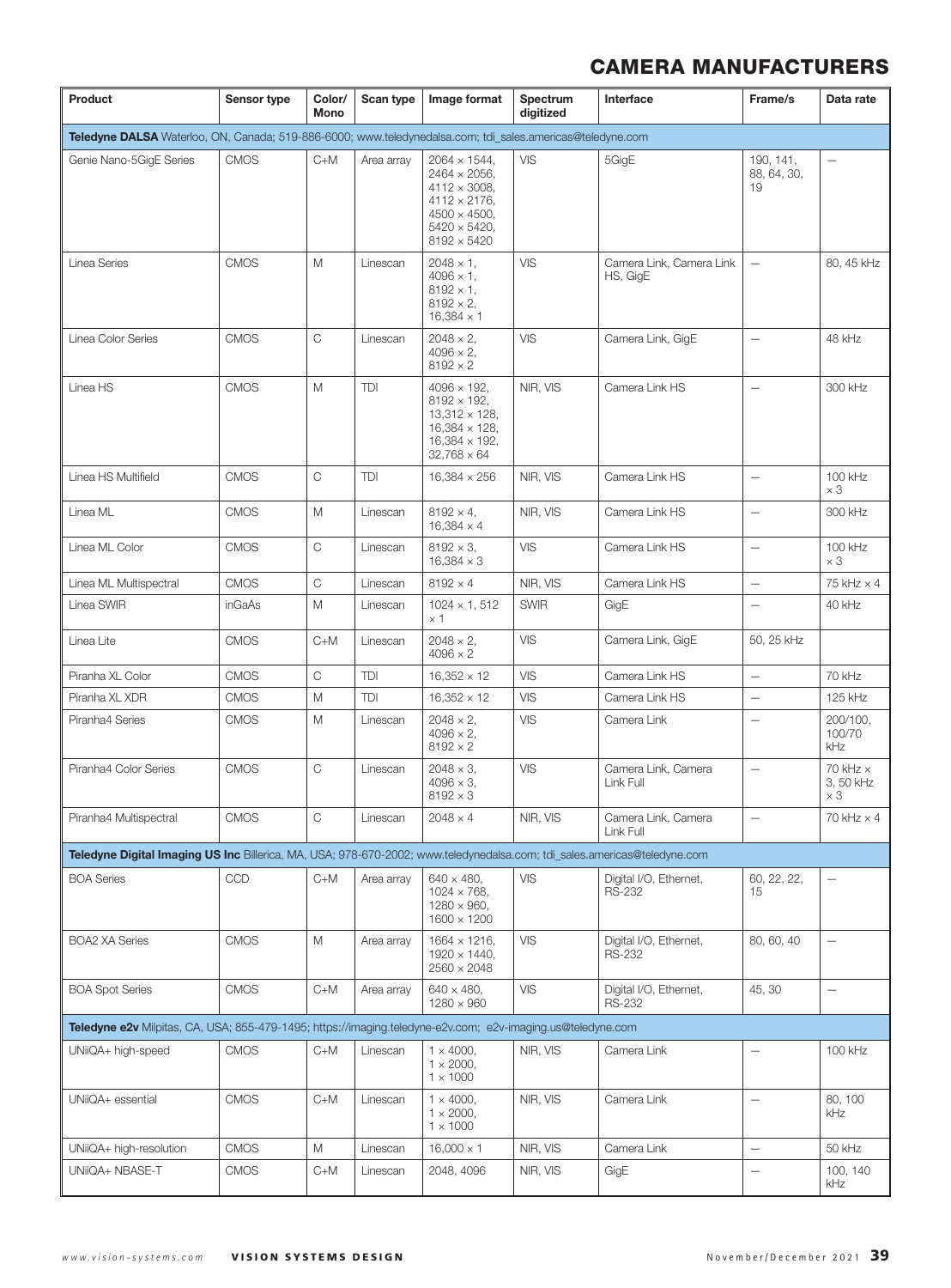| Product                                                                                                     | Sensor type    | Color/<br>Mono | Scan type  | Image format                             | Spectrum<br>digitized | Interface                                                   | Frame/s                                        | Data rate                                |
|-------------------------------------------------------------------------------------------------------------|----------------|----------------|------------|------------------------------------------|-----------------------|-------------------------------------------------------------|------------------------------------------------|------------------------------------------|
| Teledyne e2v Milpitas, CA, USA; 855-479-1495; https://imaging.teledyne-e2v.com; e2v-imaging.us@teledyne.com |                |                |            |                                          |                       |                                                             |                                                |                                          |
| ELiiXA+ 16k/8k                                                                                              | <b>CMOS</b>    | $C+M$          | Linescan   | $4 \times 16,000$ ,<br>$2 \times 8000$   | NIR, VIS              | Camera Link, CoaXPress                                      | $\overline{\phantom{0}}$                       | 140, 100<br>kHz                          |
| ELiiXA+ 8k/4k                                                                                               | <b>CMOS</b>    | $C+M$          | Linescan   | $4 \times 8000$ ,<br>$2 \times 4000$     | NIR. VIS              | Camera Link                                                 | $\overline{\phantom{0}}$                       | 50, 100<br>kHz                           |
| ELiiXA+ high-speed                                                                                          | <b>CMOS</b>    | Μ              | Linescan   | $4 \times 16,000$ ,<br>$4 \times 11,000$ | NIR, VIS              | Camera Link, CoaXPress                                      | $\qquad \qquad -$                              | 200 kHz                                  |
| ELiiXA+ 8k dual line                                                                                        | <b>CMOS</b>    | M              | Linescan   | $8192 \times 2$                          | NIR, VIS              | Camera Link                                                 | $\qquad \qquad -$                              | 100 kHz                                  |
| ELiiXA+ NBASE-T                                                                                             | <b>CMOS</b>    | $C+M$          | Linescan   | $2048 \times 4$ .<br>$4096 \times 4$     | NIR, VIS              | GigE                                                        | $\overline{\phantom{0}}$                       | 100.140<br>kHz                           |
| OctoPlus OCT                                                                                                | <b>CMOS</b>    | Μ              | Linescan   | $2048 \times 1$                          | <b>NIR</b>            | Camera Link, USB3                                           |                                                | 20, 80,<br>130, 250<br>kHz               |
| Teledyne FLIR Machine Vision Richmond, BC, Canada; 604-242-9937; www.flir.com/mv; mv-sales@flir.com         |                |                |            |                                          |                       |                                                             |                                                |                                          |
| <b>Blackfly S USB3</b>                                                                                      | <b>CMOS</b>    | $C+M$          | Area array | $0.4 - 24.5$<br><b>Mpixels</b>           | VIS                   | USB3                                                        | 12-522                                         | $\qquad \qquad -$                        |
| <b>Blackfly S GigE</b>                                                                                      | <b>CMOS</b>    | $C+M$          | Area array | 0.4-20 Mpixels                           | <b>VIS</b>            | Digital I/O, Ethernet, GigE                                 | $6.1 - 291$                                    | $\overline{\phantom{0}}$                 |
| Oryx 10GigE                                                                                                 | <b>CMOS</b>    | $C+M$          | Area array | 3.2-31 Mpixels                           | VIS                   | 10GigE                                                      | 26-216                                         |                                          |
| Firefly DL                                                                                                  | <b>CMOS</b>    | $C+M$          | Area array | 1.6 Mpixels                              | <b>VIS</b>            | USB3                                                        | 60                                             | $\overline{\phantom{0}}$                 |
| Firefly S                                                                                                   | <b>CMOS</b>    | $C+M$          | Area array | 0.4-1.6 Mpixels                          | <b>VIS</b>            | USB3                                                        | 60-121                                         | $\qquad \qquad -$                        |
| Grasshopper3                                                                                                | <b>CMOS</b>    | $C+M$          | Area array | $2.3 - 12.3$<br>Mpixels                  | <b>VIS</b>            | Digital I/O, Ethernet, GigE,<br>USB <sub>3</sub>            | $7 - 163$                                      | $\overline{\phantom{0}}$                 |
| Chameleon3                                                                                                  | <b>CMOS</b>    | $C+M$          | Area array | 1.3-5 Mpixels                            | VIS                   | Digital I/O, USB3                                           | $13 - 149$                                     | $\equiv$                                 |
| Ladybug5+                                                                                                   | <b>CMOS</b>    | C              | Area array | 30 Mpixels                               | VIS                   | Digital I/O, USB3                                           | 10 (com-<br>pressed), 5<br>(uncom-<br>pressed) | $\overline{\phantom{a}}$                 |
| Teledyne FLIR LLC Wilsonville, OR, USA; 877-773-3547; www.flir.com; sales@flir.com                          |                |                |            |                                          |                       |                                                             |                                                |                                          |
| FLIR A6261 SWIR                                                                                             | <b>InGaAs</b>  | M              | Area array | $640 \times 480$                         | <b>SWIR</b>           | GigE, SDI                                                   | 125                                            | 125 Hz<br>(full),<br>25,614 Hz<br>(max)  |
| FLIR A6750 Series                                                                                           | <b>InSb</b>    | M              | Area array | $640 \times 512$                         | LWIR, MWIR            | GigE, SDI                                                   | 125                                            | 125 Hz<br>(full), 4175<br>$Hz$ (max)     |
| FLIR A8580 Series                                                                                           | <b>InSb</b>    | Μ              | Area array | $1280 \times 1024$                       | LWIR, MWIR            | GigE, CoaXPress, HD-SDI                                     | 60                                             | 60 Hz (full),<br>3709 Hz<br>(max)        |
| FLIR X6900 Series                                                                                           | InSb           | Μ              | Area array | $640 \times 512$                         | LWIR, MWIR            | GigE, CoaXPress, Camera<br>Link, HD-SDI, HDMI,<br>NTSC, PAL | 1004                                           | 1004<br>Hz (full),<br>29,133 Hz<br>(max) |
| FLIR X8500 Series                                                                                           | InSb           | Μ              | Area array | $1280 \times 1024$                       | LWIR, MWIR            | GigE, CoaXPress, Camera<br>Link, HD-SDI, HDMI,<br>NTSC, PAL | 181                                            | 181 Hz<br>(full), 6026<br>Hz (max)       |
| FLIR Ax8                                                                                                    | Microbolometer | M              | Area array | $80 \times 60$                           | <b>LWIR</b>           | Ethernet                                                    | $\hbox{g}$                                     | 9 Hz                                     |
| FLIR A310                                                                                                   | Microbolometer | Μ              | Area array | $320 \times 240$                         | <b>LWIR</b>           | Ethernet, NTSC, PAL                                         | 30                                             | 30 Hz                                    |
| <b>FLIR A400</b>                                                                                            | Microbolometer | Μ              | Area array | $320 \times 240$                         | <b>LWIR</b>           | GigE, WiFi                                                  | 30                                             | 30 Hz                                    |
| <b>FLIR A700</b>                                                                                            | Microbolometer | M              | Area array | $640 \times 480$                         | <b>LWIR</b>           | GigE, WiFi                                                  | 30                                             | 30 Hz                                    |
| <b>FLIR Boson</b>                                                                                           | Microbolometer | M              | Area array | $640 \times 512$ ,<br>$320 \times 256$   | <b>LWIR</b>           | USB, CMOS                                                   | 60, 30, 9                                      | 60, 30, 9                                |
| <b>FLIR Lepton</b>                                                                                          | Microbolometer | Μ              | Area array | $160 \times 120$                         | <b>LWIR</b>           | SPI                                                         | 9                                              | 9                                        |
| FLIR Tau 2                                                                                                  | Microbolometer | M              | Area array | $640 \times 512$ ,<br>$336 \times 256$   | <b>LWIR</b>           | USB, CMOS, Camera<br>Link, Ethernet                         | 60, 30, 9                                      | 60, 30, 9                                |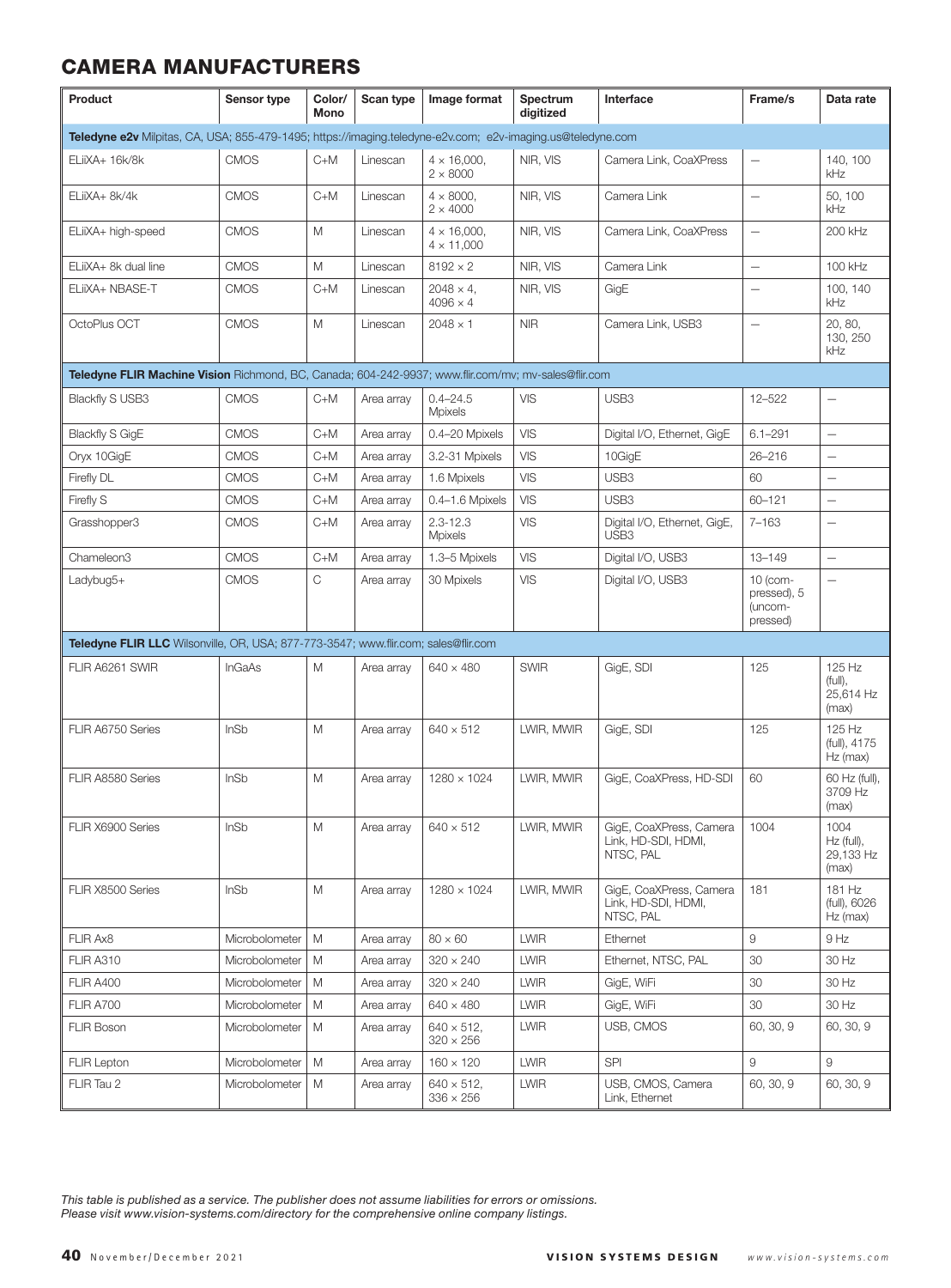| Product                                                                                                               | Sensor type            | Color/<br>Mono | Scan type                | Image format                               | Spectrum<br>digitized | Interface                                       | Frame/s           | Data rate                |
|-----------------------------------------------------------------------------------------------------------------------|------------------------|----------------|--------------------------|--------------------------------------------|-----------------------|-------------------------------------------------|-------------------|--------------------------|
| Teledyne Lumenera Ottawa, ON, Canada; 613-736-4077; www.teledynelumenera.com; lumenera.info@teledyne.com              |                        |                |                          |                                            |                       |                                                 |                   |                          |
| Teledyne Lumenera Lt1610<br>/ Lt1610B                                                                                 | <b>CMOS</b>            | $C+M$          | Area array               | $1608 \times 1104$                         | VIS                   | USB3                                            | 96                | $\overline{\phantom{0}}$ |
| Teledyne Lumenera Lt1630<br>/ Lt1630B                                                                                 | <b>CMOS</b>            | $C+M$          | Area array               | 1632 × 1248                                | VIS                   | USB <sub>3</sub>                                | 86                |                          |
| Teledyne Lumenera Lt1900<br>/ Lt1900B                                                                                 | <b>CMOS</b>            | C              | Area array               | $1944 \times 1096$                         | <b>VIS</b>            | USB3                                            | 60                |                          |
| Teledyne Lumenera Lt1950<br>/ Lt1950B                                                                                 | <b>CMOS</b>            | $C+M$          | Area array               | $1936 \times 1216$                         | <b>VIS</b>            | USB3                                            | 162               |                          |
| Teledyne Lumenera Lt2020<br>/ Lt2020B                                                                                 | <b>CMOS</b>            | $C+M$          | Area array               | $2064 \times 1544$                         | <b>VIS</b>            | USB <sub>3</sub>                                | 55                | $\qquad \qquad -$        |
| Teledyne Lumenera Lt2420<br>/ Lt2420B                                                                                 | <b>CMOS</b>            | $C+M$          | Area array               | $2464 \times 2056$                         | <b>VIS</b>            | USB3                                            | 35                | $\overline{\phantom{0}}$ |
| Teledyne Lumenera Lt3200<br>/ Lt3200B                                                                                 | <b>CMOS</b>            | $C+M$          | Area array               | $3216 \times 2208$                         | <b>VIS</b>            | USB3                                            | 50                | $\qquad \qquad -$        |
| Teledyne Lumenera Lt3840<br>/ Lt3840B                                                                                 | <b>CMOS</b>            | $C+M$          | Area array               | $3840 \times 2160$                         | VIS                   | USB <sub>3</sub>                                | 44                | $\overline{\phantom{0}}$ |
| Teledyne Lumenera Lt4030<br>/ Lt4030B                                                                                 | <b>CMOS</b>            | $C+M$          | Area array               | $4112 \times 2176$                         | VIS                   | USB <sub>3</sub>                                | 31                |                          |
| Teledyne Lumenera Lt4020<br>/ Lt4020B                                                                                 | <b>CMOS</b>            | $C+M$          | Area array               | $4112 \times 3008$                         | <b>VIS</b>            | USB3                                            | 22                |                          |
| Teledyne Lumenera Lt5470                                                                                              | <b>CMOS</b>            | $C+M$          | Area array               | $5472 \times 3084$                         | VIS                   | USB3                                            | 32                |                          |
| Teledyne Lumenera Lt4430                                                                                              | <b>CMOS</b>            | $C+M$          | Area arrav               | $4432 \times 4436$                         | <b>VIS</b>            | USB3                                            | 28                | $\qquad \qquad -$        |
| Teledyne Lumenera Lt5500                                                                                              | <b>CMOS</b>            | $C+M$          | Area array               | $5472 \times 3648$                         | <b>VIS</b>            | USB3                                            | 19                |                          |
| Teledyne Lumenera Lt6480                                                                                              | <b>CMOS</b>            | $C+M$          | Area array               | $6480 \times 4860$                         | <b>VIS</b>            | USB <sub>3</sub>                                | 17                | $\overline{\phantom{0}}$ |
| Terabee St-Genis-Pouilly, Ain, France; 33-7-50-16-64; www.terabee.com; terabee-sales@terabee.com                      |                        |                |                          |                                            |                       |                                                 |                   |                          |
| Terabee 3DCam                                                                                                         | <b>CMOS</b>            | M              | TofF                     | $80 \times 60$                             | <b>NIR</b>            | USB 1.0/2.0                                     | 30                | $\overline{\phantom{0}}$ |
| Terabee IND-Thermal-90                                                                                                | Thermopile             | M              | Linescan                 | $32 \times 32$                             | <b>LWIR</b>           | Digital I/O, RS-485                             | $\qquad \qquad -$ | 7 Hz                     |
| Terabee 3Dcam VGA                                                                                                     | CCD                    | M              | TofF                     | $640 \times 480$<br>(VGA)                  | <b>NIR</b>            | Digital I/O, GigE                               | $\leq 30$         | $\overline{\phantom{0}}$ |
| <b>The Imaging Source LLC</b> Charlotte, NC, USA; 704-370-0110; www.theimagingsource.com; info@theimagingsource.com   |                        |                |                          |                                            |                       |                                                 |                   |                          |
| 38 Series                                                                                                             | <b>CMOS</b>            | $C+M$          | Area array               | $4096 \times 2160 -$<br>$4096 \times 3000$ | NIR, VIS              | GigE, USB3, Digital I/O                         | $\leq$ 42         |                          |
| 37 Series (housed &<br>board-level)                                                                                   | <b>CMOS</b>            | $C+M$          | Area array               | $720 \times 540 -$<br>$4000 \times 3000$   | NIR, VIS              | USB3, Digital I/O                               | $≤539$            |                          |
| 33 Series                                                                                                             | <b>CMOS</b>            | $C+M$          | Area array               | $720 \times 540 -$<br>$5472 \times 3648$   | NIR, VIS              | GigE, USB3, Digital I/O                         | $\leq 539$        |                          |
| 36 Series (Embedded)                                                                                                  | <b>CMOS</b>            | $C+M$          | Area array               | $720 \times 540 -$<br>2592 × 1944          | NIR, VIS              | MIPI, FPD-Link III                              | $≤120$            |                          |
| DxK 39GX265-Z20                                                                                                       | <b>CMOS</b>            | $C+M$          | Area array               | $2048 \times 1536$                         | NIR, VIS              | GigE                                            | ≤ $36$            | $\qquad \qquad -$        |
| Thermo Fisher Scientific Liverpool, NY, USA; 315-451-9410; www.thermofisher.com/cidtec; sales.cidtec@thermofisher.com |                        |                |                          |                                            |                       |                                                 |                   |                          |
| MegaRAD3                                                                                                              | <b>CID</b>             | $C+M$          | Area array               | $730 \times 512$                           | UV, VIS               | USB 1.0/2.0                                     | 30                | $\qquad \qquad -$        |
| SpectraCAM XDR                                                                                                        | <b>CID</b>             | M              | Area array               | $3048 \times 2048$                         | UV, VIS               | GigE                                            | 0.5               | $\qquad \qquad -$        |
| Tordivel AS Oslo, Norway; 47-23-15-87-00; www.scorpionvision.com; sales@tordivel.no                                   |                        |                |                          |                                            |                       |                                                 |                   |                          |
| Scorpion 3D Stinger Camera                                                                                            | CCD & CMOS<br>versions | $C+M$          | $\overline{\phantom{0}}$ |                                            | NIR, UV, VIS          | GigE, RS-232, Encoder                           | $1 - 20$          | ≤3 GByte/s               |
| Scorpion 3D Scanner                                                                                                   | <b>CMOS</b>            | $C+M$          | $\qquad \qquad -$        | $\qquad \qquad -$                          | NIR, UV, VIS          | Digital I/O, Ethernet, GigE,<br>RS-232, Encoder | $\leq$ 3500       | ≤3 GByte/s               |
| Scorpion 3D Venom Camera                                                                                              | <b>CMOS</b>            | $C+M$          | $\overline{\phantom{0}}$ | $\overline{\phantom{0}}$                   | NIR, UV, VIS          | Ethernet, GigE, Encoder                         | $1 - 30$          | ≤3 GByte/s               |
| Scorpion 2D Box Camera                                                                                                | <b>CMOS</b>            | $C+M$          | $\overline{\phantom{0}}$ | $\overline{\phantom{0}}$                   | NIR, UV, VIS          | Ethernet, GigE, Encoder                         | $\leq$ 250        | ≤3 GByte/s               |
| Scorpion 3D SMARTsystem                                                                                               | <b>CMOS</b>            | $C+M$          | -                        | $\overline{\phantom{m}}$                   | NIR, UV, VIS          | Ethernet, GigE, Encoder,<br>OPC, Industry 4.0   | $\leq$ 250        | ≤3 GByte/s               |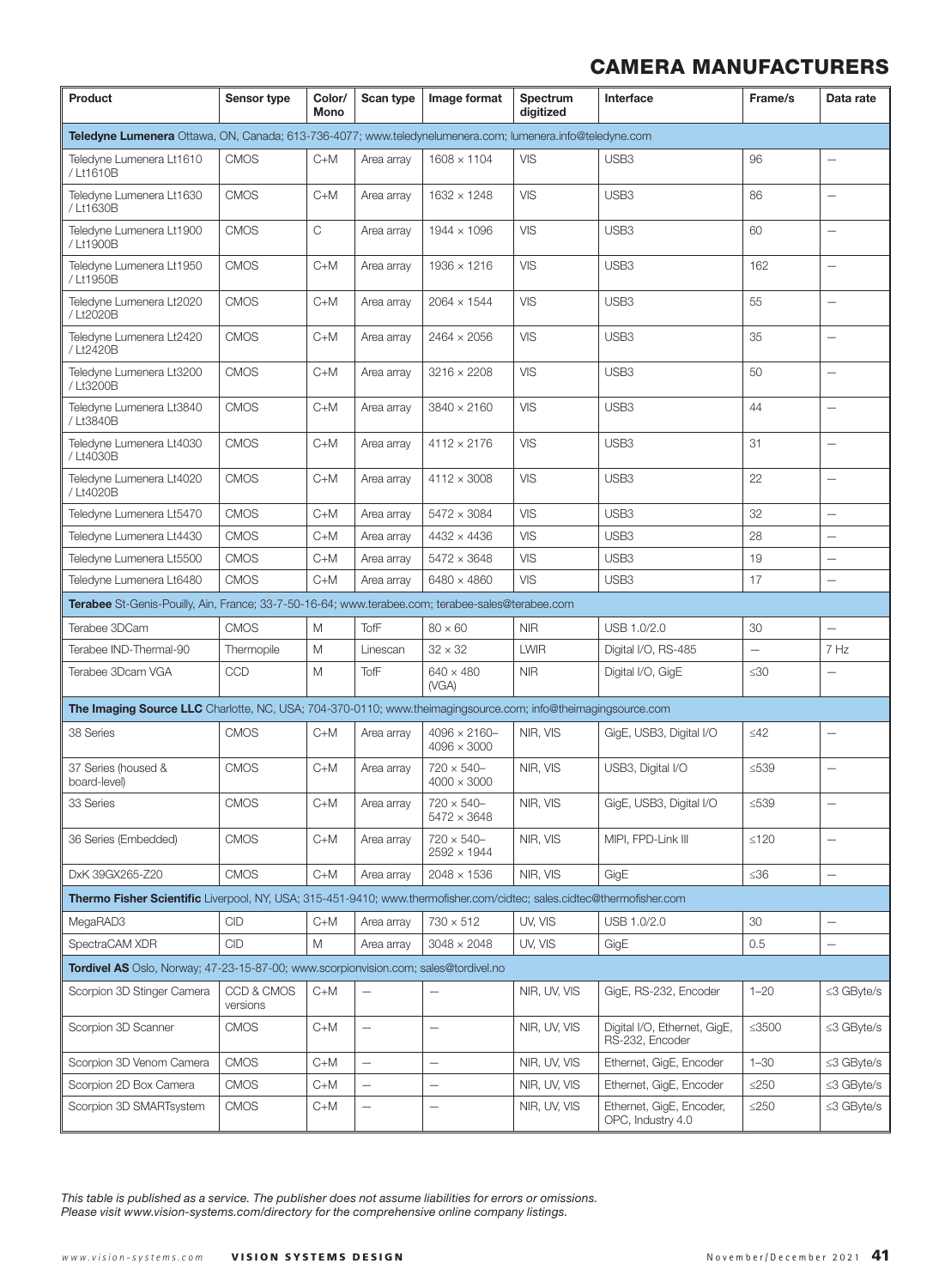| Product                                                                                                         | Sensor type | Color/<br>Mono | Scan type  | Image format                                                       | Spectrum<br>digitized | Interface                                         | Frame/s           | Data rate                |
|-----------------------------------------------------------------------------------------------------------------|-------------|----------------|------------|--------------------------------------------------------------------|-----------------------|---------------------------------------------------|-------------------|--------------------------|
| Toshiba Teli Corp Tokyo, Japan; 81-42-589-8771; www.toshiba-teli.co.jp/en; teli-global@toshiba-teli.co.jp       |             |                |            |                                                                    |                       |                                                   |                   |                          |
| EX670AMG-X  <br>EX360BMG-X                                                                                      | <b>CMOS</b> | $C+M$          | Area array | $8192 \times 8192$ ,<br>$6144 \times 6144$                         | <b>VIS</b>            | CXP-12 Quad                                       | 64.5, 115         | 4,329,<br>4,341<br>MB/s  |
| DDU1607M series  <br>DDU1207M series                                                                            | <b>CMOS</b> | $C+M$          | Area array | $4000 \times 4000$ ,<br>$4096 \times 3000$                         | VIS                   | Dual USB3                                         | 47,62             | 752, 750<br>MB/s         |
| DU1207M series   DU657M<br>series                                                                               | <b>CMOS</b> | $C+M$          | Area array | $4096 \times 3000$ ,<br>$2560 \times 2560$                         | <b>VIS</b>            | USB <sub>3</sub>                                  | 32, 55            | 393, 360<br>MB/s         |
| BU2409M series   BU1207M<br>series                                                                              | <b>CMOS</b> | $C+M$          | Area array | $5320 \times 4600$ ,<br>$4096 \times 3000$                         | <b>VIS</b>            | USB <sub>3</sub>                                  | 15, 31            | 367, 393<br>MB/s         |
| BU160M series   BU040M<br>series                                                                                | <b>CMOS</b> | $C+M$          | Area array | $1440 \times 1080$ ,<br>$720 \times 540$                           | <b>VIS</b>            | USB <sub>3</sub>                                  | 240, 523          | 373, 203<br>MB/s         |
| BU406M series   BU205M  <br><b>BU132M</b>                                                                       | <b>CMOS</b> | $C+M$          | Area array | $2048 \times 2048$ ,<br>$2048 \times 1088$ ,<br>$1280 \times 1024$ | NIR, VIS              | USB3                                              | 90, 170, 61       | 377, 379,<br>80 MB/s     |
| BU238M series                                                                                                   | <b>CMOS</b> | $C+M$          | Area array | 1920 × 1200                                                        | <b>VIS</b>            | USB <sub>3</sub>                                  | 165               | 380 MB/s                 |
| BU302M series   BU505M<br>series                                                                                | <b>CMOS</b> | $C+M$          | Area array | $2048 \times 1536$ ,<br>2448 × 2048                                | <b>VIS</b>            | USB <sub>3</sub>                                  | 120, 75           | 377, 376<br>MB/s         |
| BU2006M series   BU1203M<br>series   BU602M series                                                              | <b>CMOS</b> | $C+M$          | Area array | $5320 \times 4600$ ,<br>$4000 \times 3000$ .<br>$3072 \times 2048$ | <b>VIS</b>            | USB <sub>3</sub>                                  | 19, 30, 60        | 388, 360,<br>384 MB/s    |
| BG505LM series   BG302LM<br>series                                                                              | <b>CMOS</b> | $C+M$          | Area array | $2448 \times 2048$ ,<br>$2048 \times 1536$                         | <b>VIS</b>            | GigE                                              | 22, 36            | 110, 113<br>MB/s         |
| BG160M series   BG040M<br>series                                                                                | <b>CMOS</b> | $C+M$          | Area array | $1440 \times 1080$ ,<br>$720 \times 540$                           | <b>VIS</b>            | GigE                                              | 72, 291           | 112, 113<br>MB/s         |
| CSC6M100BMP11  <br>CSC6M100CMP11                                                                                | <b>CMOS</b> | $C+M$          | Area array | $2560 \times 2560$                                                 | <b>VIS</b>            | Camera Link, PoCL (Full)                          | 99.2              | 650 MB/s                 |
| BC505LM series   BC302LM<br>series                                                                              | <b>CMOS</b> | $C+M$          | Area array | $2448 \times 2048$ ,<br>$2048 \times 1536$                         | <b>VIS</b>            | Camera Link, PoCL (Base,<br>3taps)                | 36, 56            | 180, 177<br>MB/s         |
| BC160M series   BC040M<br>series                                                                                | <b>CMOS</b> | $C+M$          | Area array | $1440 \times 1080$ ,<br>$720 \times 540$                           | VIS                   | PoCL (Base, 3taps)                                | 148, 523          | 230, 203<br>MB/s         |
| Videology Imaging Solutions Inc Greenville, RI, USA; 401-949-5332; www.videologyinc.com; sales@videologyinc.com |             |                |            |                                                                    |                       |                                                   |                   |                          |
| Zoom Block with NXP iMX8<br>Processor Board                                                                     | <b>CMOS</b> | $C+M$          | Linescan   | 1920 × 1080                                                        | <b>VIS</b>            | Ethernet                                          | 60, 50, 30,<br>25 | $\overline{\phantom{0}}$ |
| 25Z2.4-36X Global Shutter<br>23x Autofocus Zoom Block<br>Camera                                                 | <b>CMOS</b> | $C+M$          | Linescan   | $1936 \times 1226$                                                 | <b>VIS</b>            | EX-SDI, LVDS, CVBS                                | 60, 50, 30,<br>25 | $\overline{\phantom{0}}$ |
| 24RS2.0XW-EXSDI STARVIS<br><b>Board Camera</b>                                                                  | <b>CMOS</b> | $C+M$          | Linescan   | $1920 \times 1080$                                                 | <b>VIS</b>            | EX-SDI, HD-SDI, CVBS                              | 60, 50, 30,<br>25 | $\overline{\phantom{0}}$ |
| 24C5.0XUSB3 UVC Color<br><b>Board Camera</b>                                                                    | <b>CMOS</b> | $C+M$          | Linescan   | $2592 \times 1944$                                                 | <b>VIS</b>            | USB3                                              | $4.5 - 120$       | $\overline{\phantom{0}}$ |
| 24M2.17IP IP Camera Board                                                                                       | <b>CMOS</b> | $C+M$          | Linescan   | 1920 × 1080                                                        | <b>VIS</b>            | Ethernet                                          | 30                | $\overline{\phantom{0}}$ |
| Vieworks Co Ltd Anyang-si, Gyeonggi-do, South Korea; 82-70-7011-6161; vision.vieworks.com: vision@vieworks.com  |             |                |            |                                                                    |                       |                                                   |                   |                          |
| <b>VQ Series</b>                                                                                                | <b>CMOS</b> | C+M            | Area array | $728 \times 544 -$<br>$5472 \times 3648$                           | <b>VIS</b>            | GigE                                              | 291               | $\overline{\phantom{0}}$ |
| <b>VC Series</b>                                                                                                | <b>CMOS</b> | $C+M$          | Area array | $2048 \times 1088 -$<br>$14,192 \times$<br>10,640                  | <b>VIS</b>            | Camera Link, CoaXPress,<br>CoaXPress 2.0, 10 GigE | 337.6             | $\overline{\phantom{0}}$ |
| <b>VP Series</b>                                                                                                | <b>CMOS</b> | $C+M$          | Area array | $5120 \times$<br>5120-16,544 $\times$<br>9200                      | <b>VIS</b>            | Camera Link, CoaXPress,<br>CoaXPress 2.0          | 35.4              | $\overline{\phantom{0}}$ |
| <b>VN Series</b>                                                                                                | <b>CMOS</b> | $C+M$          | Area array | $15,360 \times 15$ ,<br>$360 - 23,760 \times$<br>18,012            | <b>VIS</b>            | CoaXPress                                         | 72                | $\overline{\phantom{0}}$ |
| <b>VNP Series</b>                                                                                               | <b>CMOS</b> | $C+M$          | Area array | $23,760 \times 18,$<br>012-28,384 $\times$<br>21,280               | VIS                   | CoaXPress                                         | 30                | $\overline{\phantom{0}}$ |
| <b>VX Series</b>                                                                                                | <b>CMOS</b> | M              | Area array | $5120 \times 5120$                                                 | <b>VIS</b>            | GigE                                              | 4.7               | -                        |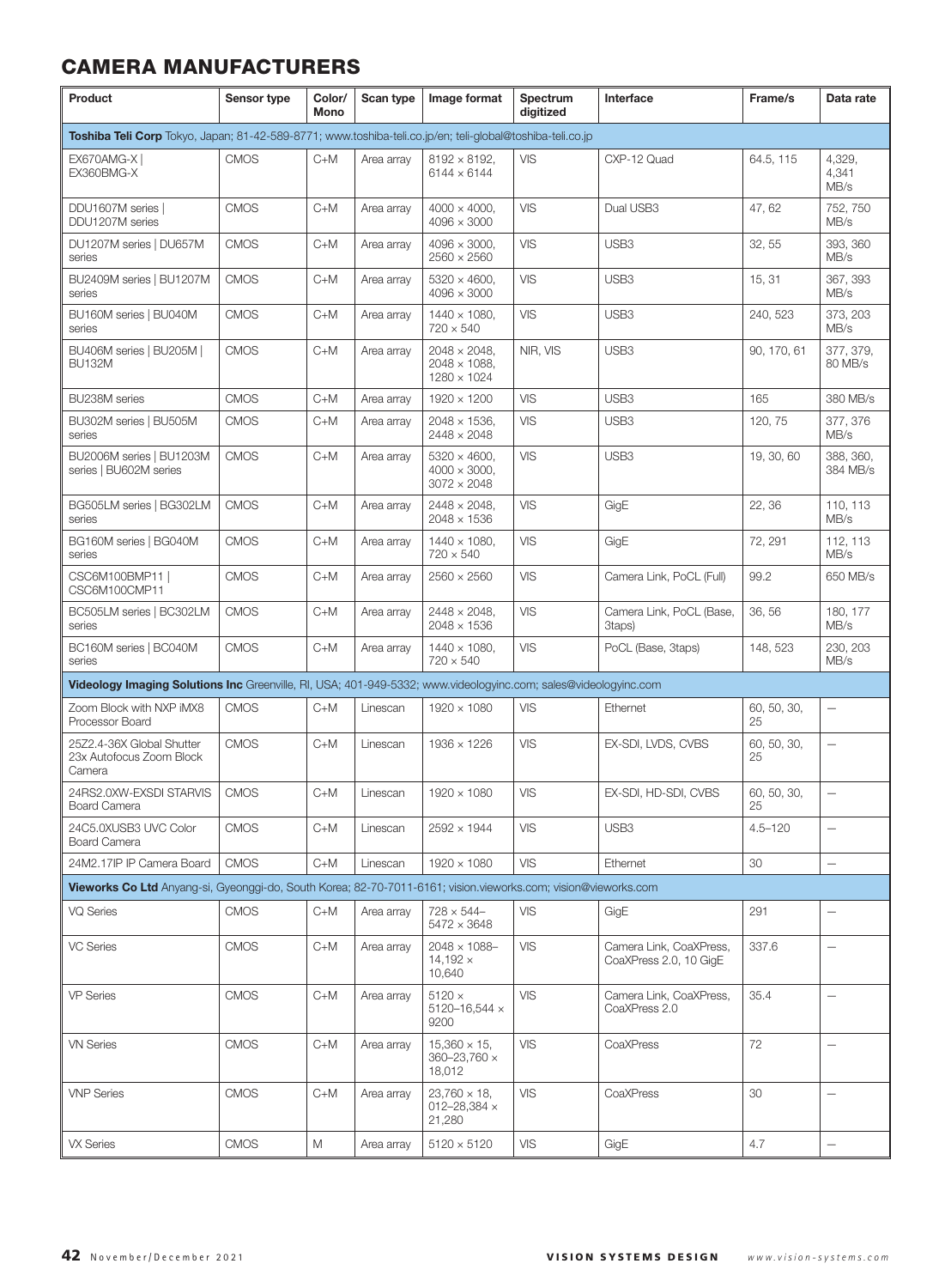| Product                                                                                                        | Sensor type              | Color/<br>Mono | Scan type                | Image format                                                                                                       | Spectrum<br>digitized      | Interface                                     | Frame/s                                   | Data rate                |
|----------------------------------------------------------------------------------------------------------------|--------------------------|----------------|--------------------------|--------------------------------------------------------------------------------------------------------------------|----------------------------|-----------------------------------------------|-------------------------------------------|--------------------------|
| Vieworks Co Ltd Anyang-si, Gyeonggi-do, South Korea; 82-70-7011-6161; vision.vieworks.com; vision@vieworks.com |                          |                |                          |                                                                                                                    |                            |                                               |                                           |                          |
| VT Series-M42 / M72 / M95                                                                                      | $\overline{\phantom{0}}$ | M              | TDI                      | $3200 \times 32 -$<br>$23,360 \times 256$                                                                          | <b>VIS</b>                 | Camera Link, CoaXPress,<br>GigE               | $\overline{\phantom{0}}$                  | 300 kHz                  |
| <b>VTC Series</b>                                                                                              | $\overline{\phantom{0}}$ | C              | TDI                      | $2160 \times 80$                                                                                                   | <b>VIS</b>                 | Camera Link, CoaXPress,<br>GigE               | $\overline{\phantom{0}}$                  | 140 kHz                  |
| <b>VL Series</b>                                                                                               |                          | $C+M$          | Linescan                 | $2048 \times 2 -$<br>$16,384 \times 1$                                                                             | <b>VIS</b>                 | Camera Link                                   | $\overline{\phantom{0}}$                  | 200 kHz                  |
| Vision Components GmbH Ettlingen, Germany; 603-598-2588; www.vision-components.com; info@vision-components.com |                          |                |                          |                                                                                                                    |                            |                                               |                                           |                          |
| <b>MIPI Camera Modules</b>                                                                                     | <b>CMOS</b>              | $C+M$          | Area array               | ≤5496 × 3672                                                                                                       | <b>NIR VIS</b>             | MIPI CSI-2 $+$ trigger                        | $\leq 530$                                | 6 Gbit                   |
| VCSBC Nano Z 00xx                                                                                              | <b>CMOS</b>              | $C+M$          | Area array               | $1600 \times 1200$                                                                                                 | NIR, VIS                   | Digital I/O, Ethernet, GigE,<br><b>RS-232</b> | 60-230                                    | $\overline{\phantom{0}}$ |
| VCSBC nano Z-RH 0010<br><b>Embedded OEM Vision</b><br>System                                                   | <b>CMOS</b>              | $C+M$          | Area array               | $736 \times 480$                                                                                                   | NIR, VIS                   | Ethernet, RS-232                              | 134                                       |                          |
| VC nano Z-LED Series                                                                                           | <b>CMOS</b>              | $C+M$          | Area array               | ≤1920 $\times$ 1200                                                                                                | NIR, VIS                   | Digital I/O, Ethernet,<br>RS-422/LVDS         | $≤174$                                    | $\qquad \qquad -$        |
| VC pro Z Series SoC Based<br>Smart Camera Family                                                               | <b>CMOS</b>              | $C+M$          | Area array               | ≤1920 $\times$ 1200                                                                                                | NIR, VIS                   | Digital I/O, Ethernet,<br><b>RS-232</b>       | $≤174$                                    | $\overline{\phantom{0}}$ |
| Vision Research Wayne, NJ, USA; 973-696-4500; www.phantomhighspeed.com; phantom@ametek.com                     |                          |                |                          |                                                                                                                    |                            |                                               |                                           |                          |
| Phantom TMX                                                                                                    | <b>CMOS</b>              | $C+M$          |                          | $1280 \times 800$ ,<br>$640 \times 64$                                                                             | <b>VIS</b>                 | Digital I/O, Ethernet,<br>HD-SDI              | $76.000.\le$<br>1,750,000                 |                          |
| <b>Phantom T-Series</b>                                                                                        | <b>CMOS</b>              | $C+M$          | $\qquad \qquad -$        | $2048 \times 1952$ ,<br>$640 \times 8, 1280$<br>$\times$ 800, 640<br>$\times 64$                                   | <b>VIS</b>                 | Digital I/O, Ethernet,<br>HD-SDI              | 3270,<br>≤113,514,<br>38,040,<br>≤875,000 | $\overline{\phantom{0}}$ |
| PhantomVEO Family                                                                                              | <b>CMOS</b>              | $C+M$          | $\overline{\phantom{0}}$ | $\overline{\phantom{0}}$                                                                                           | <b>VIS</b>                 | Digital I/O, Ethernet,<br><b>HD-SDI</b>       | $800 -$<br>1,000,000                      |                          |
| Phantom Miro C/N-Series                                                                                        | <b>CMOS</b>              | $C+M$          |                          | $\overline{\phantom{0}}$                                                                                           | <b>VIS</b>                 | Digital I/O, Ethernet                         | 800-67,140                                | $\overline{\phantom{0}}$ |
| Phantom Machine Vision<br>Family                                                                               | <b>CMOS</b>              | $C+M$          | $\overline{\phantom{0}}$ | $\overline{\phantom{0}}$                                                                                           | -                          | CoaXPress                                     | $1000+$                                   | $\overline{\phantom{0}}$ |
| Vzense Technology Co Newark, CA, USA; 650-336-8158; www.vzense.com; info@vzense.com                            |                          |                |                          |                                                                                                                    |                            |                                               |                                           |                          |
| ToF 3D Industrial Camera<br>550-P                                                                              | 3D                       | M              | Area array               | $640 \times 480$<br>(ToF)                                                                                          | <b>NIR</b>                 | Ethernet                                      | 30                                        | $\qquad \qquad -$        |
| ToF 3D Industrial Camera<br>550-U                                                                              | 3D                       | M              | Area array               | $640 \times 480$<br>(ToF)                                                                                          | <b>NIR</b>                 | USB 1.0/2.0                                   | 30                                        | $\qquad \qquad -$        |
| DCAM550-U                                                                                                      | 3D                       | M              | Area array               | $640 \times 480$<br>(TOF)                                                                                          | <b>NIR</b>                 | Ethernet                                      | 30                                        | $\overline{\phantom{0}}$ |
| USB Interface TOF 3D<br>camera 710N                                                                            | 3D                       | $C+M$          | Area array               | $1920 \times 1080$<br>(RGB), 640 ×<br>480 (TofF)                                                                   | <b>NIR</b>                 | USB 1.0/2.0                                   | 30                                        | $\overline{\phantom{0}}$ |
| <b>Xenics</b> nv Leuven, Belgium; 32-16-38-99-00; www.xenics.com; marketing@xenics.com                         |                          |                |                          |                                                                                                                    |                            |                                               |                                           |                          |
| Manx SQ Series                                                                                                 | InGaAs                   | M              | Linescan                 | $2048 \times 1$                                                                                                    | <b>SWIR</b>                | CoaXPress                                     | 256                                       | $\qquad \qquad -$        |
| Manx R Series                                                                                                  | <b>InGaAs</b>            | M              | Linescan                 | $2048 \times 1$                                                                                                    | <b>SWIR</b>                | CoaXPress                                     | 256                                       | $\qquad \qquad -$        |
| Wildcat 640 Series                                                                                             | InGaAs                   | M              | Area array               | $640 \times 512$                                                                                                   | <b>SWIR</b>                | Camera Link, USB3                             | 220                                       | $\qquad \qquad -$        |
| Dione 640 CAM Series                                                                                           | Microbolometer           | M              | Area array               | $640 \times 480$                                                                                                   | <b>LWIR</b>                | SAMTEC ST5                                    | 60                                        | $\qquad \qquad -$        |
| Dione 640 OEM Series                                                                                           | Microbolometer           | M              | Area array               | $640 \times 480$                                                                                                   | <b>LWIR</b>                | SAMTEC ST5                                    | 60                                        | $\overline{\phantom{0}}$ |
| <b>XIMEA</b> Münster, NRW, Germany; 49-251-202-408-0; www.ximea.com; info@ximea.com                            |                          |                |                          |                                                                                                                    |                            |                                               |                                           |                          |
| USB 3.1 cameras with Sony<br><b>CMOS</b>                                                                       | <b>CMOS</b>              | C+M            | Area array               | $1936 \times 1216$ ,<br>$2064 \times 1544$ ,<br>$2464 \times 2056$ ,<br>$4112 \times 2176$ ,<br>$4112 \times 3008$ | NIR, VIS                   | Digital I/O, USB3                             | 165, 122,<br>76, 43, 31                   | 5 Gbps                   |
| Hyperspectral USB3 camera                                                                                      | Multispectral            | $C+M$          | Linescan                 | $2048 \times 8$ ,<br>$2048 \times 5$ ,<br>$512 \times 272$ ,<br>$409 \times 217$                                   | Hyperspectral,<br>NIR, VIS | USB3                                          | 170<br>hypercubes                         | 5 Gbps                   |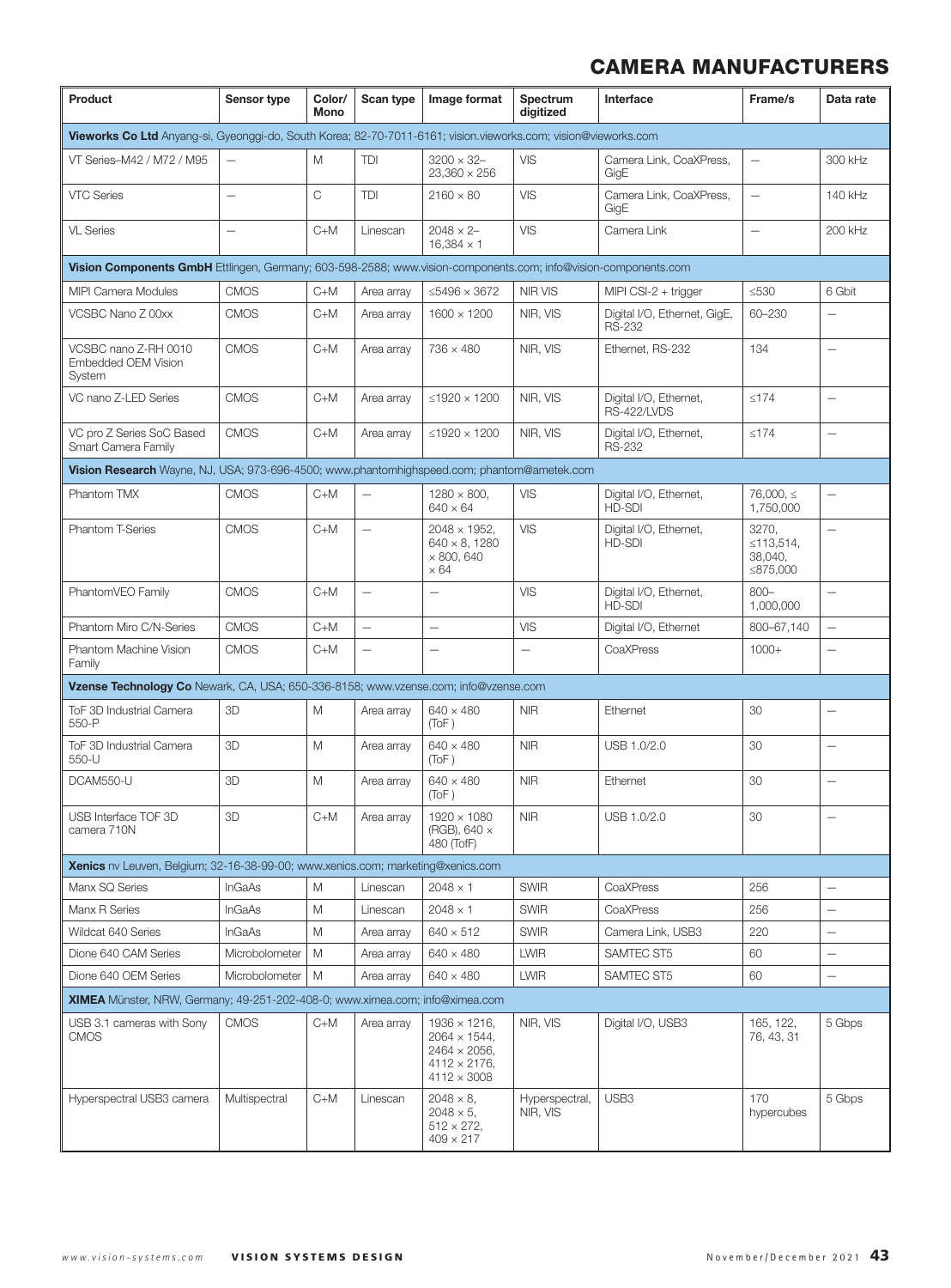| Product                                                                      | Sensor type | Color/<br>Mono | Scan type  | Image format                                                                                                       | Spectrum<br>digitized      | Interface                                                                     | Frame/s                         | Data rate                |
|------------------------------------------------------------------------------|-------------|----------------|------------|--------------------------------------------------------------------------------------------------------------------|----------------------------|-------------------------------------------------------------------------------|---------------------------------|--------------------------|
| XIMEA Münster, NRW, Germany; 49-251-202-408-0; www.ximea.com; info@ximea.com |             |                |            |                                                                                                                    |                            |                                                                               |                                 |                          |
| 48 and 20 Mpix high<br>resolution PCIe cameras                               | <b>CMOS</b> | $C+M$          | Area array | $7920 \times 6004$ ,<br>$5120 \times 3840$                                                                         | VIS                        | Digital I/O, Fiberoptic,<br>PCle                                              | 30                              | 20 Gbps                  |
| 12 Mpix Fast speed high<br>resolution cameras                                | <b>CMOS</b> | $C+M$          | Area array | $4096 \times 3072$                                                                                                 | NIR, VIS                   | Digital I/O, Fiberoptic,<br>PCle                                              | 333                             | 64 Gbps                  |
| High speed cameras with up<br>to 3500 Fps                                    | <b>CMOS</b> | $C+M$          | Area array | $1280 \times 864$                                                                                                  | VIS                        | Digital I/O, Fiberoptic,<br>PCle, Proprietary                                 | 3500+                           | 64 Gbps                  |
| Scientific sCMOS cameras                                                     | <b>CMOS</b> | C+M            | Area array | $2048 \times 2048$ ,<br>$5056 \times 2968$                                                                         | NIR, VIS                   | PCle, Proprietary, USB3                                                       | 82                              | 20 Gbps                  |
| USB 3.1 cameras with<br><b>CMOS</b>                                          | <b>CMOS</b> | $C+M$          | Area array | $648 \times 488$ .<br>$1280 \times 1024$ ,<br>$2048 \times 1088$ ,<br>$2048 \times 2048$                           | NIR, VIS                   | Digital I/O, USB3                                                             | 500, 210,<br>170, 90            | 5 Gbps                   |
| Micro 5Mpix camera-USB<br>2.0 CMOS                                           | <b>CMOS</b> | $C+M$          | Area array | $2592 \times 1944$                                                                                                 | VIS                        | Digital I/O, USB 1.0/2.0                                                      | 5                               | 480 Mbps                 |
| X-RAY cameras based on<br>sCMOS                                              | <b>CMOS</b> | M              | Area array | $5056 \times 2968$                                                                                                 | X-ray                      | USB <sub>3</sub>                                                              | 17                              | $\overline{\phantom{0}}$ |
| Multiple camera platform                                                     | <b>CMOS</b> | $C+M$          | Area array | $1936 \times 1216$ .<br>$2064 \times 1544$ ,<br>$2464 \times 2056$ ,<br>$4112 \times 2176$ ,<br>$4112 \times 3008$ | NIR, VIS                   | PCle, Proprietary, USB3                                                       | 340                             | $\overline{\phantom{0}}$ |
| Cooled cameras with USB3<br>and CCD                                          | <b>CMOS</b> | $C+M$          | Area array | $2048 \times 2048$ .<br>$3296 \times 2472$ .<br>$4864 \times 3232$ ,<br>$6576 \times 4384$                         | NIR. VIS                   | Digital I/O, USB3                                                             | 28, 17, 8, 4                    | 5 Gbps                   |
| X-RAY cooled cameras-High<br>resolution                                      | CCD         | $C+M$          | Area array | $4008 \times 2672$ ,<br>$4904 \times 3280$                                                                         | X-ray                      | Digital I/O, FireWire                                                         | $\mathbf{2}$                    | 98 MBps                  |
| Scientific grade Sony CCD<br>with USB3                                       | CCD         | $C+M$          | Area array | $1940 \times 1460$ ,<br>$2758 \times 2208$ ,<br>$3380 \times 2704$ ,<br>$4242 \times 2830$                         | NIR, VIS                   | Digital I/O, USB3                                                             | 57, 28, 20,<br>15               | 5 Gbps                   |
| Embedded vision cameras                                                      | <b>CMOS</b> | $C+M$          | Area array | $1936 \times 1216$ ,<br>$2064 \times 1544$ ,<br>$2464 \times 2056$ ,<br>$4112 \times 2176$ ,<br>$4112 \times 3008$ | Multispectral,<br>NIR, VIS | Digital I/O, PCle,<br>Proprietary, USB3                                       | 166, 218,<br>165, 95, 69        | 20 Gbps                  |
| Board level cameras from<br>VGA to 16 Mpix                                   | CCD         | $C+M$          | Area array | $4872 \times 3248$                                                                                                 | NIR, VIS                   | Digital I/O, Fiberoptic,<br>FireWire, PCle, Proprietary,<br>USB 1.0/2.0, USB3 | $\geq$ 500                      | 5 Gbps                   |
| Peltier Cooled Scientific<br>Grade CCD                                       | CCD         | $C+M$          | Area array | $4904 \times 3280$                                                                                                 | NIR, VIS, X-ray            | Digital I/O, FireWire                                                         | 1.5                             | 98 MBps                  |
| Thunderbolt enabled indus-<br>trial cameras                                  | CCD         | $C+M$          | Area array | $1920 \times 1200$ ,<br>$5120 \times 3840$                                                                         | NIR, VIS                   | Digital I/O, Fiberoptic,<br>PCle, Proprietary                                 | 165, 30                         | 20 Gbps                  |
| Micro 18 Mpix camera-USB<br>3.0 CMOS                                         | <b>CMOS</b> | С              | Area array | 4912 × 3680                                                                                                        | VIS                        | USB3                                                                          | 20                              | $\qquad \qquad -$        |
| High speed cameras with<br>HD at 2500 Fps                                    | <b>CMOS</b> | $C+M$          | Area array | $1920 \times 1080$                                                                                                 | <b>VIS</b>                 | Digital I/O, Fiberoptic,<br>PCle, Proprietary                                 | $2500+$                         | 64 Gbps                  |
| NIR camera models from<br>1 to 12 Mpix                                       | <b>CMOS</b> | M              | Area array | $1280 \times 1024$ ,<br>$2048 \times 1088$ ,<br>$2048 \times 2048$ ,<br>$4096 \times 3072$                         | NIR, VIS                   | PCle, USB3                                                                    | 333                             | $\qquad \qquad -$        |
| Zivid Oslo, Norway; 47-21022472; www.zivid.com; info@zivid.com               |             |                |            |                                                                                                                    |                            |                                                                               |                                 |                          |
| Zivid One Plus                                                               | 3D          | C+M            | Area array | $1920 \times 1200$                                                                                                 | VIS                        | USB <sub>3</sub>                                                              | $\overbrace{\phantom{1232211}}$ |                          |
| Zivid Two                                                                    | 3D          | $C+M$          | Area array | 1944 × 1200                                                                                                        | <b>VIS</b>                 | 10GigE                                                                        | $\overline{\phantom{0}}$        | $\overline{\phantom{0}}$ |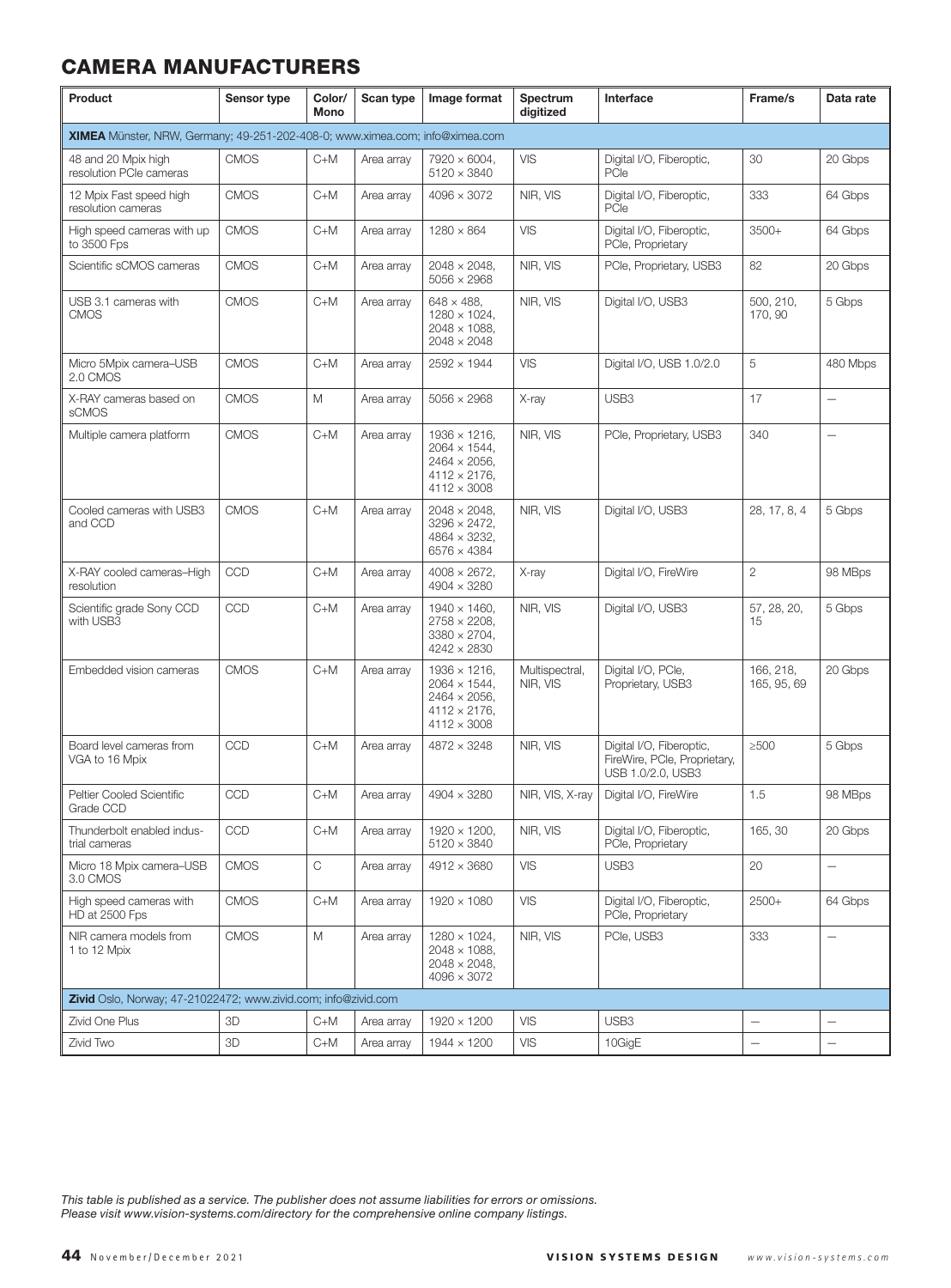# WORLDWIDE INDUSTRIAL CAMERA DIRECTORY

#### CAMERA DISTRIBUTORS

| Product                                                                                                    | <b>Sensor</b><br>type | Color/Mono | Scan type  | Image format                           | Spectrum<br>diaitized    | Interface                                                                    | Frame/s     | Data<br>rate             |
|------------------------------------------------------------------------------------------------------------|-----------------------|------------|------------|----------------------------------------|--------------------------|------------------------------------------------------------------------------|-------------|--------------------------|
| <b>1stVision Inc</b> Andover, MA, USA: 978-474-0044: www.1stvision.com: info@1stvision.com                 |                       |            |            |                                        |                          |                                                                              |             |                          |
| Allied Vision Goldeye SWIR<br>GigE and Camera Link<br><b>Series</b>                                        | InGaAs                | M          | Area array | $320 \times 256$ .<br>$640 \times 480$ | <b>SWIR</b>              | Digital I/O. Ethernet.<br>GigE, Camera Link                                  | 344         | 106<br>MB/s              |
| Allied Vision Mako and<br>Alvium GigE and USB3<br>Series                                                   | <b>CMOS</b>           | $C+M$      | Area array | VGA-20 Mpixels                         | NIR, VIS                 | Digital I/O, Ethernet,<br>GigE, USB3                                         | $\geq 1000$ | 400<br>MB/s              |
| IDS Imaging GigE, 5GigE,<br>and USB3 Series                                                                | <b>CMOS</b>           | $C+M$      | Area array | VGA-20 Mpixels                         | NIR, VIS                 | Digital I/O, Ethernet,<br>GigE, 5GigE, USB3                                  | 396         | 500<br>MB/s              |
| Teledyne Dalsa Linea GigE,<br>5GigE, and Camera Link<br>Line Scan Series                                   | <b>CMOS</b>           | $C+M$      | Linescan   | $2048 \times 1 -$<br>$32.768 \times 1$ | NIR, SWIR,<br><b>VIS</b> | Digital I/O, Ethernet,<br>GigE, 5GigE, Camera<br>Link                        | $\equiv$    | $\geq 80$ kHz            |
| Teledyne Dalsa Genie Nano<br>GigE, 5GigE, Camera Link,<br>and CoaXpress Series                             | <b>CMOS</b>           | $C+M$      | Area array | VGA-67 Mpixels                         | LWIR, NIR,<br>VIS        | Digital I/O, Ethernet,<br>GigE, 5GigE, RS-232                                | $\geq 1000$ | 1608<br>MB/s             |
| Active Silicon Ltd Iver, UK; 44-1753-650600; www.activesilicon.com; sales@activesilicon.com                |                       |            |            |                                        |                          |                                                                              |             |                          |
| Tamron MP2030M-GS<br>Global Shutter                                                                        | <b>CMOS</b>           | $C+M$      | Area array | $1280 \times 1024$                     | <b>VIS</b>               | LVDS, USB 3, HDMI,<br>HD-SDI, HD-VLC.<br>CVBS, H.264 Internet<br>Protocol    | 30.60       |                          |
| Tamron<br>MP1110M-VC/-WP                                                                                   | <b>CMOS</b>           | $C+M$      | Area arrav | 1920 × 1080                            | <b>VIS</b>               | LVDS. USB 3. HDMI.<br>3G/HD-SDI, HD-VLC.<br>CVBS, H.264 Internet<br>Protocol | 60          | $\overline{\phantom{0}}$ |
| Sony FCB-EV7520A                                                                                           | <b>CMOS</b>           | $C+M$      | Area array | $640 \times 512$                       | VIS                      | LVDS, USB 3, HDMI,<br>3G/HD-SDI, HD-VLC,<br>CVBS, H.264 Internet<br>Protocol | 60          | $\equiv$                 |
| Systematic Vision Corp Ashland, MA, USA; 508-532-1116; www.systematicvision.com; bill@systematicvision.com |                       |            |            |                                        |                          |                                                                              |             |                          |
| Princeton Infrared<br>1280MVCam                                                                            | <b>InGaAs</b>         | M          | Area array | 1280 x 1024                            | NIR, SWIR,<br>VIS        | Camera Link                                                                  | 100         | —                        |
| Photonfocus<br>MV8-D8424-G01-GT                                                                            | <b>CMOS</b>           | $C+M$      | Area array | $8424 \times 6032$                     | <b>VIS</b>               | 10GiqE                                                                       | 24          | —                        |
| Photonfocus<br>MV4-D9344-G01-GT                                                                            | <b>CMOS</b>           | $C+M$      | Area array | $9344 \times 7000$                     | VIS                      | 10GigE                                                                       | 18          | —                        |
| Photonfocus<br>MV4-D1280-L01-3D07-GT                                                                       | CMOS                  | M          | Area array | $1280 \times 1024$                     | VIS                      | 10GigE                                                                       | 65,600      | $\overline{\phantom{0}}$ |





**ACCESSORIES** 

FRAME GRABBERS COMPUTERS

**SOFTWARE** 

# **SYSTEMATIC VISION**

# EXPERTISE · PRODUCTS · SUPPORT

Bring your most demanding vision requirements to us and we will partner with you to find the best solution.

# 508.532.1116 | systematicvision.com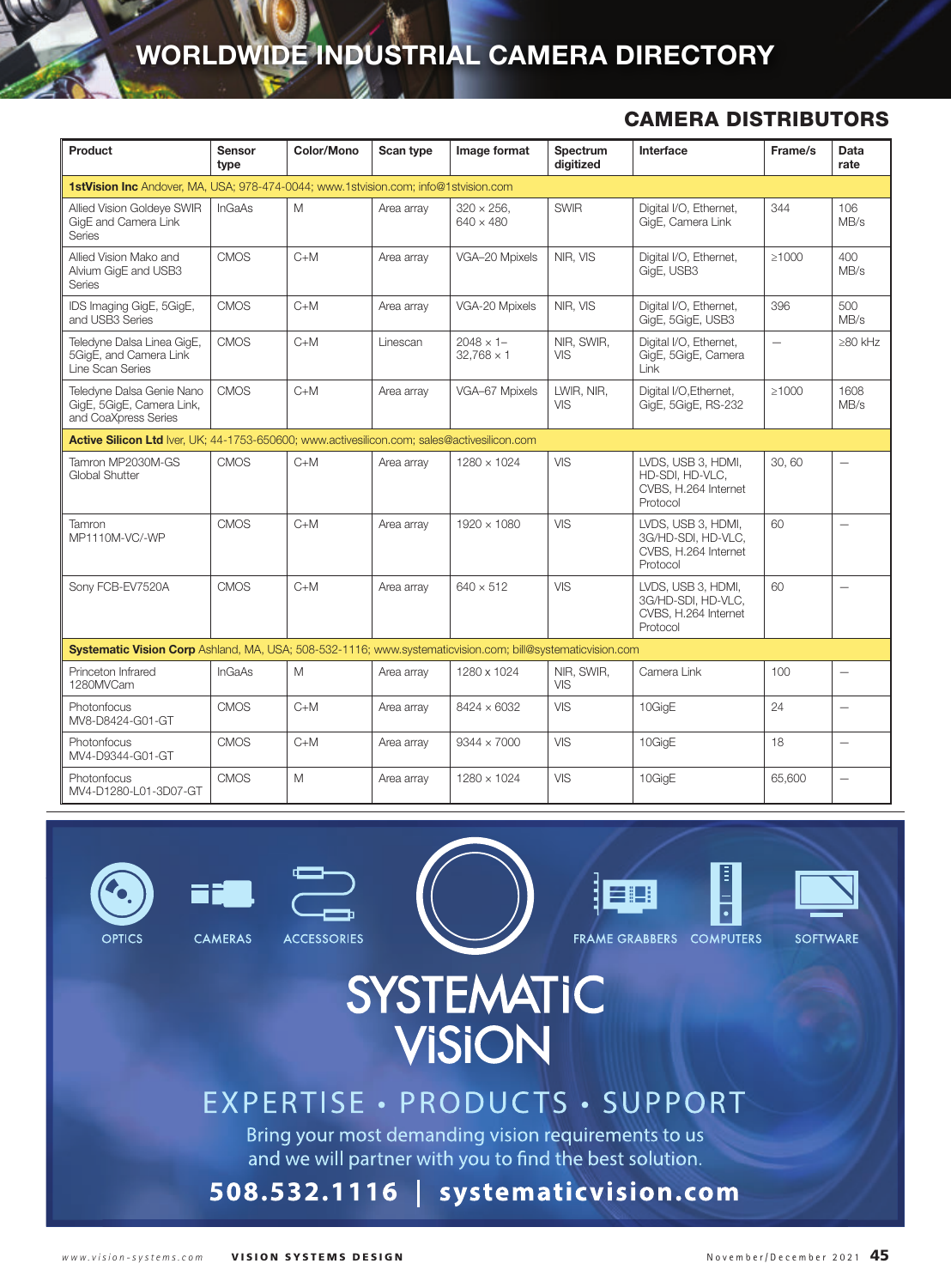# CAMERA DISTRIBUTORS

| Product                                                                                                    | Sensor<br>type                  | Color/Mono | Scan type  | Image format                                                                                                                                                                                                                                                   | Spectrum<br>digitized      | Interface                                 | Frame/s                  | Data<br>rate                      |
|------------------------------------------------------------------------------------------------------------|---------------------------------|------------|------------|----------------------------------------------------------------------------------------------------------------------------------------------------------------------------------------------------------------------------------------------------------------|----------------------------|-------------------------------------------|--------------------------|-----------------------------------|
| Systematic Vision Corp Ashland, MA, USA; 508-532-1116; www.systematicvision.com; bill@systematicvision.com |                                 |            |            |                                                                                                                                                                                                                                                                |                            |                                           |                          |                                   |
| Photonfocus<br>MV4-D1280U-H01-GT                                                                           | <b>CMOS</b>                     | M          | Area array | 1280 x 1024                                                                                                                                                                                                                                                    | UV, VIS, NIR               | 10GigE                                    | 140                      | $\overline{\phantom{0}}$          |
| Photonfocus<br>MV1-D1024E-160-CL                                                                           | <b>CMOS</b>                     | Μ          | Area array | $1024 \times 1024$                                                                                                                                                                                                                                             | <b>VIS</b>                 | Camera Link, GigE                         | 150                      | $\overline{\phantom{0}}$          |
| Mikrotron EoSens 2.0CXP2                                                                                   | <b>CMOS</b>                     | $C+M$      | Area array | $1920 \times 1080$                                                                                                                                                                                                                                             | <b>VIS</b>                 | CoaXPress 2.0                             | 2220                     | $\overline{\phantom{0}}$          |
| Mikrotron EoSens 1.1CXP2                                                                                   | <b>CMOS</b>                     | $C+M$      | Area array | $1280 \times 864$                                                                                                                                                                                                                                              | <b>VIS</b>                 | CoaXPress 2.0                             | 3660                     |                                   |
| JAI FSFE-3200D-10GE<br>Flex-Eye                                                                            | <b>CMOS</b>                     | $C+M$      | Area array | $2048 \times 1536$                                                                                                                                                                                                                                             | Multispectral,<br>NIR, VIS | 10GigE                                    | 123                      |                                   |
| JAI FSFE-1600T-10GE<br>Flex-Eye                                                                            | <b>CMOS</b>                     | $C+M$      | Area array | $1440 \times 1080$                                                                                                                                                                                                                                             | Multispectral,<br>NIR. VIS | 10GigE                                    | 213                      | $\qquad \qquad -$                 |
| JAI SP-45000-CXP4                                                                                          | <b>CMOS</b>                     | $C+M$      | Area array | $8192 \times 5460$                                                                                                                                                                                                                                             | NIR, VIS                   | CoaXPress                                 | 51                       | $\overline{\phantom{0}}$          |
| JAI GO-X Series                                                                                            | <b>CMOS</b>                     | $C+M$      | Area array | 2.3-12.3 Mpixels                                                                                                                                                                                                                                               | VIS                        | GigE, USB3                                | 162                      | $\overline{\phantom{0}}$          |
| IOI Victorem CX Series                                                                                     | <b>CMOS</b>                     | $C+M$      | Area array | 0.4-26.2 Mpixels                                                                                                                                                                                                                                               | <b>VIS</b>                 | CoaxPress                                 | 523                      | $\qquad \qquad -$                 |
| Emergent Vision HZ-100-G                                                                                   | <b>CMOS</b>                     | $C+M$      | Area array | 11276 × 9200                                                                                                                                                                                                                                                   | <b>VIS</b>                 | 100GigE                                   | 30                       | $\overline{\phantom{0}}$          |
| <b>Emergent Vision</b><br>HZ-65000-G                                                                       | <b>CMOS</b>                     | $C+M$      | Area array | $9344 \times 7000$                                                                                                                                                                                                                                             | <b>VIS</b>                 | 100GigE                                   | 71                       | $\overline{\phantom{0}}$          |
| <b>Emergent Vision</b><br>HB-25000-SB                                                                      | <b>CMOS</b>                     | $C+M$      | Area array | $5320 \times 4600$                                                                                                                                                                                                                                             | <b>VIS</b>                 | 25GigE                                    | 98                       | $\overline{\phantom{0}}$          |
| Allied Vision Goldeye G/<br>CL-034 TEC1                                                                    | InGaAs                          | M          | Area array | $636 \times 508$                                                                                                                                                                                                                                               | <b>SWIR</b>                | Camera Link, GigE                         | 303                      | $\overline{\phantom{0}}$          |
| Allied Vision Goldeye G/<br>CL-030 TEC1                                                                    | InGaAs                          | M          | Area array | 12806 × 1024                                                                                                                                                                                                                                                   | SWIR, NIR,<br>VIS          | Camera Link, GigE                         | 100                      | $\overline{\phantom{0}}$          |
| Allied Vision Alvium 1800<br>U/C-2050                                                                      | <b>CMOS</b>                     | $C+M$      | Area array | $5496 \times 3672$                                                                                                                                                                                                                                             | <b>VIS</b>                 | USB3, MIPI CSI-2                          | 17                       | $\overbrace{\phantom{123221111}}$ |
| Allied Vision Alvium 1800<br>U/C-2460                                                                      | <b>CMOS</b>                     | $C+M$      | Area array | $5328 \times 4608$                                                                                                                                                                                                                                             | <b>VIS</b>                 | USB3, MIPI CSI-2                          | 14                       | $\qquad \qquad -$                 |
| Vision Systems Technology LLC Vista, CA, USA; 858-449-1562; www.visionsystech.com; sales@visionsystech.com |                                 |            |            |                                                                                                                                                                                                                                                                |                            |                                           |                          |                                   |
| Vieworks 155 MP<br>CoaXPress Camera                                                                        | <b>CMOS</b>                     | $C+M$      | Area array | 16384 × 9440                                                                                                                                                                                                                                                   | NIR, VIS                   | CoaXPress                                 | 15                       | 3.5 GB/s                          |
| Vieworks VT High<br>Sensitivity TDI Line Scan<br>CoaXPress Cameras                                         | <b>CMOS</b>                     | M          | TDI        | $23,360 \times 256$ ,<br>$17,824 \times 256$ ,<br>$16,384 \times 256$ ,<br>$12,480 \times 256$ ,<br>$8912 \times 128$ .<br>$6560 \times 256$ ,<br>$6240 \times 128$ ,<br>$4640 \times 256$ ,<br>$4096 \times 64$ ,<br>$4096 \times 128$ ,<br>$3200 \times 128$ | NIR, VIS                   | Camera Link,<br>CoaXPress                 | $\overline{\phantom{0}}$ | 2.34<br>GB/s                      |
| Vieworks VC-90 MX<br>Camera                                                                                | <b>CMOS</b>                     | $C+M$      | Area array | $12560 \times 7080$                                                                                                                                                                                                                                            | NIR, VIS                   | CoaXPress                                 | 26                       | 3.5 GB/s                          |
| Indigo 43 MP sCMOS 10<br>FPS Global Shutter CL<br>Camera                                                   | <b>CMOS</b>                     | M          | Area array | 8, 10, 12                                                                                                                                                                                                                                                      | NIR, VIS                   | Camera Link, Camera<br>Link Extended-Full | 10                       | 645<br>MP/s                       |
| Emergent 50MP 10GigE<br>23 FPS Global Shutter<br><b>CMOS Camera</b>                                        | <b>CMOS</b>                     | $C+M$      | Area array | 7920 × 6004                                                                                                                                                                                                                                                    | NIR, VIS                   | 10 GigE                                   | 23                       | 1750<br>MB/s                      |
| Vieworks 12 MP 330 FPS<br>Coaxpress CMOS Digital<br>Vision Camera                                          | <b>CMOS</b>                     | $C+M$      | Area array | $4096 \times 3072$                                                                                                                                                                                                                                             | NIR, VIS                   | CoaXPress                                 | 330                      | 4152<br>MP/s                      |
| Vieworks 71 MP 4.2 FPS<br>Cameralink CMOS Digital<br>Vision Camera                                         | <b>CMOS</b>                     | $C+M$      | Area array | 8, 10, 12                                                                                                                                                                                                                                                      | NIR, VIS                   | Camera Link                               | 4.2                      | 447<br>MP/s                       |
| Teledyne Dalsa Genie Nano<br>& Falcon4 Cameras                                                             | CCD&<br><b>CMOS</b><br>versions | $C+M$      | Area array | $\overline{\phantom{0}}$                                                                                                                                                                                                                                       | <b>VIS</b>                 | Camera Link,<br>CoaXPress, GigE           | $\overline{\phantom{0}}$ | $\qquad \qquad -$                 |
| Vieworks VC-50MX<br>Camera (50 MP)                                                                         | <b>CMOS</b>                     | $C+M$      | Area array | 7920 × 6004                                                                                                                                                                                                                                                    | <b>NIR</b>                 | CoaXPress                                 | $\geq 30.9$              | $\overline{\phantom{0}}$          |
| Vieworks VN-200MX<br>Camera (200 MP)                                                                       | <b>CMOS</b>                     | $C+M$      | Area array | 7920 × 6004                                                                                                                                                                                                                                                    | <b>VIS</b>                 | CoaXPress                                 | 30                       | $\qquad \qquad -$                 |